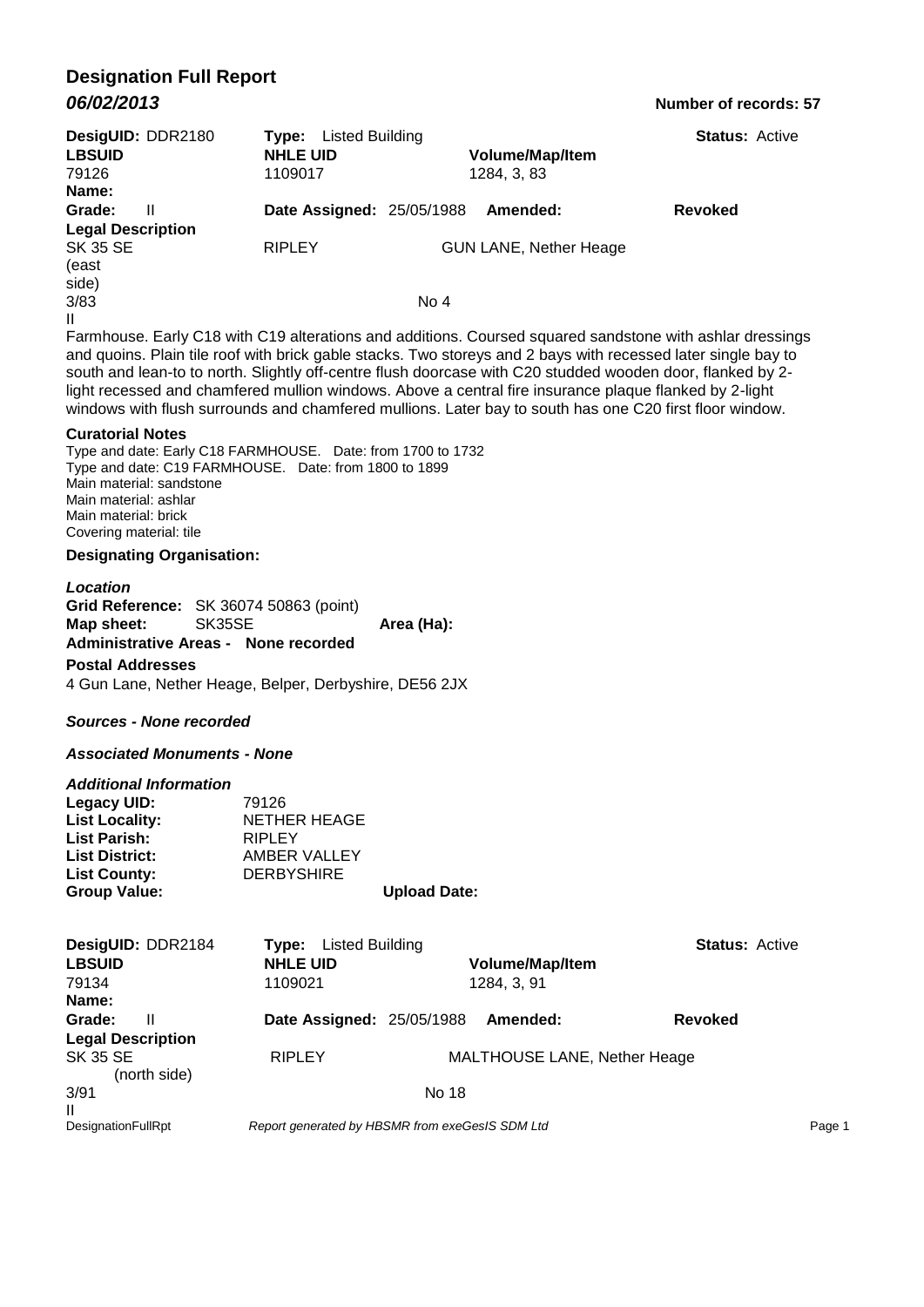#### **DesigUID:** DDR2184 **Name:**

Farmhouse. Early C19 with minor later alterations. Coursed squared stone with ashlar dressings and quoins. Slate roof with stone coped gables and brick gable end and off-centre ridge stacks. Two storeys and 3 bays. Off-centre flush doorcase with wide jambs, impost blocks and lintel plus C20 glazed door, flanked to east by 2 2-light flush mullion windows and similar window to west, now blocked and with late addition against it. Above 3 smaller 2-light flush mullion windows. Fenestration, all C20 casements. Listing NGR: SK3598750764

#### **Curatorial Notes**

Type and date: Early C19 FARMHOUSE. Date: from 1800 to 1832 Type and date: FARMHOUSE. Date: from 1833 Main material: stone Main material: ashlar Main material: brick Covering material: slate

#### **Designating Organisation:**

*Location* **Grid Reference:** SK 35987 50764 (point) **Map sheet:** SK35SE **Area (Ha): Administrative Areas - None recorded Postal Addresses** 18 Malthouse Lane, Nether Heage, Belper, Derbyshire, DE56 2AS

#### *Sources - None recorded*

#### *Associated Monuments - None*

#### *Additional Information*

| Legacy UID:           | 79134             |                     |
|-----------------------|-------------------|---------------------|
| <b>List Locality:</b> | NETHER HEAGE      |                     |
| <b>List Parish:</b>   | <b>RIPLEY</b>     |                     |
| <b>List District:</b> | AMBER VALLEY      |                     |
| <b>List County:</b>   | <b>DERBYSHIRE</b> |                     |
| <b>Group Value:</b>   |                   | <b>Upload Date:</b> |

| <b>DesigUID: DDR2490</b> |                           | <b>Type:</b> Listed Building     |                        | <b>Status: Active</b> |  |
|--------------------------|---------------------------|----------------------------------|------------------------|-----------------------|--|
| <b>LBSUID</b>            | <b>NHLE UID</b>           |                                  | <b>Volume/Map/Item</b> |                       |  |
| 79105                    | 1158923                   |                                  | 1284. 3. 61            |                       |  |
| Name:                    | 26 AND 28 BULLBRIDGE HILL |                                  |                        |                       |  |
| Grade:                   | Ш                         | <b>Date Assigned: 25/05/1988</b> | Amended:               | <b>Revoked</b>        |  |

#### **Legal Description**

Pair of cottages. Early - mid C19. Coursed squared sandstone with stone dressings and slate roofs with central brick ridge stack. Each cottage two storeys on base- ment and single bay. No 26 to right has board door with 2-light casement window to right, both below tooled large stone lintels. Above similar casement. No 28 has board door to right and 2-light small pane casement to right, both below similar lintels to No 26. Above similar small pane casement. Rear elevation has central board door in plain stone surround to basement stables and 16-pane sashes to each floor. Probably built for canal workers as is immediately adjacent to the Cromford Canal, built 1792. Listing NGR: SK3575352370

#### **Curatorial Notes**

Type and date: Early C19 - Mid C19 HOUSE. Date: from 1800 to 1866 Type and date: CANAL WORKERS COTTAGE. Main material: sandstone Main material: stone Covering material: slate Main material: brick<br>DesignationFullRpt Report generated by HBSMR from exeGesIS SDM Ltd **Page 2 Page 2**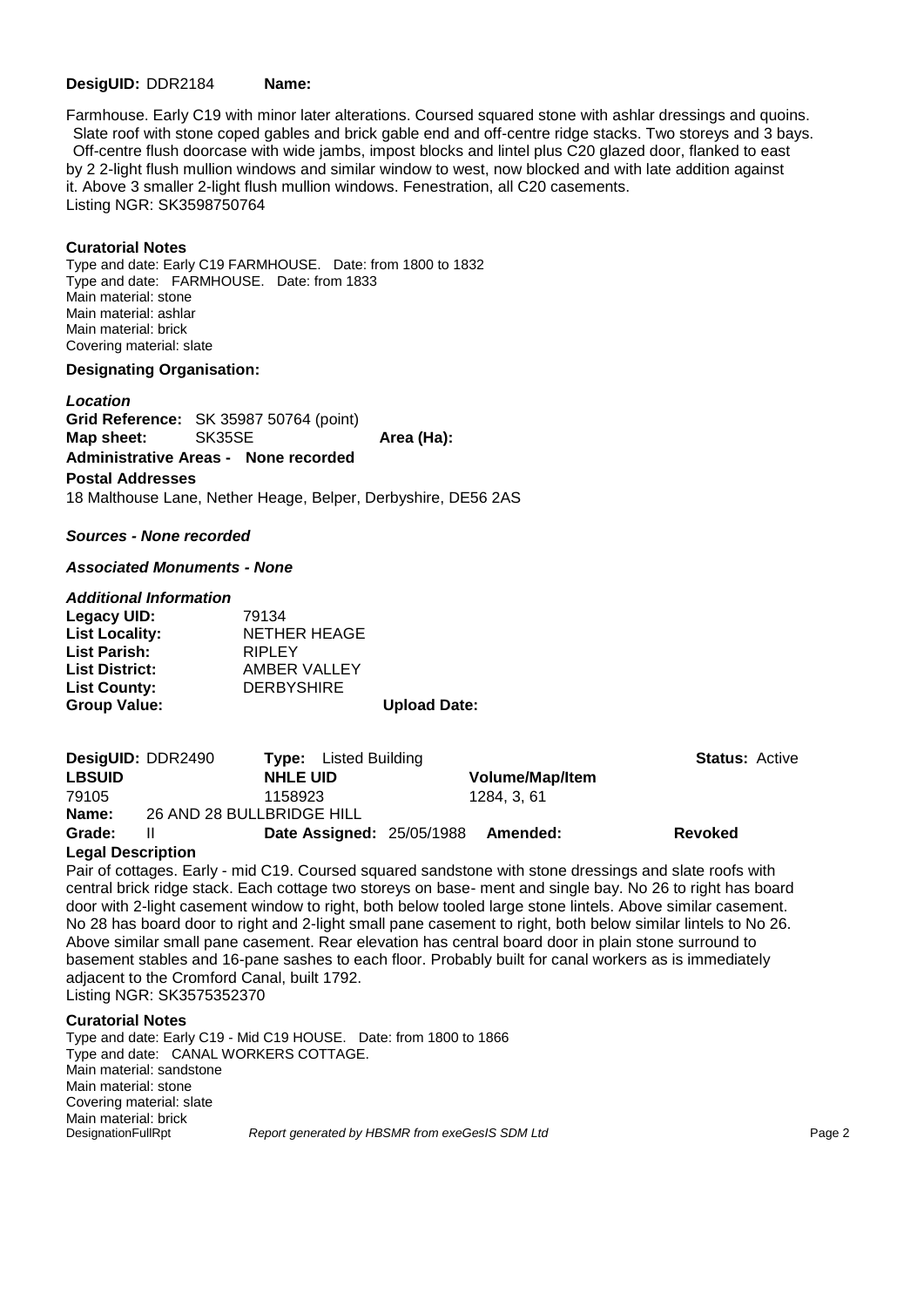**Designating Organisation:**

*Location* **Grid Reference:** SK 35753 52370 (point) **Map sheet:** SK35SE **Area (Ha): Administrative Areas** Civil Parish RIPLEY, AMBER VALLEY, DERBYSHIRE **Postal Addresses**

The Beeches 47 Bullbridge Hill, Fritchley, Belper, Derbyshire, DE56 2FL

#### *Sources - None recorded*

#### *Associated Monuments*

24775 Building: Nos 26 & 28 Bullbridge Hill, Bullbridge, Ripley

#### *Additional Information*

| <b>Group Value:</b>   |                   | <b>Upload Date:</b> |
|-----------------------|-------------------|---------------------|
| <b>List County:</b>   | <b>DERBYSHIRE</b> |                     |
| <b>List District:</b> | AMBER VALLEY      |                     |
| <b>List Parish:</b>   | <b>RIPLEY</b>     |                     |
| <b>List Locality:</b> |                   |                     |
| Legacy UID:           | 79105             |                     |

|                   | DesigUID: DDR2182<br><b>Type:</b> Listed Building |                                                      | <b>Status: Active</b> |
|-------------------|---------------------------------------------------|------------------------------------------------------|-----------------------|
| <b>LBSUID</b>     | <b>NHLE UID</b>                                   | <b>Volume/Map/Item</b>                               |                       |
| 79130             | 1109019                                           | 1284. 3. 87                                          |                       |
| Name:             | BARN TO SOUTH OF HEAGE HALL                       |                                                      |                       |
| Grade:            | Ш                                                 | Date Assigned: 25/05/1988 Amended:<br><b>Revoked</b> |                       |
| Logal Dooguintian |                                                   |                                                      |                       |

#### **Legal Description**

Cruck barn. C15 with later alterations. Timber framing encased in coursed square stone with C20 concrete tile roof. West wall has blocked doorcase to south, south gable wall has square breathers, north gable wall has C20 addition of no special interest. Interior has 2 large full height crucks resting on padstones with large cambered ties, high collars and yoked ridge holding original substantial ridge beam. Staggered purlins at collar level.

#### **Curatorial Notes**

Type and date: C15 CRUCK BARN. Date: from 1400 to 1499 Type and date: Later BARN. Date: from 1500 Type and date: C20 BARN. Date: from 1900 to 1999 Main material: timber Main material: stone Covering material: concrete Covering material: tile

#### **Designating Organisation:**

*Location* **Grid Reference:** SK 36422 51007 (point) **Map sheet:** SK35SE **Area (Ha): Administrative Areas** Civil Parish RIPLEY, AMBER VALLEY, DERBYSHIRE **Postal Addresses - None recorded**

### **Listed Building Addresses**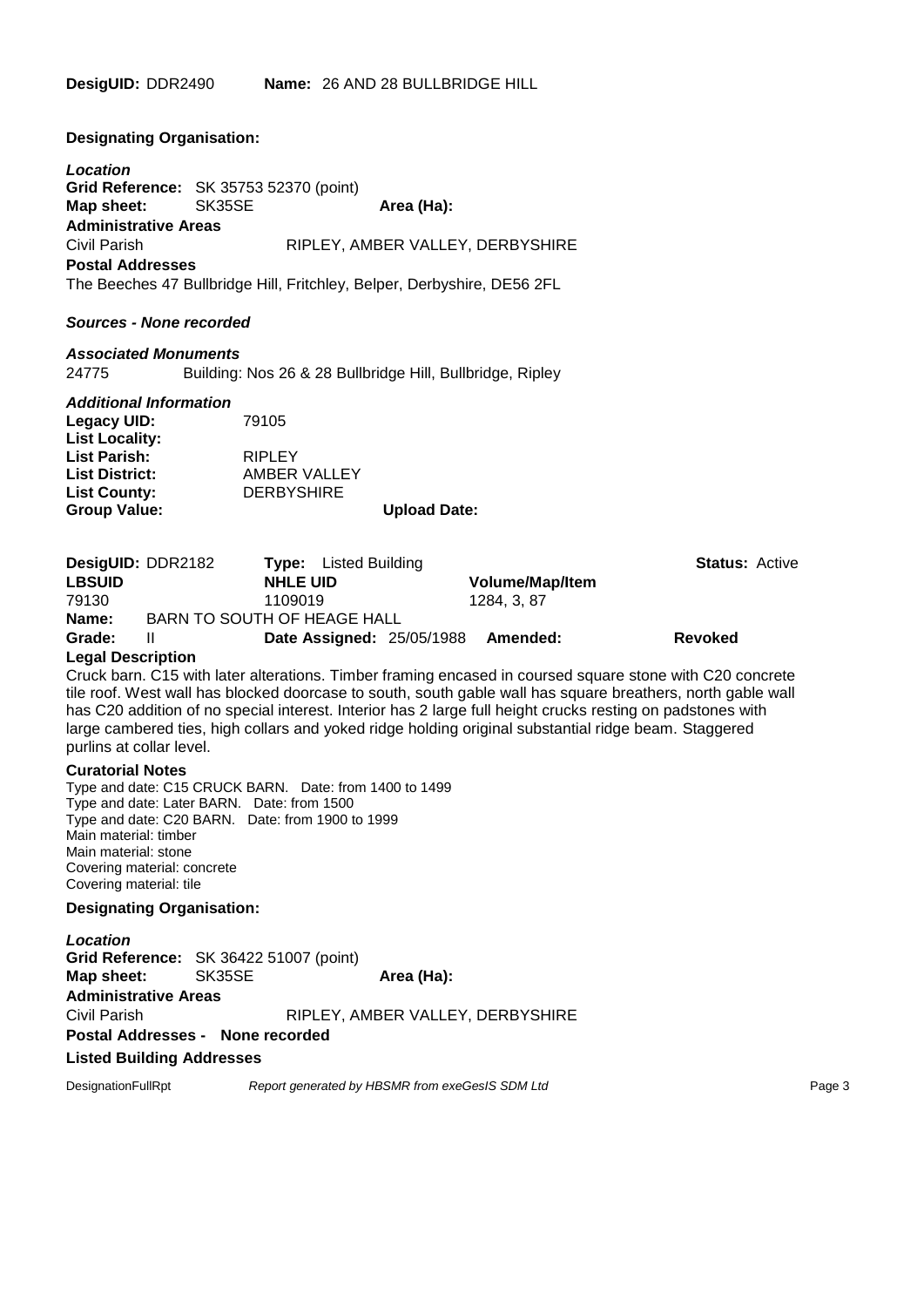Listing NGR: SK3642251007Statutory BARN TO SOUTH OF HEAGE HALL

#### *Sources - None recorded*

#### *Associated Monuments*

24780 Building: Cruck barn (part demolished) to the south of Heage Hall, Hall Lane, Nether

#### *Additional Information*

| Legacy UID:           | 79130             |                     |
|-----------------------|-------------------|---------------------|
| <b>List Locality:</b> |                   |                     |
| <b>List Parish:</b>   | <b>RIPLEY</b>     |                     |
| <b>List District:</b> | AMBER VALLEY      |                     |
| <b>List County:</b>   | <b>DERBYSHIRE</b> |                     |
| <b>Group Value:</b>   |                   | <b>Upload Date:</b> |

#### **Legal Description**

Railway bridge. 1838-40, built by George Stephenson. Ashlar, rock faced with tooled dressings. Wide segmental arch of radiating voussoirs on rock faced jambs with raised impost band. Large roll moulded band at steep angle, above and blocking course with later blue brick parapets. Built as part of the North Midland Railway, opened in 1840. Source: Whishaw 'Railways of Great Britain and Ireland' 1842. Listing NGR: SK3486451375

#### **Curatorial Notes**

Type and date: 1838-40 RAILWAY BRIDGE. Date: from 1838 to 1840 Main material: ashlar Main material: brick

#### **Designating Organisation:**

| <b>Location</b>             |                                                     |                                  |
|-----------------------------|-----------------------------------------------------|----------------------------------|
|                             | Grid Reference: SK 34864 51375 (point)              |                                  |
| Map sheet: SK35SW           |                                                     | Area (Ha):                       |
| <b>Administrative Areas</b> |                                                     |                                  |
| Civil Parish                |                                                     | RIPLEY, AMBER VALLEY, DERBYSHIRE |
| <b>Postal Addresses</b>     |                                                     |                                  |
|                             | Chase Road, Ambergate, Belper, Derbyshire, DE56 2HA |                                  |

#### **Listed Building Addresses**

**Statutory** BRIDGE NUMBER 43 NEAR TOAD MOOR TUNNEL

#### *Sources - None recorded*

### *Associated Monuments* 24763 Monument: Road Bridge, Newbridge Road, Ambergate

#### *Additional Information* Legacy UID: 79138<br>
List Locality: AMBERGATE **List Locality:**

DesignationFullRpt *Report generated by HBSMR from exeGesIS SDM Ltd Report generated by HBSMR from exeGesIS SDM Ltd*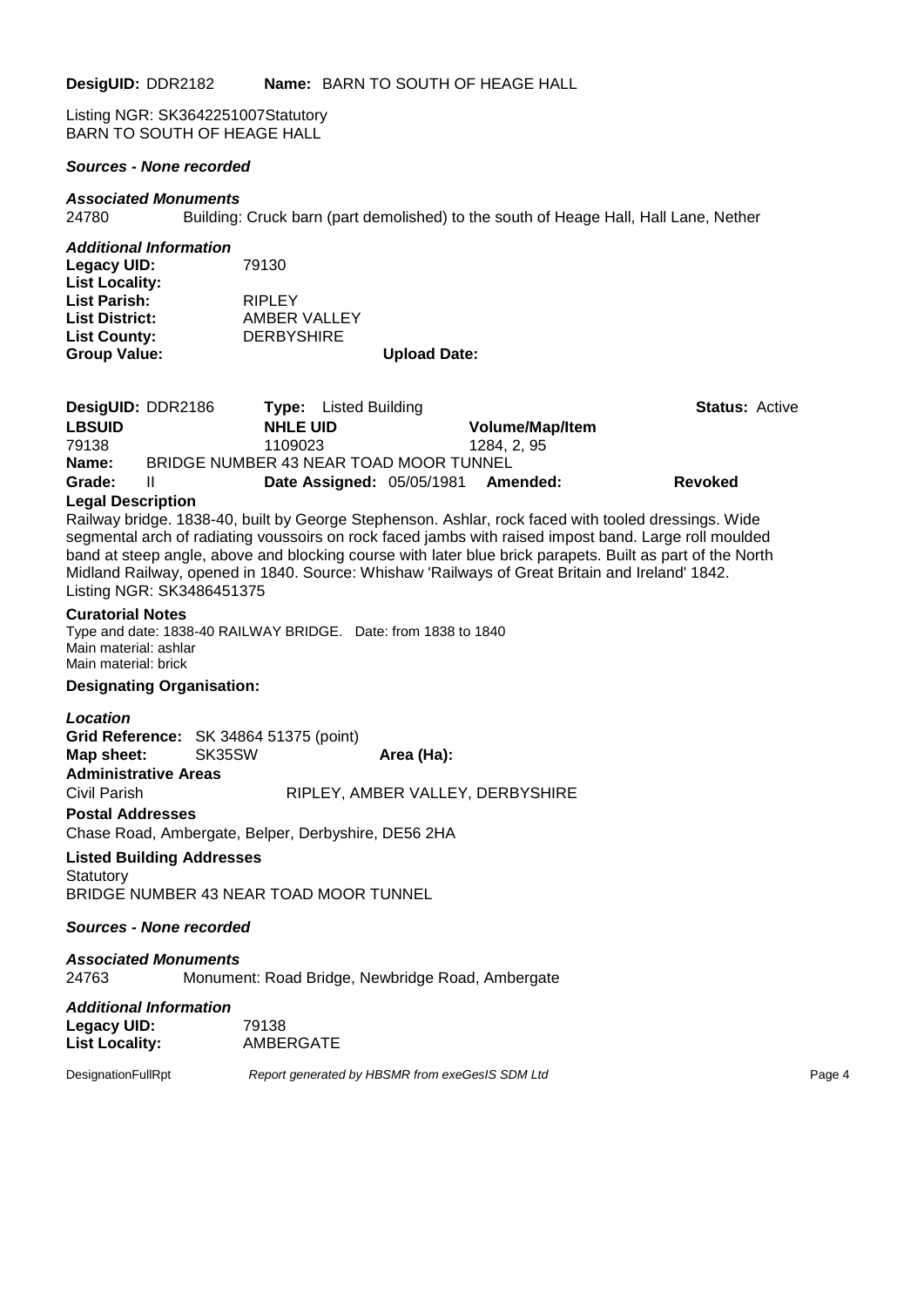**DesigUID:** DDR2186 **Name:** BRIDGE NUMBER 43 NEAR TOAD MOOR TUNNEL

| <b>List Parish:</b>   | <b>RIPLEY</b>     |                     |
|-----------------------|-------------------|---------------------|
| <b>List District:</b> | AMBER VALLEY      |                     |
| <b>List County:</b>   | <b>DERBYSHIRE</b> |                     |
| <b>Group Value:</b>   |                   | <b>Upload Date:</b> |

| DesigUID: DDR2701 |                 | <b>Type:</b> Listed Building       |                                                                       | <b>Status: Active</b> |  |
|-------------------|-----------------|------------------------------------|-----------------------------------------------------------------------|-----------------------|--|
| <b>LBSUID</b>     | <b>NHLE UID</b> |                                    | <b>Volume/Map/Item</b>                                                |                       |  |
| 79146             | 1335423         |                                    | 1284, 3, 103                                                          |                       |  |
| Name:             |                 |                                    | BRIDGE OVER RIVER AMBER 8 METRES NORTH OF RAILWAY BRIDGE SK 3626 5181 |                       |  |
| Grade:            | H               | Date Assigned: 25/05/1988 Amended: |                                                                       | Revoked               |  |

#### **Legal Description**

Tramway bridge. c1840. Rock faced ashlar with brick dressings. Two wide segmental arches of brick on ashlar jambs and with ashlar to spandrels. Copings at top of bridge, no parapets. Further arches, now buried to east. Top surface of bridge has distinct slope down to the west. Probably the bridge to a former tramway from Stephensons lime works to the A6, erected at the-same time as the railway which runs along side, ie 1840.

#### **Curatorial Notes**

Type and date: c1840 TRAMWAY BRIDGE. Date: from 1820 to 1860 Main material: ashlar Main material: brick

#### **Designating Organisation:**

*Location* **Grid Reference:** SK 35271 51824 (point) **Map sheet:** SK35SE **Area (Ha): Administrative Areas** Civil Parish RIPLEY, AMBER VALLEY, DERBYSHIRE

#### **Postal Addresses - None recorded**

**Listed Building Addresses Statutory** BRIDGE OVER RIVER AMBER 8 METRES NORTH OF RAILWAY BRIDGE SK 3626 5181

#### *Sources - None recorded*

#### *Associated Monuments - None*

#### *Additional Information*

| Legacy UID:           | 79146             |                     |
|-----------------------|-------------------|---------------------|
| <b>List Locality:</b> |                   |                     |
| List Parish:          | <b>RIPLEY</b>     |                     |
| <b>List District:</b> | AMBER VALLEY      |                     |
| <b>List County:</b>   | <b>DERBYSHIRE</b> |                     |
| <b>Group Value:</b>   |                   | <b>Upload Date:</b> |

| DesigUID: DDR2504         |                                       |                 | <b>Type:</b> Listed Building |                                                 |                                                                                                           | <b>Status: Active</b> |        |
|---------------------------|---------------------------------------|-----------------|------------------------------|-------------------------------------------------|-----------------------------------------------------------------------------------------------------------|-----------------------|--------|
| <b>LBSUID</b>             |                                       | <b>NHLE UID</b> |                              |                                                 | <b>Volume/Map/Item</b>                                                                                    |                       |        |
| 79153                     |                                       | 1159173         |                              |                                                 | 1284, 3, 110                                                                                              |                       |        |
| Name:                     | BRIDGE OVER RIVER AMBER AT SK 360 524 |                 |                              |                                                 |                                                                                                           |                       |        |
| Grade:                    |                                       |                 |                              |                                                 | Date Assigned: 25/05/1988 Amended:                                                                        | <b>Revoked</b>        |        |
| <b>Legal Description</b>  |                                       |                 |                              |                                                 |                                                                                                           |                       |        |
|                           |                                       |                 |                              |                                                 | Railway bridge over river. 1838-40, by George Stephenson. Rock-faced ashlar with tooled ashlar dressings. |                       |        |
| <b>DesignationFullRpt</b> |                                       |                 |                              | Report generated by HBSMR from exeGesIS SDM Ltd |                                                                                                           |                       | Page 5 |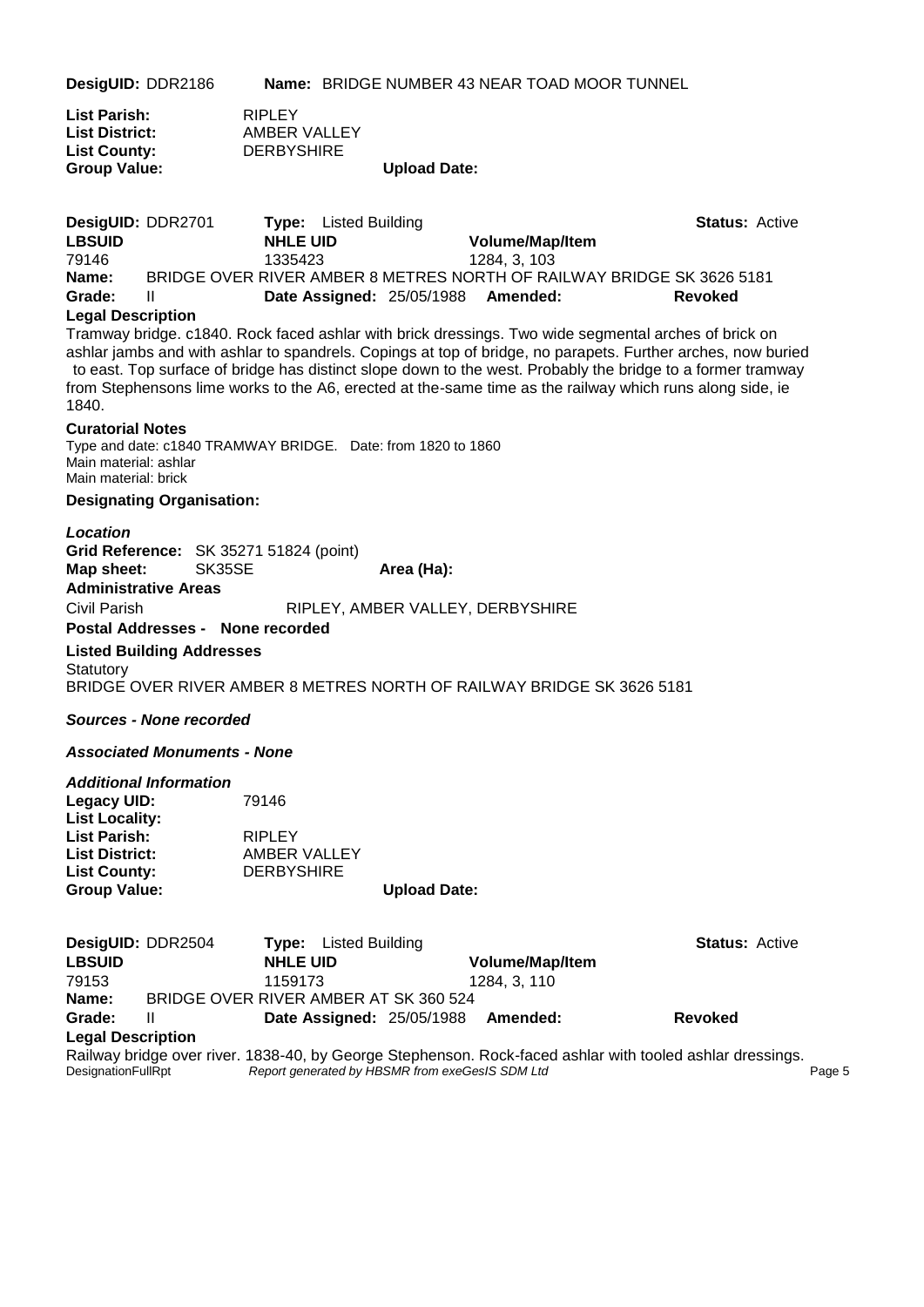#### **Curatorial Notes**

Type and date: 1838-40 RAILWAY BRIDGE. Date: from 1838 to 1840 Main material: ashlar Main material: brick

#### **Designating Organisation:**

#### *Location*

**Grid Reference:** SK 36022 52271 (point) **Map sheet:** SK35SE **Area (Ha):** 0.00 **Administrative Areas** Civil Parish RIPLEY, AMBER VALLEY, DERBYSHIRE **Postal Addresses - None recorded**

#### **Listed Building Addresses Statutory** BRIDGE OVER RIVER AMBER AT SK 360 524

#### *Sources - None recorded*

#### *Associated Monuments - None*

#### *Additional Information*

| Legacy UID:           | 79153             |                     |
|-----------------------|-------------------|---------------------|
| <b>List Locality:</b> | <b>SAWMILLS</b>   |                     |
| <b>List Parish:</b>   | <b>RIPLEY</b>     |                     |
| <b>List District:</b> | AMBER VALLEY      |                     |
| <b>List County:</b>   | <b>DERBYSHIRE</b> |                     |
| <b>Group Value:</b>   |                   | <b>Upload Date:</b> |

| DesigUID: DDR2492        |   | <b>Type:</b> Listed Building           |   |                                  | <b>Status: Active</b> |  |
|--------------------------|---|----------------------------------------|---|----------------------------------|-----------------------|--|
| <b>LBSUID</b>            |   | <b>NHLE UID</b>                        |   | <b>Volume/Map/Item</b>           |                       |  |
| 79109                    |   | 1158952                                |   | 1284, 4, 65                      |                       |  |
| Name:                    |   | <b>BRITTAINS COLLIERY ENGINE HOUSE</b> |   |                                  |                       |  |
| Grade:                   | Ш | <b>Date Assigned: 25/05/1988</b>       |   | Amended:                         | <b>Revoked</b>        |  |
| <b>Legal Description</b> |   |                                        |   |                                  |                       |  |
| <b>SK 45 SW</b>          |   | <b>RIPLEY</b>                          |   | <b>BUTTERLEY PARK ROAD</b>       |                       |  |
| (north side)             |   |                                        |   |                                  |                       |  |
| 4/65                     |   |                                        |   | <b>Brittains Colliery Engine</b> |                       |  |
| House                    |   |                                        |   |                                  |                       |  |
| GV                       |   |                                        | Ш |                                  |                       |  |

Engine house. c1848. Red brick with blue brick dressings and slate roof with wide eaves. Single storey, 2 bays. Each side has two semi-circular headed windows with Gothick traceried metal windows (now boarded up) and projecting stone sills. North gable wall has similar semi-circular headed window to centre and plank door below stone lintel to left. Small square opening above window to left. Interior gutted. Brittain colliery was founded by the Butterley Company, between 1845 and 1848 and was mined for over 50 years. F Nixon 'Industrial Archaeology of Derbyshire' 1969.

#### **Curatorial Notes**

Type and date: c1848 ENGINE HOUSE. Date: from 1828 to 1868 Main material: brick Main material: stone Covering material: slate

DesignationFullRpt *Report generated by HBSMR from exeGesIS SDM Ltd Report generated by HBSMR from exeGesIS SDM Ltd*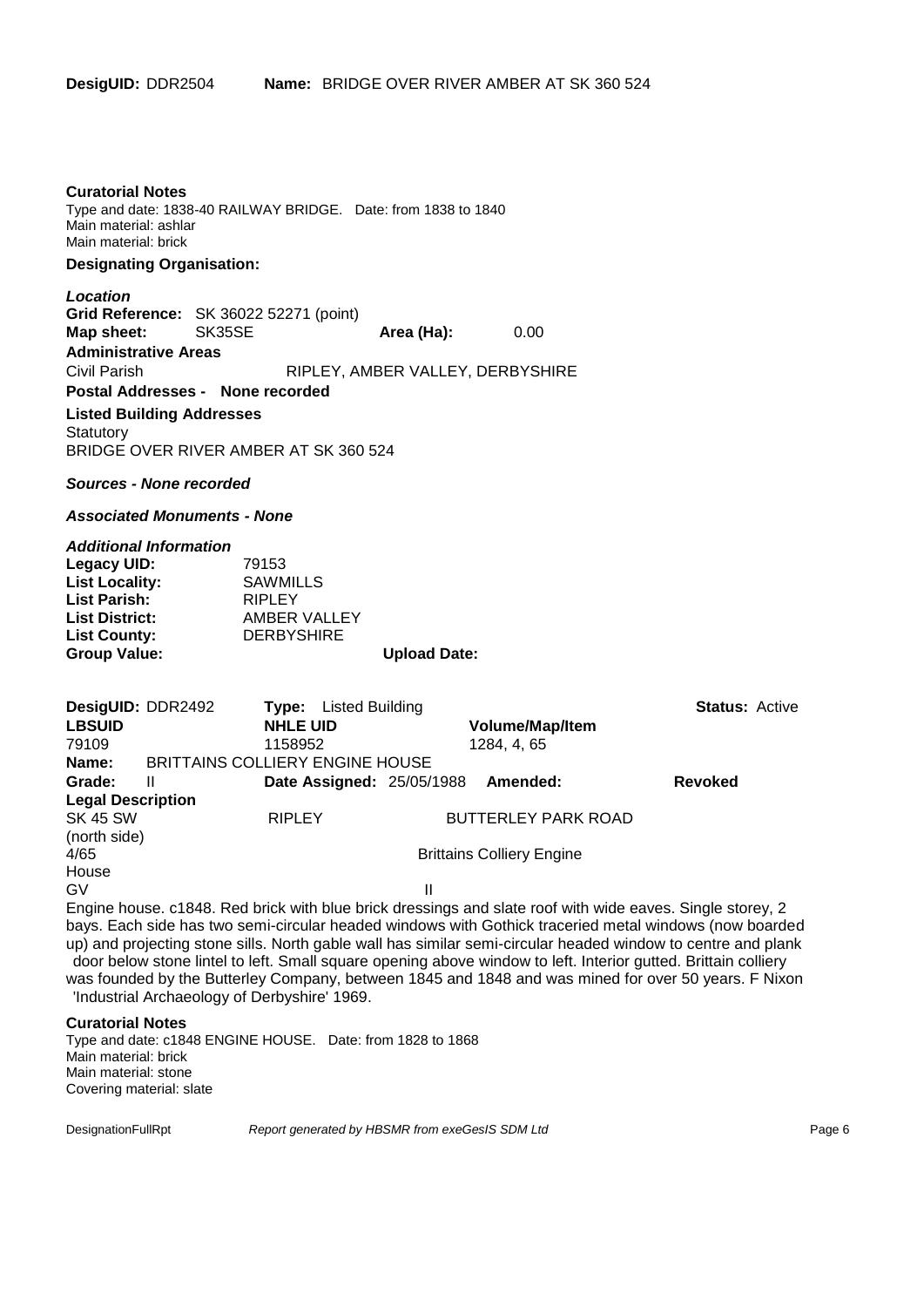Listing NGR: SK4154351774**Designating Organisation:**

*Location* **Grid Reference:** SK 41543 51774 (point) **Map sheet:** SK45SW **Area (Ha): Administrative Areas - None recorded Postal Addresses - None recorded Listed Building Addresses Statutory** BRITTAINS COLLIERY ENGINE HOUSE

#### *Sources - None recorded*

*Associated Monuments* Monument: Ripley, Colliery Head Gear

#### *Additional Information*

| Legacy UID:<br><b>List Locality:</b> | 79109             |                     |
|--------------------------------------|-------------------|---------------------|
| List Parish:                         | <b>RIPLEY</b>     |                     |
| <b>List District:</b>                | AMBER VALLEY      |                     |
| <b>List County:</b>                  | <b>DERBYSHIRE</b> |                     |
|                                      |                   |                     |
| <b>Group Value:</b>                  |                   | <b>Upload Date:</b> |

| DesigUID: DDR2157                  |                                  | Type:           | Listed Building                  |                                  | <b>Status: Active</b> |  |
|------------------------------------|----------------------------------|-----------------|----------------------------------|----------------------------------|-----------------------|--|
| <b>LBSUID</b>                      |                                  | <b>NHLE UID</b> |                                  | <b>Volume/Map/Item</b>           |                       |  |
| 79147                              |                                  | 1108986         |                                  | 1284, 3, 104                     |                       |  |
| Name:                              | <b>BUCKLAND HOLLOW FARMHOUSE</b> |                 |                                  |                                  |                       |  |
| Grade:                             | Ш                                |                 | <b>Date Assigned: 29/11/1965</b> | Amended:                         | <b>Revoked</b>        |  |
| <b>Legal Description</b>           |                                  |                 |                                  |                                  |                       |  |
| <b>SK 35 SE</b><br>(north<br>side) |                                  | <b>RIPLEY</b>   |                                  | RIPLEY ROAD, Buckland Hollow     |                       |  |
| 3/104                              |                                  |                 |                                  | <b>Buckland Hollow Farmhouse</b> |                       |  |
| 29.11.65                           |                                  |                 |                                  |                                  |                       |  |
| GV                                 |                                  |                 | Ш                                |                                  |                       |  |
|                                    |                                  |                 |                                  |                                  |                       |  |

Farmhouse. 1690 with C19 and C20 alterations. Coursed rubble sandstone with flush quoins and ashlar dressings, steeply pitched mid C19 plain tile roof with over- hanging eaves and a large stone ridge stack. 4 bays and 2 storeys plus attics. Central quoined chamfered doorcase with C20 board door has 2-light C20 recessed and chamfered mullion window with dripmould to east and blocked C17 window beyond. To west there is an inserted board door with 2 C20 windows beyond similar to that to east, one of 2-lights the other single sight. Above a similar C17 style C20 3-light window to west with 2 original C17 3-light recessed and chamfered mullion windows with dripmoulds to east and a small oval blocked window, also with dripmould between. Immediately over this is a raised diamond shaped datestone inscribed '1690'. Above again to centre a C19 gabled dormer with 2-light recessed and chamfered mullion window plus dripmould. Rear street elevation has staircase turret with 2-light recessed and chamfered mullion windows at half landing levels. Similar C20 windows to either side.

#### **Curatorial Notes**

Type and date: 1690 FARMHOUSE. Date: 1690 Type and date: C19 FARMHOUSE. Date: from 1800 to 1899 Type and date: C20 FARMHOUSE. Date: from 1900 to 1999 Type and date: Mid C19 FARMHOUSE. Date: from 1833 to 1866 Type and date: 1690 DATE STONE. Date: 1690 Main material: sandstone Main material: ashlar Covering material: tile Main material: stone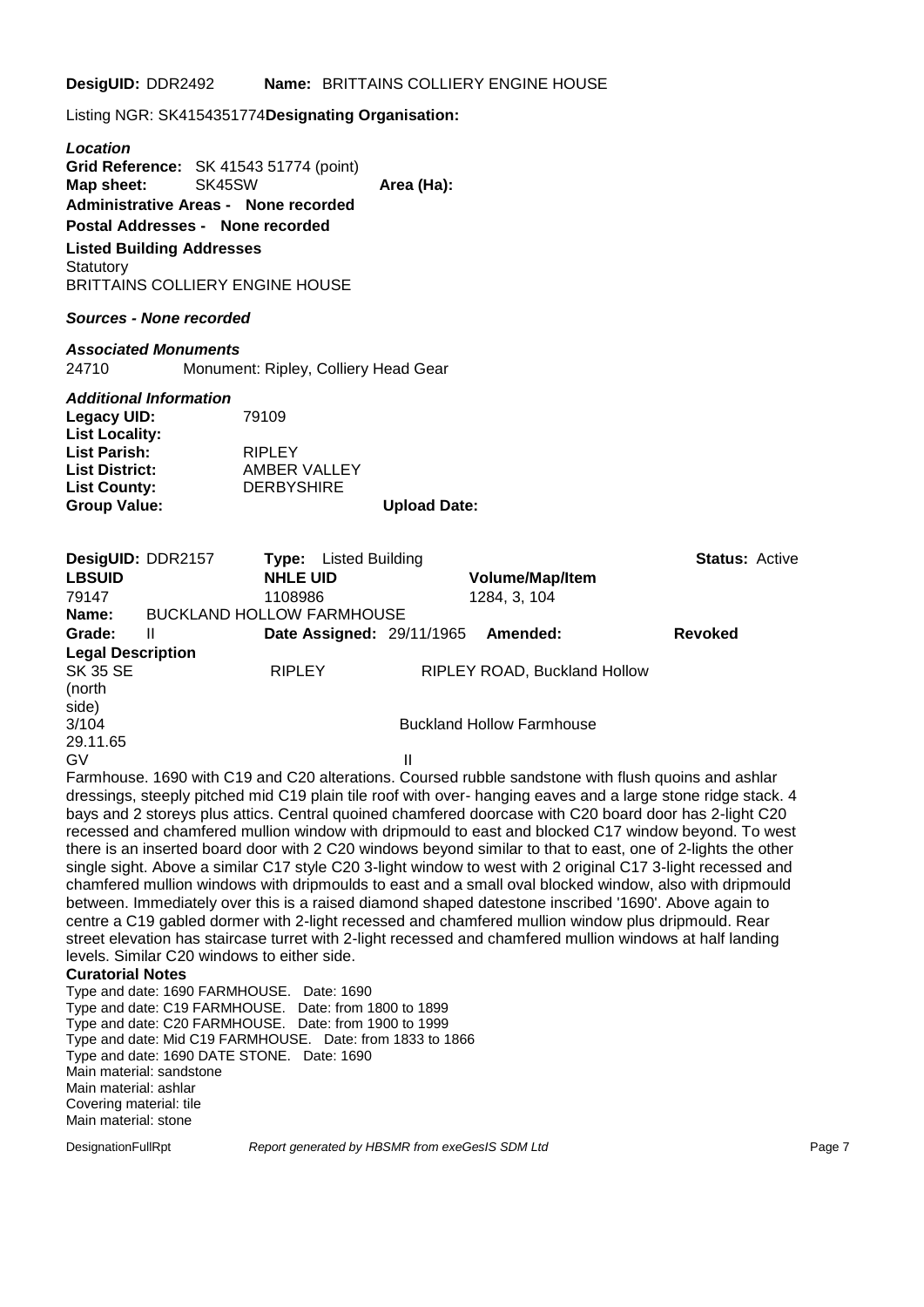Listing NGR: SK3754951799**Designating Organisation:**

*Location* **Grid Reference:** SK 37549 51799 (point) **Map sheet:** SK35SE **Area (Ha): Administrative Areas - None recorded Postal Addresses - None recorded Listed Building Addresses Statutory** BUCKLAND HOLLOW FARMHOUSE

#### *Sources - None recorded*

*Associated Monuments - None*

#### *Additional Information*

| 79147             |                     |
|-------------------|---------------------|
|                   |                     |
| <b>RIPLEY</b>     |                     |
| AMBER VALLEY      |                     |
| <b>DERBYSHIRE</b> |                     |
|                   | <b>Upload Date:</b> |
|                   |                     |

| DesigUID: DDR2690        |   | Listed Building<br>Type:                                   |                          | <b>Status: Active</b>      |
|--------------------------|---|------------------------------------------------------------|--------------------------|----------------------------|
| <b>LBSUID</b>            |   | <b>NHLE UID</b>                                            | <b>Volume/Map/Item</b>   |                            |
| 79108                    |   | 1335398                                                    | 1284, 4, 64              |                            |
| Name:                    |   | BUILDING TO WEST OF GATE HOUSE AND BUTTERLEY COMPANY WORKS |                          |                            |
| Grade:                   | Ш | <b>Date Assigned: 25/05/1988</b>                           | Amended:                 | <b>Revoked</b>             |
| <b>Legal Description</b> |   |                                                            |                          |                            |
| <b>SK 45 SW</b>          |   | <b>RIPLEY</b>                                              | <b>BUTTERLEY HILL</b>    |                            |
| (south side)             |   |                                                            |                          |                            |
| 4/64                     |   |                                                            | Building to west of gate | house at Butterley Company |
|                          |   | Works                                                      |                          |                            |

GV II

Offices, now lavatory block. Early C19 with later alterations. Coursed squared stone with stone dressings and hipped Welsh slate roof with projecting eaves band. Two storeys and four bays. Ground floor has central doorcase, now partly blocked in brick and with C20 door, flanked to left by three segment headed windows with stone voussoirs that to centre partly covered by steps, and to right by C20 window and flight of iron steps up to wide first floor plank door below segmental voussoired arch. Inserted doorcase with plank door to left to top of other flight of steps flanked to either side by two short windows below segmental voussoired arches, with projecting sills. Sills have been considerably raised and windows filled in below. Butterley Works were founded by Benjamin Outram c1790 to exploit the coal reserves in the area. Source: Philip Rider 'The Butterley Company 1780- 1830'. Included for group value only. Listing NGR: SK4014451706

#### **Curatorial Notes**

Type and date: Early C19 OFFICE. Date: from 1800 to 1832 Type and date: Later OFFICE. Date: from 1833 Type and date: Now TOILET. Main material: stone Covering material: welsh slate

#### **Designating Organisation:**

*Location* **Grid Reference:** SK 40144 51706 (point) **Map sheet:** SK45SW **Area (Ha):** DesignationFullRpt *Report generated by HBSMR from exeGesIS SDM Ltd* Page 8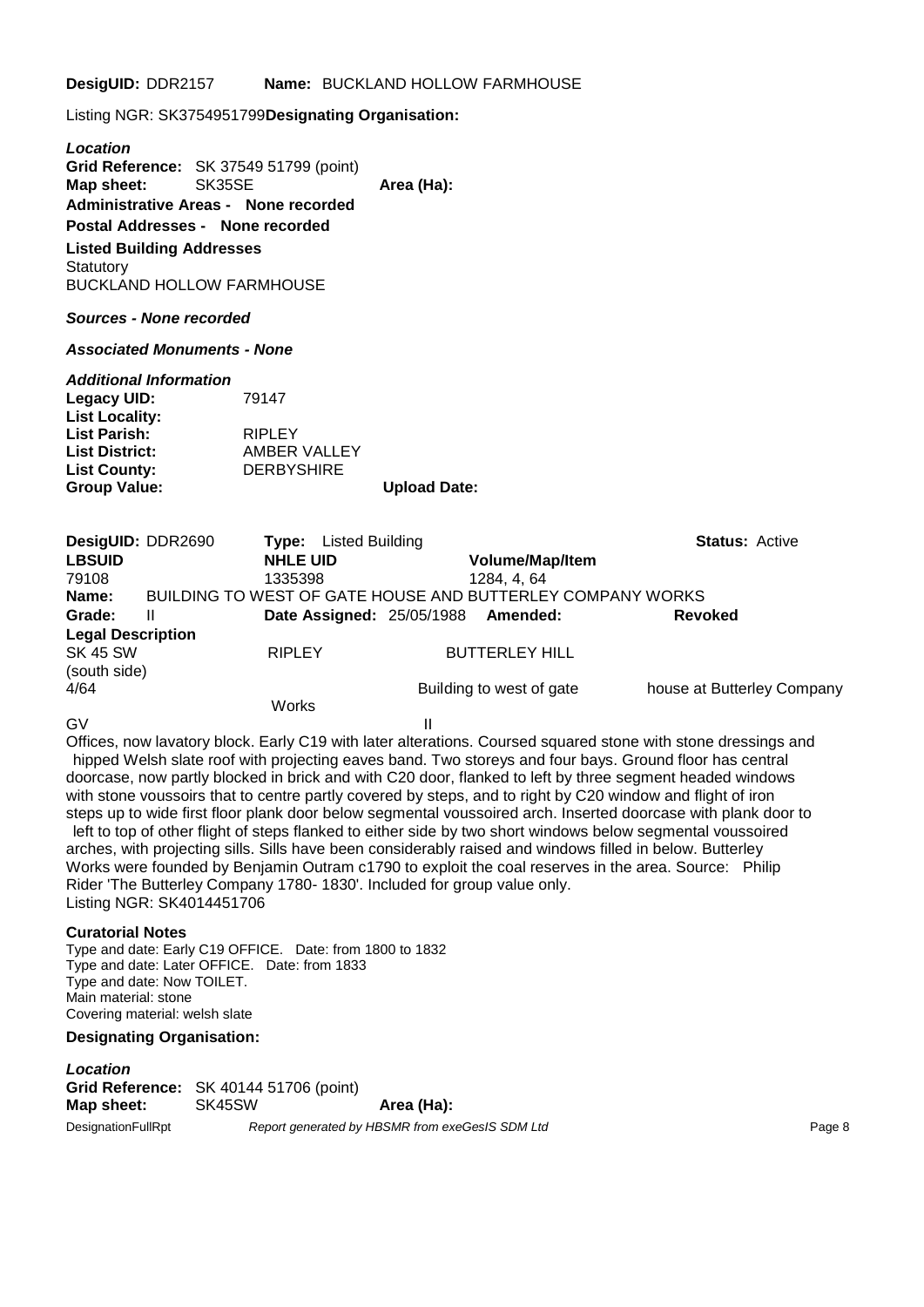#### **DesigUID:** DDR2690 **Name:** BUILDING TO WEST OF GATE HOUSE AND BUTTERLEY COMPANY **WORKS**

**Administrative Areas - None recorded**

**Postal Addresses** Butterley Hill, Ripley, Derbyshire, DE5 3LT

#### **Listed Building Addresses Statutory**

BUILDING TO WEST OF GATE HOUSE AND BUTTERLEY COMPANY WORKS

#### *Sources - None recorded*

#### *Associated Monuments - None*

| <b>Additional Information</b> |                   |                     |
|-------------------------------|-------------------|---------------------|
| Legacy UID:                   | 79108             |                     |
| <b>List Locality:</b>         |                   |                     |
| <b>List Parish:</b>           | <b>RIPLEY</b>     |                     |
| <b>List District:</b>         | AMBER VALLEY      |                     |
| <b>List County:</b>           | <b>DERBYSHIRE</b> |                     |
| <b>Group Value:</b>           |                   | <b>Upload Date:</b> |
|                               |                   |                     |

| <b>DesigUID: DDR2176</b> |                       | <b>Type:</b> Listed Building     |                        | <b>Status: Active</b> |  |
|--------------------------|-----------------------|----------------------------------|------------------------|-----------------------|--|
| <b>LBSUID</b>            |                       | <b>NHLE UID</b>                  | <b>Volume/Map/Item</b> |                       |  |
| 79115                    |                       | 1109013                          | 1284, 4, 71            |                       |  |
| Name:                    | <b>BUTTERLEY HALL</b> |                                  |                        |                       |  |
| Grade:                   | ш                     | <b>Date Assigned: 25/05/1988</b> | <b>Amended:</b>        | Revoked               |  |
| <b>Legal Description</b> |                       |                                  |                        |                       |  |

# **Legal Description**

House, now police headquarters. Late C18 with mid C19 additions. Pebble-dashed red brick with painted stone dressings and quoins. Slate roof with rendered end and axial stacks appearing half way down the pitch of the roof, also dentilled cornice. 2 storeys plus attics, 8 bays with lower 2 storey 8 bay addition to north. Garden elevation has off-centre canted stucco bay window with full height plain sashes and moulded

cornice. To south 2 further full height plain sashes and to north 3 C20 glazed doors below plain overlights. Above 8 glazing bar sashes. Ground and first floor sashes all in plain stone surrounds. Above again 5 early C20 roof dormers with alternating triangular and semi-circular pediments, four to north with 2-light casements and that to south with 3-light casement. Addition with glazed doors to ground floor and glazing bar sashes above. Entrance to rear with large Tuscan columned porch. Interior has one room with C18 panelling and fireplace, possibly re-used from elsewhere. Ground to first floor staircase with iron balusters and wreathed handrail, first floor to attic staircase, C18 with vase shaped turned balusters. Home of Benjamin Outram, founder of the Butterley Company, also of Sir James Outram (1803-63) General who had noteworthy career in India.

Listing NGR: SK4042751377

### **Curatorial Notes**

Type and date: Late C18 HOUSE. Date: from 1767 to 1799 Type and date: Mid C19 HOUSE. Date: from 1833 to 1866 Type and date: Now POLICE STATION. Main material: pebbledash Main material: brick Main material: render Main material: stucco Covering material: slate Main material: stone

#### **Designating Organisation:**

*Location* **Grid Reference:** SK 40571 51254 (point) **Map sheet:** SK45SW **Area (Ha):** 0.00 **Administrative Areas**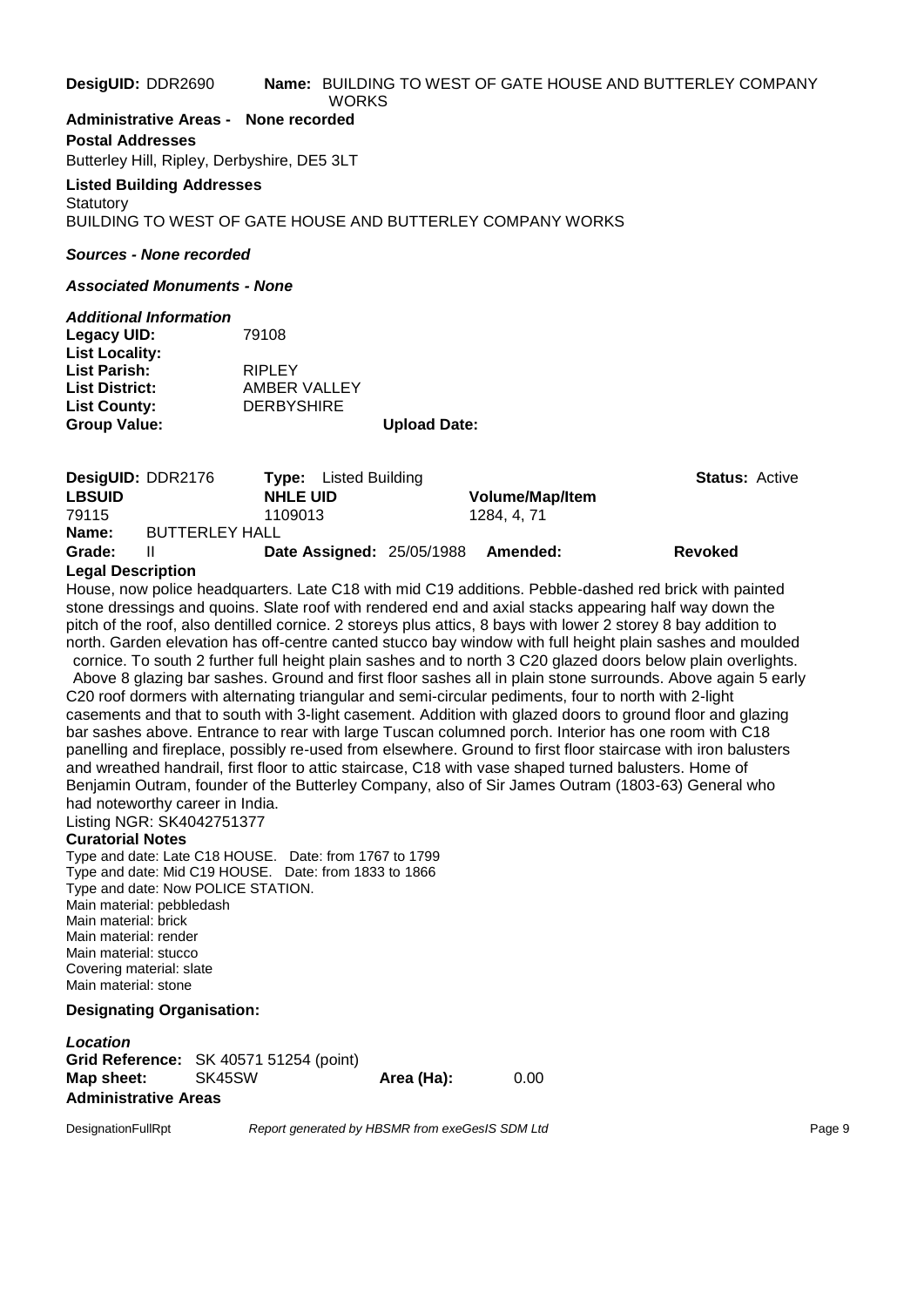**DesigUID:** DDR2176 **Name:** BUTTERLEY HALL Civil Parish RIPLEY, AMBER VALLEY, DERBYSHIRE **Postal Addresses** Butterley Hall, Ripley, Derbyshire, DE5 3RS **Listed Building Addresses Statutory** BUTTERLEY HALL *Sources - None recorded Associated Monuments* 24715 Building: Butterley Hall, Ripley *Additional Information* **Legacy UID:** 79115 **List Locality: List Parish:** RIPLEY **List District:** AMBER VALLEY **List County:** DERBYSHIRE **Group Value: Upload Date: DesigUID:** DDR2496 **Type:** Listed Building **Status:** Active **LBSUID NHLE UID Volume/Map/Item** 79120 1159009 1284, 4, 76 **Name:** BUTTERLEY STATION **Grade:** II **Date Assigned:** 25/05/1988 **Amended: Revoked Legal Description** RIPLEY DERBY ROAD, Butterley (west side)<br>4/76 **Butterley Station** II Railway station, now museum. 1852, restored c1980 for Ambergate, Nottingham Boston and Eastern Junction Railway. Rock faced ashlar with flush stone dressings and quoins. Hipped slate roof with wide bracketed eaves and twin banded stone ridge stacks. Single storey and 4 bays, wider bays to either side projecting slightly. Chamfered plinth and rock faced sill band. Central doorcase has moulded jambs and lintel with double half glazed doors below plain overlight. To either side, semi- circular headed plain sashes with moulded quoined surrounds and bracketed sills. Similar paired windows with central banded colonette to each advanced bay. Platform elevation in similar style except side bays project further and have ironwork screen between to the front, now disused. Source: Robin Leleux 'A Regional History of the Railways of Great Britain', Vol 9 The East Midlands. Listing NGR: SK4023051938 **Curatorial Notes** Type and date: 1852 RAILWAY STATION. Date: 1852 Type and date: c1980 MUSEUM. Date: from 1975 to 1985 Type and date: Now MUSEUM. Main material: ashlar Main material: stone Covering material: slate **Designating Organisation:** *Location* **Grid Reference:** SK 40230 51938 (point) **Map sheet:** SK45SW **Area (Ha): Administrative Areas - None recorded**

**Postal Addresses - None recorded**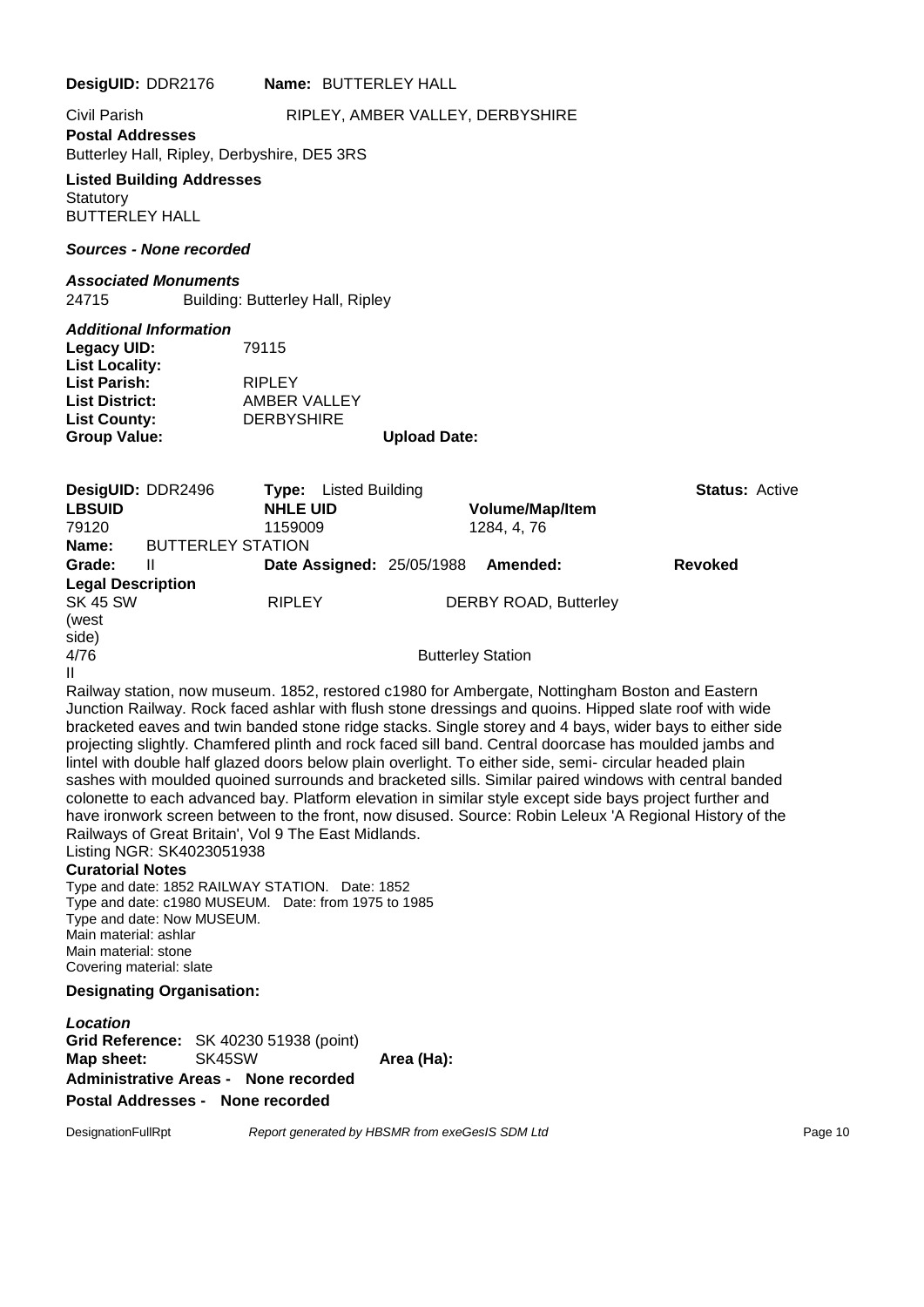**Listed Building Addresses Statutory** BUTTERLEY STATION

*Sources - None recorded*

#### *Associated Monuments - None*

#### *Additional Information*

| <b>Group Value:</b>   |                   | <b>Upload Date:</b> |
|-----------------------|-------------------|---------------------|
| <b>List County:</b>   | <b>DERBYSHIRE</b> |                     |
| <b>List District:</b> | AMBER VALLEY      |                     |
| <b>List Parish:</b>   | <b>RIPLEY</b>     |                     |
| <b>List Locality:</b> | <b>BUTTERLEY</b>  |                     |
| Legacy UID:           | 79120             |                     |

| DesigUID: DDR2173 |                                    | <b>Type:</b> Listed Building     |                        | <b>Status: Active</b> |  |
|-------------------|------------------------------------|----------------------------------|------------------------|-----------------------|--|
| <b>LBSUID</b>     | <b>NHLE UID</b>                    |                                  | <b>Volume/Map/Item</b> |                       |  |
| 79106             | 1109010                            |                                  | 1284. 3. 62            |                       |  |
| Name:             | CANAL BRIDGE ADJACENT TO NUMBER 26 |                                  |                        |                       |  |
| Grade:            |                                    | <b>Date Assigned: 25/05/1988</b> | <b>Amended:</b>        | <b>Revoked</b>        |  |

#### **Legal Description**

Canal bridge. 1792, built by William Jessop and Benjamin Outram. Coursed squared stone. Single fluted semi-circular arch with plain band over and parapets with rounded copings. Wall curve outwards to either side and finish in square piers. Built as part of the Cromford Canal. Source: F Nixon 'Industrial Archaeology of Derbyshire', 1969.

Listing NGR: SK3575352350

#### **Curatorial Notes**

Type and date: 1792 CANAL BRIDGE. Date: 1792 Main material: stone

#### **Designating Organisation:**

#### *Location*

**Grid Reference:** SK 35750 52351 (point) **Map sheet:** SK35SE **Area (Ha): Administrative Areas** Civil Parish RIPLEY, AMBER VALLEY, DERBYSHIRE **Postal Addresses - None recorded Listed Building Addresses Statutory** CANAL BRIDGE ADJACENT TO NUMBER 26

#### *Sources - None recorded*

*Associated Monuments* 24758 Monument: Canal bridge, Bullbridge, Ripley

| <b>Additional Information</b> |               |
|-------------------------------|---------------|
| Legacy UID:                   | 79106         |
| <b>List Locality:</b>         |               |
| List Parish:                  | <b>RIPLEY</b> |
| <b>List District:</b>         | AMBER VALLEY  |
|                               |               |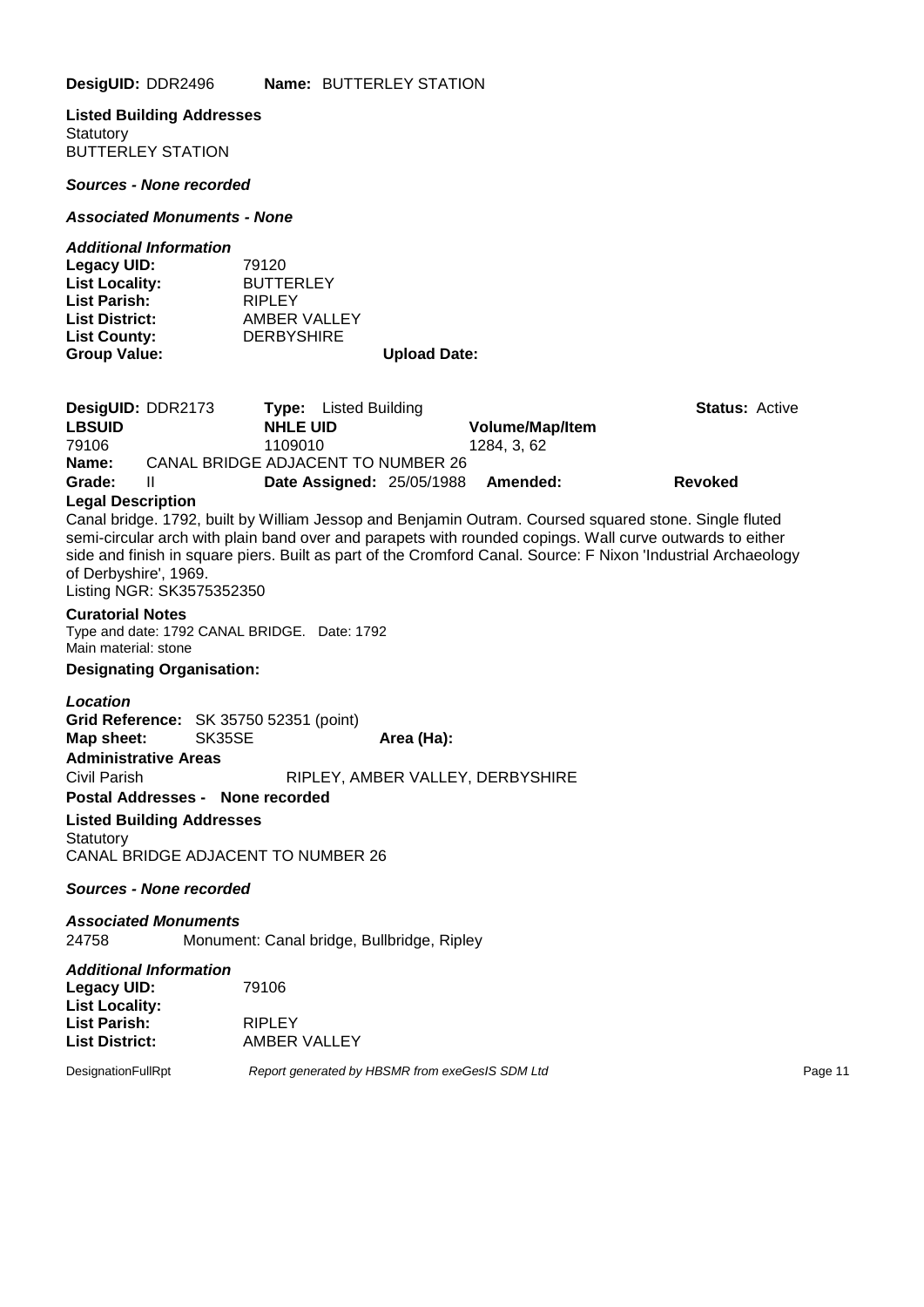| DesigUID: DDR2173                                                                                                                         |                                       |                                                                                               |                     | Name: CANAL BRIDGE ADJACENT TO NUMBER 26                                                                                                                                                                                                                                                                                            |                       |
|-------------------------------------------------------------------------------------------------------------------------------------------|---------------------------------------|-----------------------------------------------------------------------------------------------|---------------------|-------------------------------------------------------------------------------------------------------------------------------------------------------------------------------------------------------------------------------------------------------------------------------------------------------------------------------------|-----------------------|
| <b>List County:</b><br><b>Group Value:</b>                                                                                                |                                       | <b>DERBYSHIRE</b>                                                                             | <b>Upload Date:</b> |                                                                                                                                                                                                                                                                                                                                     |                       |
| DesigUID: DDR2691<br><b>LBSUID</b><br>79111                                                                                               |                                       | <b>Type:</b> Listed Building<br><b>NHLE UID</b><br>1335399                                    |                     | Volume/Map/Item<br>1284, 2, 67                                                                                                                                                                                                                                                                                                      | <b>Status: Active</b> |
| Name:                                                                                                                                     |                                       |                                                                                               |                     | CANAL BRIDGE SOUTH WEST OF CRICH CHASE FARMHOUSE                                                                                                                                                                                                                                                                                    |                       |
| Grade:                                                                                                                                    | Ш                                     | <b>Date Assigned: 25/05/1988</b>                                                              |                     | Amended:                                                                                                                                                                                                                                                                                                                            | <b>Revoked</b>        |
| <b>Legal Description</b><br><b>SK 35 SW</b><br>2/67<br>of Crich Chase                                                                     |                                       | <b>RIPLEY</b>                                                                                 |                     | CHASE ROAD, Ambergate<br>Canal bridge south west                                                                                                                                                                                                                                                                                    |                       |
| Farmhouse<br>Ш                                                                                                                            |                                       |                                                                                               |                     |                                                                                                                                                                                                                                                                                                                                     |                       |
| of Derbyshire' 1969.                                                                                                                      | Listing NGR: SK3469151970             |                                                                                               |                     | Canal bridge. 1792, built by William Jessop and Benjamin Outram. Coursed squared stone. Single stilted<br>semi-circular arch with plain band over and parapets with chamfered copings. Walls curve outwards to each<br>end and finish in square piers. Built as part of the Cromford Canal. Source: F Nixon 'Industrial Archaeology |                       |
| <b>Curatorial Notes</b><br>Main material: stone                                                                                           |                                       | Type and date: 1792 CANAL BRIDGE. Date: 1792                                                  |                     |                                                                                                                                                                                                                                                                                                                                     |                       |
|                                                                                                                                           | <b>Designating Organisation:</b>      |                                                                                               |                     |                                                                                                                                                                                                                                                                                                                                     |                       |
| <b>Location</b><br>Map sheet:<br>Civil Parish<br><b>Postal Addresses</b>                                                                  | SK35SW<br><b>Administrative Areas</b> | Grid Reference: SK 34808 51967 (point)<br>Chase Road, Ambergate, Belper, Derbyshire, DE56 2HA | Area (Ha):          | RIPLEY, AMBER VALLEY, DERBYSHIRE                                                                                                                                                                                                                                                                                                    |                       |
|                                                                                                                                           | <b>Listed Building Addresses</b>      |                                                                                               |                     |                                                                                                                                                                                                                                                                                                                                     |                       |
| Statutory                                                                                                                                 |                                       | CANAL BRIDGE SOUTH WEST OF CRICH CHASE FARMHOUSE                                              |                     |                                                                                                                                                                                                                                                                                                                                     |                       |
|                                                                                                                                           | <b>Sources - None recorded</b>        |                                                                                               |                     |                                                                                                                                                                                                                                                                                                                                     |                       |
| 24750                                                                                                                                     | <b>Associated Monuments</b>           | Monument: Poyser's Bridge, Cromford Canal, Crich Chase                                        |                     |                                                                                                                                                                                                                                                                                                                                     |                       |
| <b>Legacy UID:</b><br><b>List Locality:</b><br><b>List Parish:</b><br><b>List District:</b><br><b>List County:</b><br><b>Group Value:</b> | <b>Additional Information</b>         | 79111<br>AMBERGATE<br><b>RIPLEY</b><br>AMBER VALLEY<br><b>DERBYSHIRE</b>                      | <b>Upload Date:</b> |                                                                                                                                                                                                                                                                                                                                     |                       |
|                                                                                                                                           |                                       |                                                                                               |                     |                                                                                                                                                                                                                                                                                                                                     |                       |
| DesigUID: DDR2553<br><b>LBSUID</b><br>79135                                                                                               |                                       | <b>Listed Building</b><br>Type:<br><b>NHLE UID</b><br>1311200                                 |                     | Volume/Map/Item<br>1284, 2, 92                                                                                                                                                                                                                                                                                                      | <b>Status: Active</b> |
| Name:                                                                                                                                     |                                       | CANAL BRIDGE TO EAST OF CANAL COTTAGES                                                        |                     |                                                                                                                                                                                                                                                                                                                                     |                       |
| DesignationFullRpt                                                                                                                        |                                       | Report generated by HBSMR from exeGesIS SDM Ltd                                               |                     |                                                                                                                                                                                                                                                                                                                                     | Page 12               |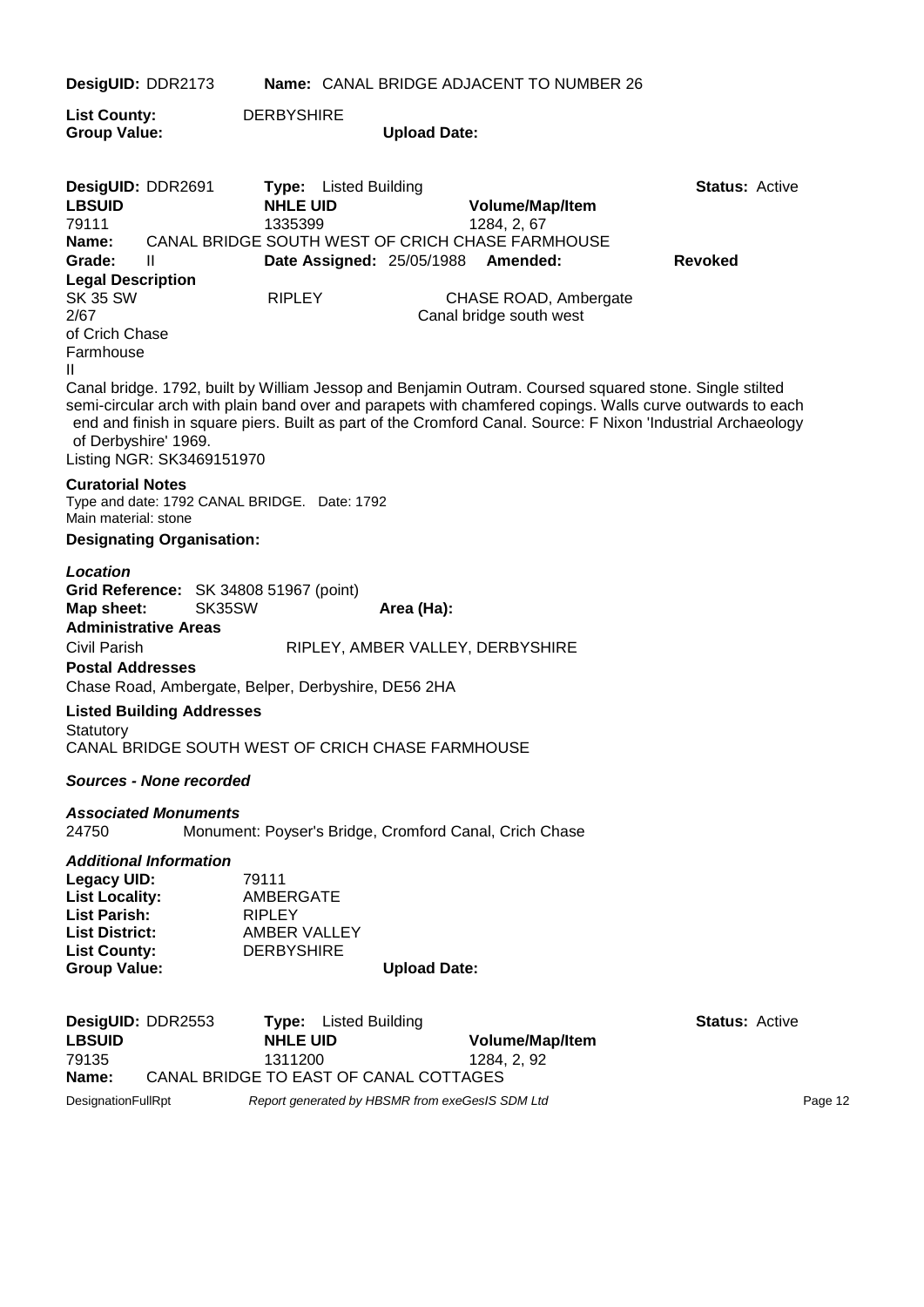**DesigUID:** DDR2553 **Name:** CANAL BRIDGE TO EAST OF CANAL COTTAGES **Grade:** II **Date Assigned:** 25/05/1988 **Amended: Revoked Legal Description** Canal bridge. 1792, built by William Jessop and Benjamin Outram. Coursed squared sandstone. Single stilted semi-circular arch with plan band over and parapets with rounded copings. Walls curve outwards to either side and finish in square piers. Built as part of the Cromford Canal. Source: F Nixon 'Industrial Archaeology of Derbyshire', 1969. Listing NGR: SK3453452025 **Curatorial Notes** Type and date: 1792 CANAL BRIDGE. Date: 1792 Main material: sandstone **Designating Organisation:** *Location* **Grid Reference:** SK 34534 52025 (point) **Map sheet:** SK35SW **Area (Ha): Administrative Areas** Civil Parish RIPLEY, AMBER VALLEY, DERBYSHIRE **Postal Addresses** Chase Road, Ambergate, Belper, Derbyshire, DE56 2HA **Listed Building Addresses Statutory** CANAL BRIDGE TO EAST OF CANAL COTTAGES *Sources - None recorded Associated Monuments* 24751 Monument: Gratton's Bridge, Cromford Canal, Crich Chase *Additional Information* **Legacy UID:** 79135<br> **List Locality:** AMBE **List Locality:** AMBERGATE **List Parish:** RIPLEY **List District:** AMBER VALLEY **List County:** DERBYSHIRE **Group Value: Upload Date: DesigUID:** DDR2172 **Type:** Listed Building **Status:** Active **LBSUID NHLE UID Volume/Map/Item** 79104 1109009 1284, 3, 60 **Name:** CANAL INN **Grade:** II **Date Assigned:** 25/05/1988 **Amended: Revoked Legal Description** Public house. Early C19. Rendered stone with painted ashlar dressings, raised quoins and plinth. Pyramidal plain tile roof with brick side wall stacks. Three storeys and 2 bays. Three steps up to central plain doorcase with bracketed stone hood and C19 ½-glazed door. To either side, 16-pane sashes in plain raised surrounds. Two similar sashes above and 2 C20 casements in similar surround above again. Partly blocked 2-light flush mullion staircase window to east wall. Probably built to serve the 1792 Cromford

Canal, which is adjacent to it.

**Curatorial Notes**

Type and date: Early C19 PUBLIC HOUSE. Date: from 1800 to 1832 Main material: render Main material: ashlar Main material: brick DesignationFullRpt **Report generated by HBSMR** from exeGesIS SDM Ltd **Page 13** Page 13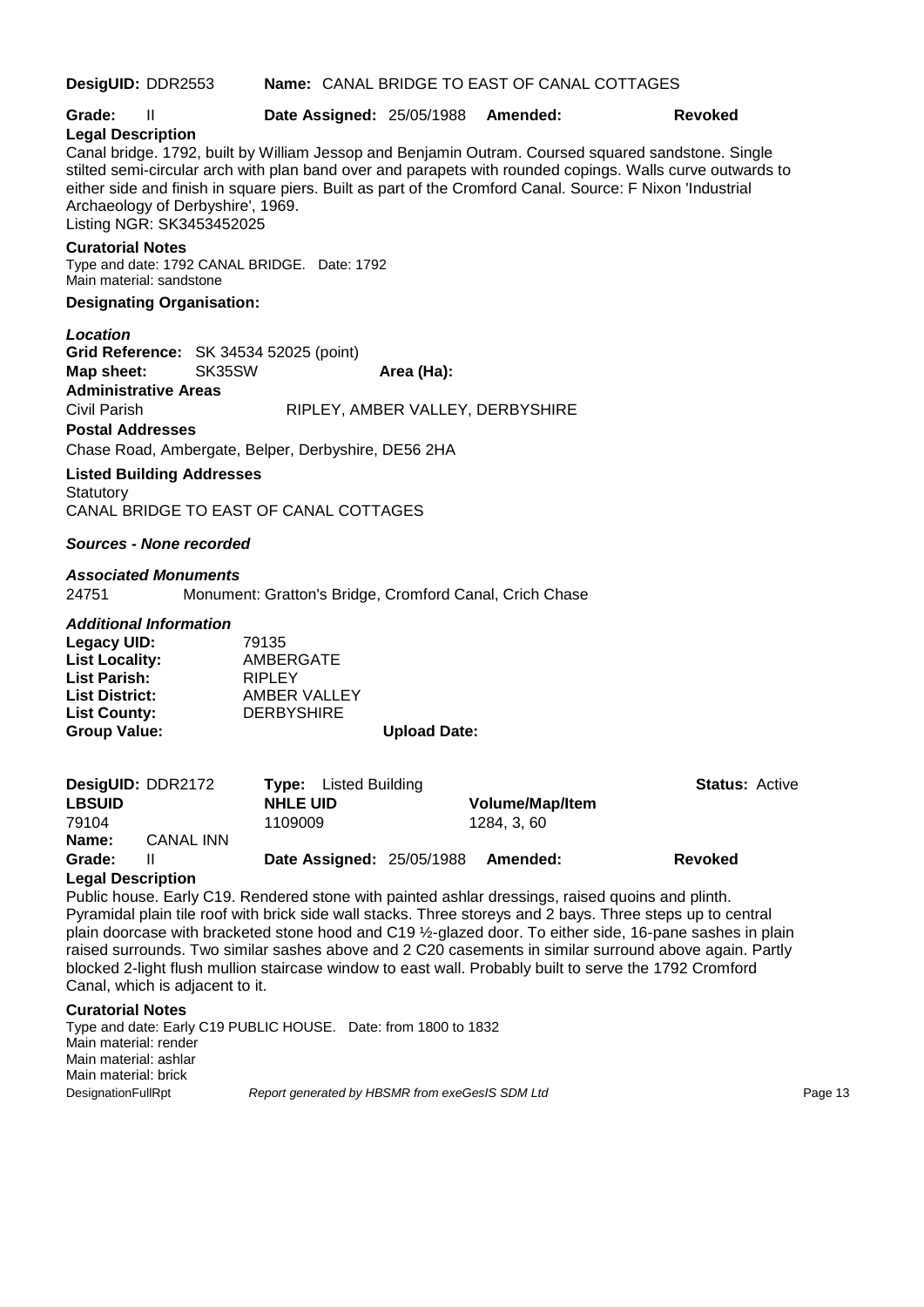|                                                                                                             | DesigUID: DDR2172                                             | <b>Name: CANAL INN</b>                                                                                                                                       |                                  |                                                |                                                                                                                                                                                                                                                                                                                                                                                                                         |
|-------------------------------------------------------------------------------------------------------------|---------------------------------------------------------------|--------------------------------------------------------------------------------------------------------------------------------------------------------------|----------------------------------|------------------------------------------------|-------------------------------------------------------------------------------------------------------------------------------------------------------------------------------------------------------------------------------------------------------------------------------------------------------------------------------------------------------------------------------------------------------------------------|
| Main material: stone                                                                                        |                                                               | Listing NGR: SK3574752403Covering material: tile                                                                                                             |                                  |                                                |                                                                                                                                                                                                                                                                                                                                                                                                                         |
|                                                                                                             | <b>Designating Organisation:</b>                              |                                                                                                                                                              |                                  |                                                |                                                                                                                                                                                                                                                                                                                                                                                                                         |
| Location<br>Map sheet:                                                                                      | <b>Administrative Areas</b>                                   | Grid Reference: SK 35742 52403 (point)<br>SK35SE                                                                                                             | Area (Ha):                       | 0.00                                           |                                                                                                                                                                                                                                                                                                                                                                                                                         |
| Civil Parish<br><b>Postal Addresses</b>                                                                     |                                                               |                                                                                                                                                              | RIPLEY, AMBER VALLEY, DERBYSHIRE |                                                |                                                                                                                                                                                                                                                                                                                                                                                                                         |
|                                                                                                             | <b>Listed Building Addresses</b>                              | The Beeches 47 Bullbridge Hill, Fritchley, Belper, Derbyshire, DE56 2FL                                                                                      |                                  |                                                |                                                                                                                                                                                                                                                                                                                                                                                                                         |
| Statutory<br>CANAL INN                                                                                      |                                                               |                                                                                                                                                              |                                  |                                                |                                                                                                                                                                                                                                                                                                                                                                                                                         |
|                                                                                                             | <b>Sources - None recorded</b>                                |                                                                                                                                                              |                                  |                                                |                                                                                                                                                                                                                                                                                                                                                                                                                         |
| 24774                                                                                                       | <b>Associated Monuments</b>                                   | Building: The Canal Inn, Bullbridge Hill, Bullbridge, Ripley                                                                                                 |                                  |                                                |                                                                                                                                                                                                                                                                                                                                                                                                                         |
| <b>Legacy UID:</b><br><b>List Locality:</b><br>List Parish:<br><b>List District:</b><br><b>List County:</b> | Additional Information                                        | 79104<br><b>RIPLEY</b><br>AMBER VALLEY<br><b>DERBYSHIRE</b>                                                                                                  |                                  |                                                |                                                                                                                                                                                                                                                                                                                                                                                                                         |
| <b>Group Value:</b>                                                                                         |                                                               |                                                                                                                                                              | <b>Upload Date:</b>              |                                                |                                                                                                                                                                                                                                                                                                                                                                                                                         |
| <b>LBSUID</b><br>79112<br>Name:                                                                             | DesigUID: DDR2554                                             | <b>Type:</b> Listed Building<br><b>NHLE UID</b><br>1311257<br>CANAL TUNNEL AND EMBANKMENT UNDER ROAD TO WEST OF CAR PARK TO<br><b>EXCAVATOR PUBLIC HOUSE</b> |                                  | Volume/Map/Item<br>1284, 3, 68                 | <b>Status: Active</b>                                                                                                                                                                                                                                                                                                                                                                                                   |
| Grade:                                                                                                      | Ш                                                             |                                                                                                                                                              | Date Assigned: 25/05/1988        | Amended:                                       | <b>Revoked</b>                                                                                                                                                                                                                                                                                                                                                                                                          |
| <b>Legal Description</b><br>SK 35 SE<br><b>Buckland Hollow</b><br>3/68                                      |                                                               | <b>RIPLEY</b>                                                                                                                                                |                                  | CHESTERFIELD ROAD,<br>Canal tunnel and embank- |                                                                                                                                                                                                                                                                                                                                                                                                                         |
| ment under<br>road to west<br>Public House                                                                  |                                                               |                                                                                                                                                              |                                  | of car park to Excavator                       |                                                                                                                                                                                                                                                                                                                                                                                                                         |
| G٧<br><b>Curatorial Notes</b><br>Main material: stone                                                       | Listing NGR: SK3739151823<br><b>Designating Organisation:</b> | Source: F Nixon 'Industrial Archaeology of Derbyshire', 1969.<br>Type and date: 1792 CANAL TUNNEL. Date: 1792<br>Type and date: 1792 EMBANKMENT. Date: 1792  | $\mathbf{H}$                     |                                                | Canal tunnel and embankment. 1792, built by William Jessop and Benjamin Outram. Coursed squared<br>stone. Tunnel approximately 30 yards long with high embankment above and to sides. Segmental arched<br>entrances, flagged tow path within the barrel vaulted tunnel and round coping to top of embankment.<br>Embankment curves outwards to either side and splays out to base. Built as part of the Cromford Canal. |
|                                                                                                             |                                                               |                                                                                                                                                              |                                  |                                                |                                                                                                                                                                                                                                                                                                                                                                                                                         |

### *Location*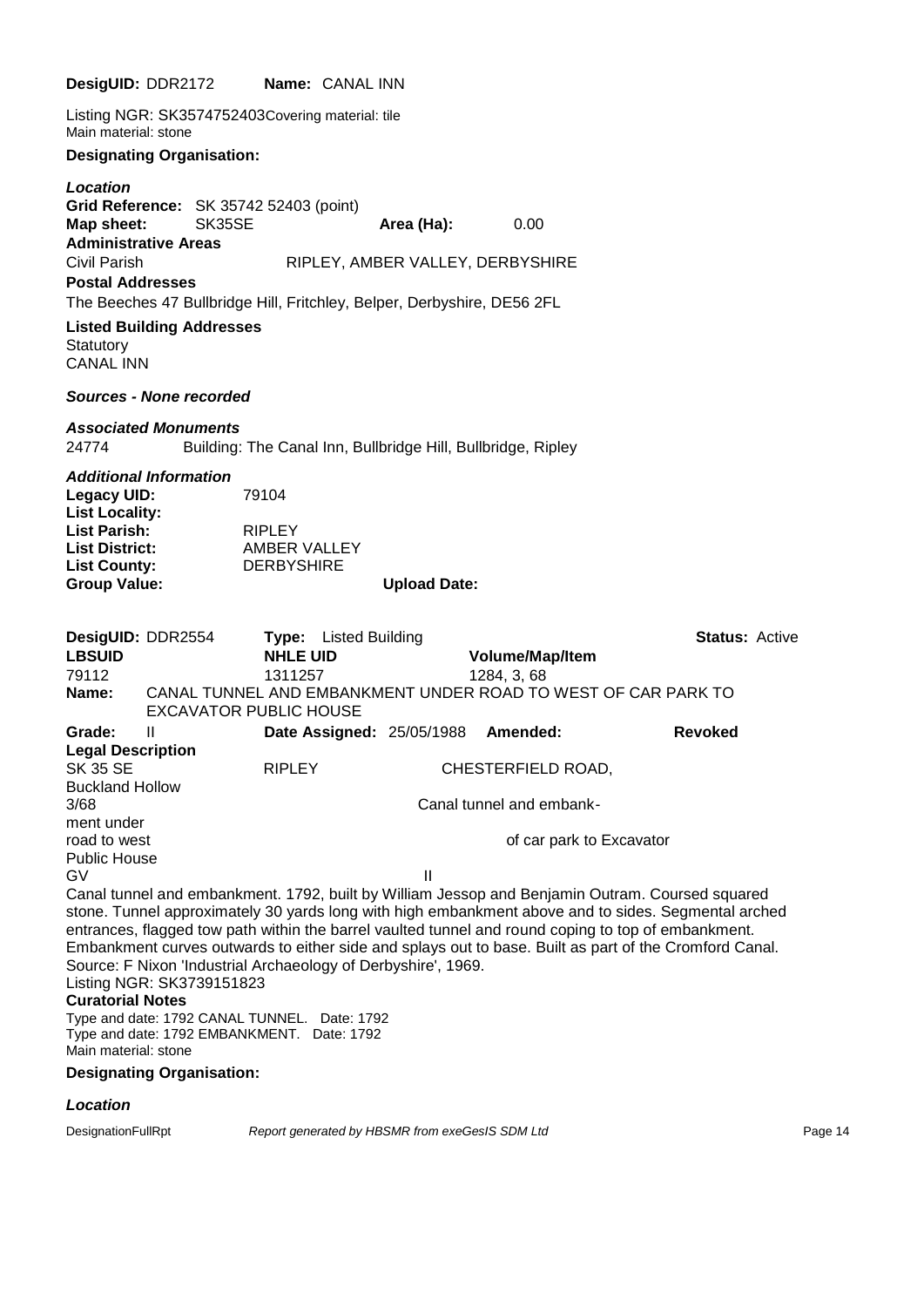#### **DesigUID:** DDR2554 **Name:** CANAL TUNNEL AND EMBANKMENT UNDER ROAD TO WEST OF CAR PARK TO EXCAVATOR PUBLIC HOUSE

**Grid Reference:** SK 37391 51823 (point)

**Map sheet:** SK35SE **Area (Ha):** 

#### **Administrative Areas - None recorded**

#### **Postal Addresses**

Buckland Hollow, Ambergate, Belper, Derbyshire, DE56 2HS

#### **Listed Building Addresses**

**Statutory** CANAL TUNNEL AND EMBANKMENT UNDER ROAD TO WEST OF CAR PARK TO EXCAVATOR PUBLIC HOUSE

#### *Sources - None recorded*

#### *Associated Monuments - None*

#### *Additional Information*

| Legacy UID:           | 79112                  |
|-----------------------|------------------------|
| <b>List Locality:</b> | <b>BUCKLAND HOLLOW</b> |
| <b>List Parish:</b>   | <b>RIPLEY</b>          |
| <b>List District:</b> | AMBER VALLEY           |
| <b>List County:</b>   | <b>DERBYSHIRE</b>      |
| <b>Group Value:</b>   | <b>Upload Date:</b>    |

| DesigUID: DDR2175 | <b>Type:</b> Listed Building     |                        | <b>Status: Active</b> |
|-------------------|----------------------------------|------------------------|-----------------------|
| <b>LBSUID</b>     | <b>NHLE UID</b>                  | <b>Volume/Map/Item</b> |                       |
| 79113             | 1109012                          | 1284. 3. 69            |                       |
| Name:             | CHURCH OF ALL SAINTS             |                        |                       |
| Grade:            | <b>Date Assigned: 25/05/1988</b> | Amended:               | <b>Revoked</b>        |

#### **Legal Description**

Parish church. 1821, built by the Butterley Company, restored 1951 and baptistery added 1921. Coursed squared gritstone with ashlar dressings and slate roof with stone coped gables on gableted kneelers, plus ridge finials. Coved eaves band to nave. 5 bay nave with south-west tower, single bay chancel with baptisteryto north- east. Plinth. Gabled west end of nave has three stepped double chamfered lancets flanked by stepped gableted buttresses and with stepped angle buttresses to corners. Central moulded circular window above in the gable. North nave elevation has wide bay to west with two double chamfered lancets flanked by stepped buttresses, and 4 pointed 2-light cusped traceried windows to east, that to far east now blocked by 1921 baptistery of no special interest. North chancel elevation also blocked by baptistery. East window of 3-lights with geometric tracery has small moulded circular window above in the gable and flanking buttresses. South elevation has a trefoil-headed lancet and pointed door to chancel and four pointed 2-light windows, similar to those to north, to nave, which projects forward from the chancel. Stepped buttresses between bays and to east corner. To west end is the three stage tower with full height stepped angle buttresses. First stage has moulded pointed south door with inner moulding on nookshafts with foliage capitals and angled staircase turret to west side. Continuous moulded sill string-course above and three adjoining trefoil-headed lancets with continuous hoodmould, lancets to either side blind. Above, bell stage has chamfered band to base and large pointed moulded arches to each side with three stepped trefoil-headed lancets within, lancets to either side with louvres and central one with circular clock faces to top decorated with cusped dagger motifs. Clock faces made of cast iron, designed by John Alleyne.

Cornice with ballflower decoration over and embattled parapets. All openings have hoodmoulds with foliage stops except four south nave windows from the tower, western blind arcaded gallery on iron columns and tall double chamfered pointed chancel arch with soffit on foliage corbels and hoodmould. Caernarvon arched doorcase from chancel to baptistery. Arched braced roof trusses on foliage corbels to nave and scissor trusses to chancel. Fittings mostly late C19 or early C20. Octagonal stone font with blind trefoil headed panels to stem and blind quatrefoil to sides of bowl. Unusual Art Nouveau style polygonal pulpit in alabaster and green marble and similar style war memorial. Three early C19 brass plaques and later C19 marble wall memorials. Coloured glass to nave windows, c1950 east window.

#### **Curatorial Notes**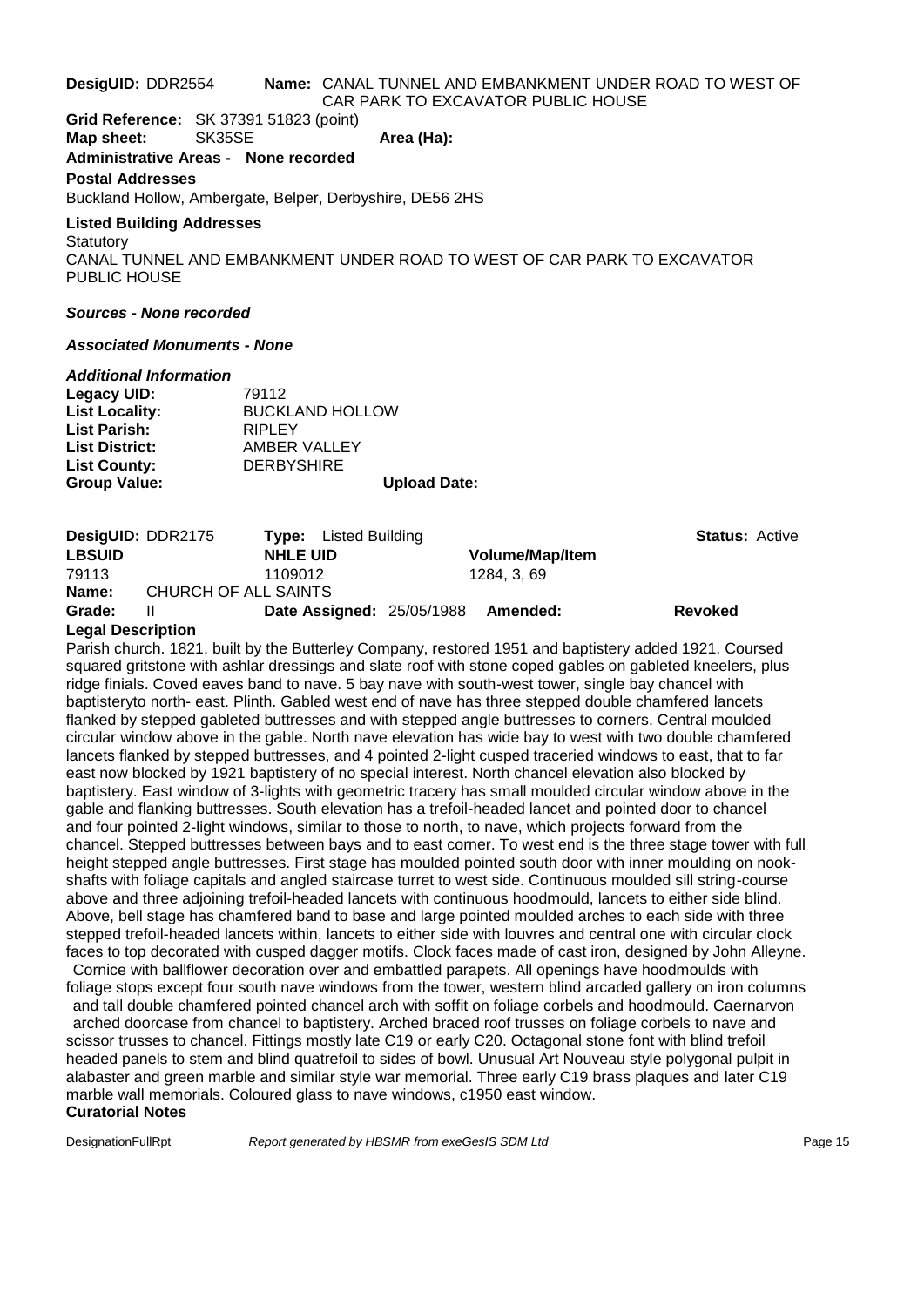#### **DesigUID:** DDR2175 **Name:** CHURCH OF ALL SAINTS

Type and date: 1821 PARISH CHURCH. Date: 1821 Type and date: 1951 PARISH CHURCH. Date: 1951 Type and date: 1921 PARISH CHURCH. Date: 1921 Type and date: C19 COMMEMORATIVE MONUMENT. Date: from 1800 to 1899 Type and date: Early C19 COMMEMORATIVE BRASS. Date: from 1800 to 1832 Type and date: Late C19 COMMEMORATIVE MONUMENT. Date: from 1867 to 1899 Type and date: WAR MEMORIAL. Type and date: PLAQUE.

#### **Designating Organisation:**

*Location*

**Grid Reference:** SK 39867 50600 (point) **Map sheet:** SK35SE **Area (Ha): Administrative Areas** Civil Parish RIPLEY, AMBER VALLEY, DERBYSHIRE **Postal Addresses - None recorded Listed Building Addresses Statutory** CHURCH OF ALL SAINTS

#### *Sources - None recorded*

#### *Associated Monuments*

24783 Building: All Saints Church, Church Street, Ripley

#### *Additional Information*

| Legacy UID:           | 79113             |                     |
|-----------------------|-------------------|---------------------|
| <b>List Locality:</b> |                   |                     |
| <b>List Parish:</b>   | <b>RIPLEY</b>     |                     |
| <b>List District:</b> | AMBER VALLEY      |                     |
| <b>List County:</b>   | <b>DERBYSHIRE</b> |                     |
| <b>Group Value:</b>   |                   | <b>Upload Date:</b> |

| DesigUID: DDR2493        |                   | <b>Type:</b> Listed Building       |                        | <b>Status: Active</b> |  |
|--------------------------|-------------------|------------------------------------|------------------------|-----------------------|--|
| <b>LBSUID</b>            |                   | <b>NHLE UID</b>                    | <b>Volume/Map/Item</b> |                       |  |
| 79114                    |                   | 1158964                            | 1284, 3, 70            |                       |  |
| Name:                    | CHURCH OF ST LUKE |                                    |                        |                       |  |
| Grade:                   | ll*               | Date Assigned: 29/11/1965 Amended: |                        | <b>Revoked</b>        |  |
| <b>Legal Description</b> |                   |                                    |                        |                       |  |

#### **Legal Description**

Church. 1646-61 re-using some earlier materials, with addition of 1826 plus 1933 addition and minor alterations. C17 part of coursed rubble stone with ashlar dressing and quoins, plus graduated stone slate roof with stone coped gables on plain kneelers, 1826 addition of coursed squared stone with ashlar dressing and plain tile roof with stone coped gables and octagonal stone bellcote to north gable end which has lancets to each side with hoodmoulds and stone roof with foliage finial. T-plan, low 3 bay C17 part with south porch running east-west with 1826 addition at right angles to west end. South gable wall of 1826 part has steps up to pointed flush doorcase with metal clock-face above. West wall has four large lancets with returned hoodmoulds and Y-tracery metal windows with glazing bars. North wall blank except for central buttress, square to base and octagonal over, which supports the bellcote. East elevation has similar window to western ones, to south side. C17 part has 3-light Perpendicular east window, three C17 2-light recessed and chamfered mullion windows to south side with gabled porch between western two, and similar window to north side with 1933 vestry added to west. Porch has double panelled door below plain lintel inscribed 'JW 1752' and to west is a stone with inset lead inscription 'G 1661 P'. Simple pointed arched inner door DesignationFullRpt *Report generated by HBSMR from exeGesIS SDM Ltd* Page 16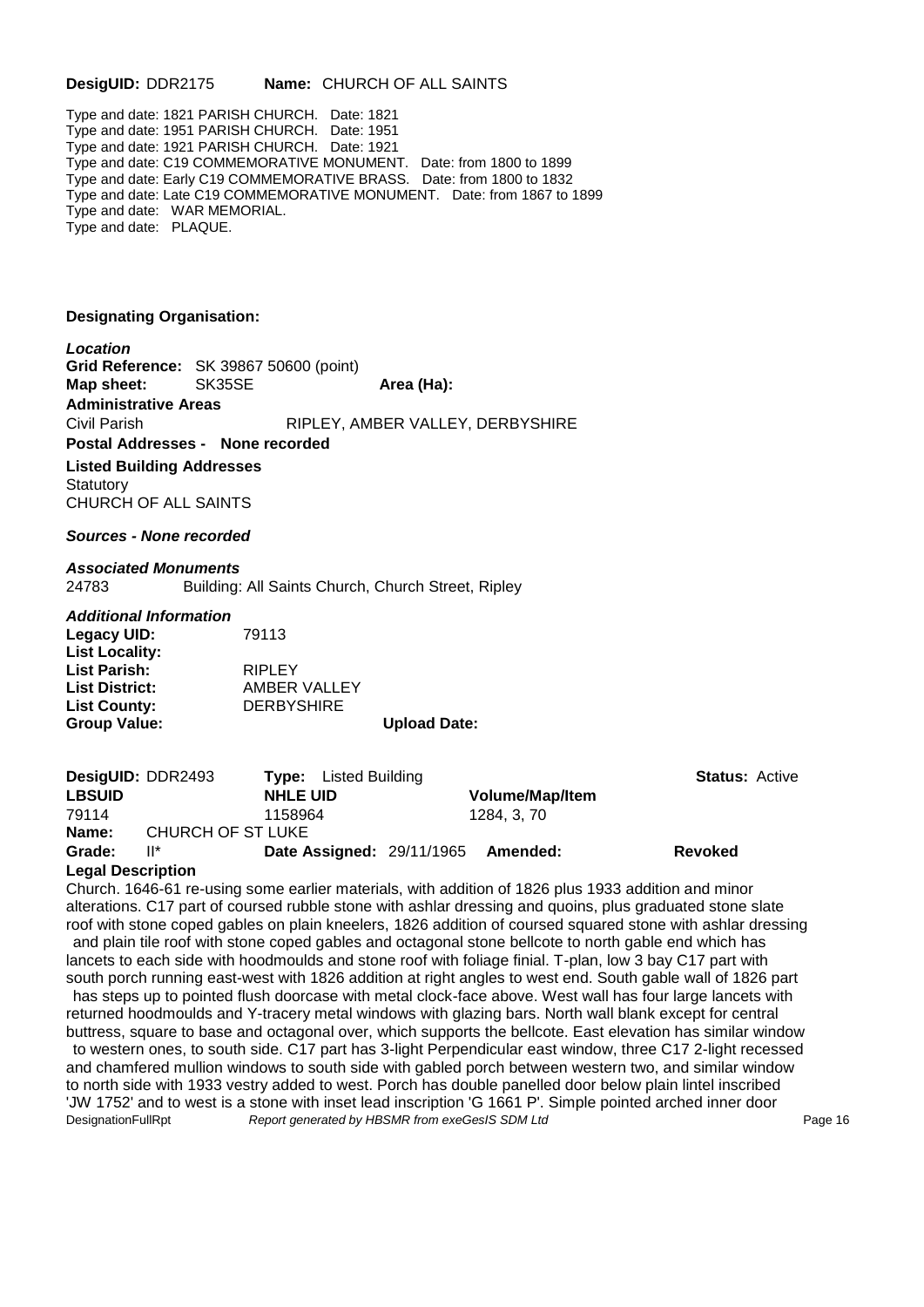#### **DesigUID:** DDR2493 **Name:** CHURCH OF ST LUKE

flanked by stone benches. Vestry has 2-light window and door to east also and 3- light flat headed window to north with semi-circular headed lights and hoodmould. Above in the gable is datestone inscribed 'JM 1933'. To west of vestry is another 2-light C17 style window and to east is a large buttress. Interior of earlier part has raised and fielded panelling to dado height, C19 scissor truss roof, and two trefoil headed painted commandment plaques to either side of altar. 1826 part has painted flat ceiling with moulded plaster cornice, C19 organ to north end and C12 circular font bowl on C19 octagonal stone stem. 1826 hatchment over south door. Plain C19 pews throughout. Two brass plaques on north wall of earlier part, one charity plaque of c1705 and one memorial to Joseph Statham, c1809. Listing NGR: SK3696250624

#### **Curatorial Notes**

Type and date: 1646-61 CHURCH. Date: from 1646 to 1661 Type and date: 1826 CHURCH. Date: 1826 Type and date: 1933 CHURCH. Date: 1933 Type and date: 1933 DATE STONE. Date: 1933 Type and date: c1705 PLAQUE. Date: from 1695 to 1715 Type and date: c1809 COMMEMORATIVE MONUMENT. Date: from 1789 to 1829 Main material: rubble Main material: stone Main material: ashlar Main material: timber Covering material: stone Covering material: tile

#### **Designating Organisation:**

#### *Location*

**Grid Reference:** SK 36962 50624 (point) **Map sheet:** SK35SE **Area (Ha): Administrative Areas** Civil Parish RIPLEY, AMBER VALLEY, DERBYSHIRE **Postal Addresses - None recorded Listed Building Addresses Statutory** CHURCH OF ST LUKE

#### *Sources - None recorded*

*Associated Monuments* 24725 Building: St Luke's Church, Church Street, Ripley

#### *Additional Information*

| <b>DERBYSHIRE</b><br><b>Upload Date:</b> |
|------------------------------------------|
| AMBER VALLEY                             |
| <b>RIPLEY</b>                            |
| <b>HEAGE</b>                             |
| 79114                                    |
|                                          |

| DesigUID: DDR2694<br><b>LBSUID</b><br>79142 |   | <b>Type:</b> Listed Building<br><b>NHLE UID</b><br>1335402 | <b>Volume/Map/Item</b><br>1284, 4, 99 | <b>Status: Active</b> |
|---------------------------------------------|---|------------------------------------------------------------|---------------------------------------|-----------------------|
| Name:                                       |   | <b>CODNOR GATE FARM HOUSE</b>                              |                                       |                       |
| Grade:                                      | Ш | <b>Date Assigned: 25/05/1988</b>                           | Amended:                              | <b>Revoked</b>        |
| <b>Legal Description</b>                    |   |                                                            |                                       |                       |
| <b>SK 45 SW</b><br>(north<br>side)          |   | <b>RIPLEY</b>                                              | NOTTINGHAM ROAD                       |                       |
| <b>DesignationFullRpt</b>                   |   | Report generated by HBSMR from exeGesIS SDM Ltd            |                                       | Page 17               |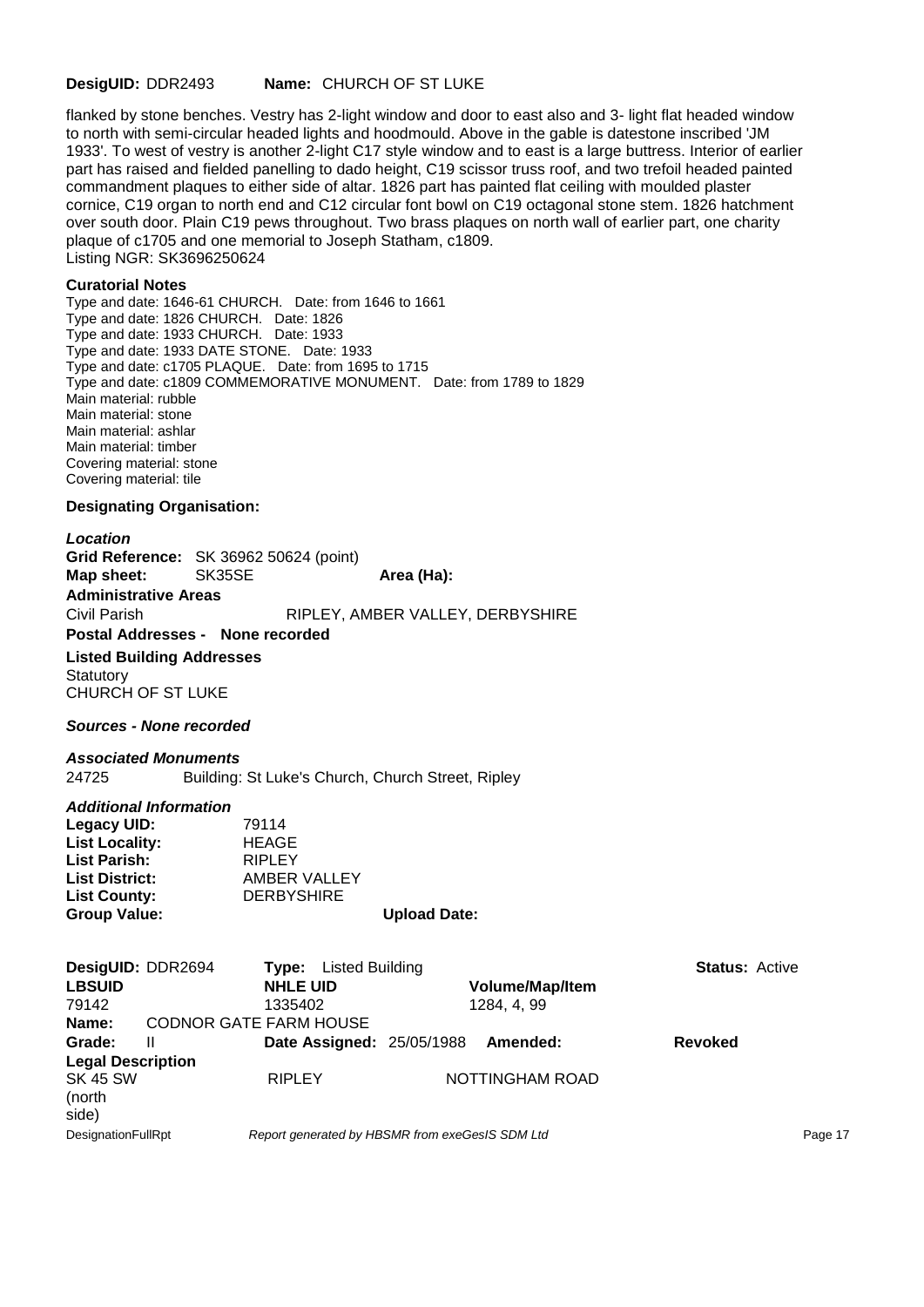# II

4/99 Codnor Gate Farm House

Farmhouse. Late C18 with later alterations. Red brick with brick and stone dressings. Plain tile roof with stone coped gables on plain stone kneelers, brick gable stacks and dentilled brick eaves band. Two storeys with garrets and 3 bays, plus lower 2 storey single bay to west. Inserted off-centre C20 1/2-glazed door with tripartite sash immediately to west and a 3-light C20 casement to east. Two similar 3-light windows above and a similar 2-light window at ½ landing level to centre. All windows below segmental brick arches with stone keyblocks. Western bay with flat headed C20 3-light casements. Listing NGR: SK4160650255

#### **Curatorial Notes**

Type and date: Late C18 FARMHOUSE. Date: from 1767 to 1799 Type and date: FARMHOUSE. Date: from 1800 Main material: brick Main material: stone Covering material: tile

#### **Designating Organisation:**

*Location* **Grid Reference:** SK 41606 50255 (point) **Map sheet:** SK45SW **Area (Ha): Administrative Areas - None recorded Postal Addresses - None recorded Listed Building Addresses Statutory** 

CODNOR GATE FARM HOUSE

*Sources - None recorded*

#### *Associated Monuments - None*

#### *Additional Information*

| Legacy UID:           | 79142             |                     |
|-----------------------|-------------------|---------------------|
| <b>List Locality:</b> |                   |                     |
| <b>List Parish:</b>   | <b>RIPLEY</b>     |                     |
| <b>List District:</b> | AMBER VALLEY      |                     |
| <b>List County:</b>   | <b>DERBYSHIRE</b> |                     |
| <b>Group Value:</b>   |                   | <b>Upload Date:</b> |

| <b>DesigUID: DDR2700</b>                                                                                                                                                                                                      |                          | <b>Type:</b> Listed Building     |                        | <b>Status: Active</b> |
|-------------------------------------------------------------------------------------------------------------------------------------------------------------------------------------------------------------------------------|--------------------------|----------------------------------|------------------------|-----------------------|
| <b>LBSUID</b>                                                                                                                                                                                                                 | <b>NHLE UID</b>          |                                  | <b>Volume/Map/Item</b> |                       |
| 79144                                                                                                                                                                                                                         | 1335422                  |                                  | 1284, 6, 101           |                       |
| Name:                                                                                                                                                                                                                         | <b>COPPICE FARMHOUSE</b> |                                  |                        |                       |
| Grade:                                                                                                                                                                                                                        |                          | <b>Date Assigned: 25/05/1988</b> | Amended:               | <b>Revoked</b>        |
| the country of the control of the control of the control of the control of the control of the control of the control of the control of the control of the control of the control of the control of the control of the control |                          |                                  |                        |                       |

#### **Legal Description**

SFarmhouse. Late C18 with later alterations. Red brick with brick and stone dressings, graduated slate roof with brick gable end and ridge stacks, stone coped gables on moulded kneelers plus dentilled eaves band. Two storeys and three bays. Inserted central C20 glazed door with side lights flanked to left by blocked former door and C20 casement window, and to right by two C20 casement windows. All windows are set in reduced openings below flat gauged brick heads with stone keyblocks. Above former door at half landing level is a 2-light, 8-pane side sliding sash, also below, flat gauged brick arch with stone keyblock. Above again three 3-light slide sliding sashes. Listing NGR: SK4064649535

#### **Curatorial Notes**

Type and date: Late C18 FARMHOUSE. Date: from 1767 to 1799 Type and date: Later FARMHOUSE. Date: from 1800 Main material: brick<br>DesignationFullRpt Report generated by HBSMR from exeGesIS SDM Ltd **Page 18** Page 18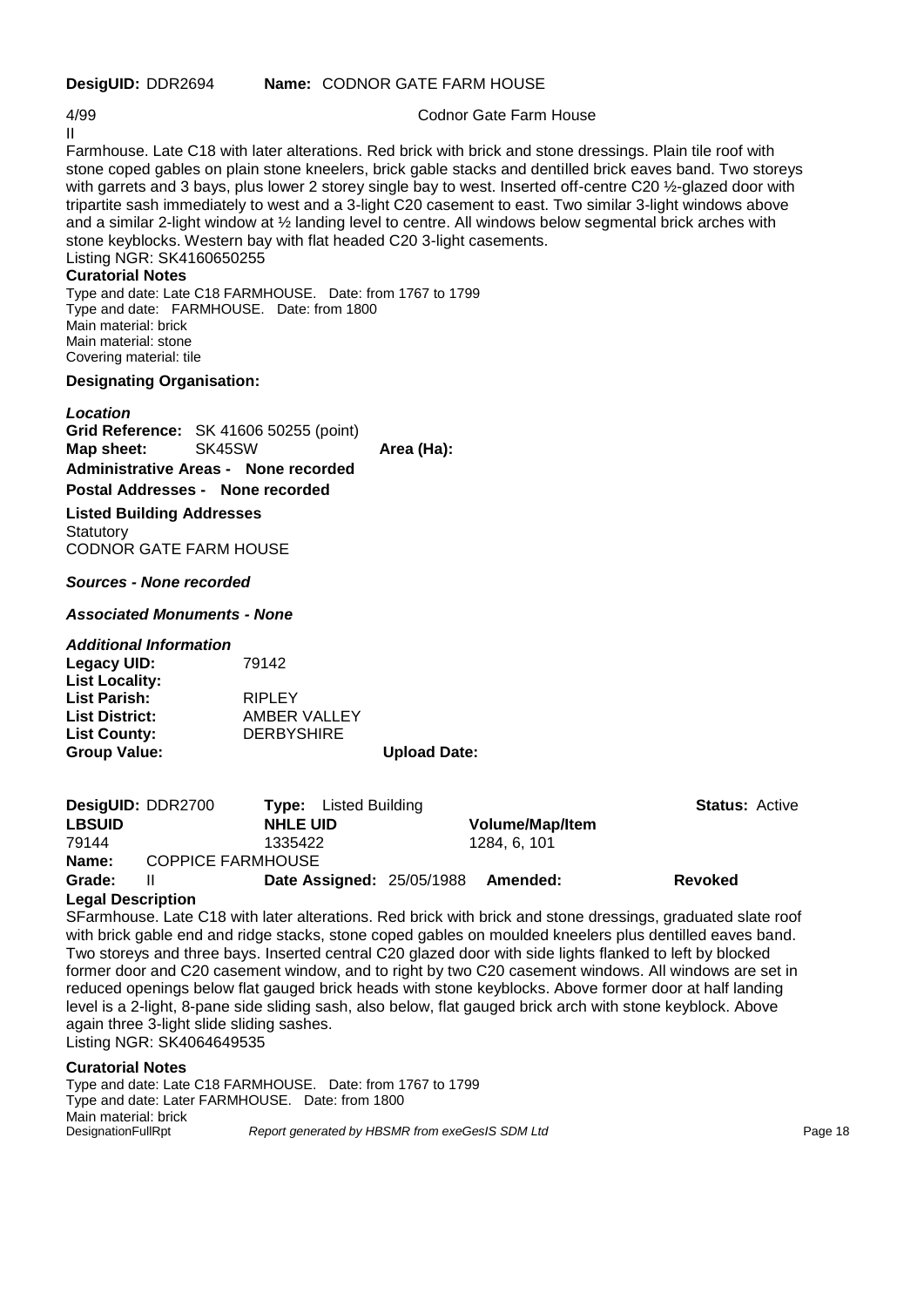| DesigUID: DDR2700                                                                                                                                                                                                                                 | Name: COPPICE FARMHOUSE                                                                                                                                                                                                                                                                                 |                                                   |                                         |
|---------------------------------------------------------------------------------------------------------------------------------------------------------------------------------------------------------------------------------------------------|---------------------------------------------------------------------------------------------------------------------------------------------------------------------------------------------------------------------------------------------------------------------------------------------------------|---------------------------------------------------|-----------------------------------------|
| Main material: stone<br>Covering material: slate                                                                                                                                                                                                  |                                                                                                                                                                                                                                                                                                         |                                                   |                                         |
| <b>Designating Organisation:</b>                                                                                                                                                                                                                  |                                                                                                                                                                                                                                                                                                         |                                                   |                                         |
| Location<br>Grid Reference: SK 40626 49550 (point)<br>SK44NW<br>Map sheet:<br><b>Administrative Areas</b><br><b>Civil Parish</b><br>Postal Addresses - None recorded<br><b>Listed Building Addresses</b><br>Statutory<br><b>COPPICE FARMHOUSE</b> | Area (Ha):<br>RIPLEY, AMBER VALLEY, DERBYSHIRE                                                                                                                                                                                                                                                          | 0.00                                              |                                         |
| Sources - None recorded                                                                                                                                                                                                                           |                                                                                                                                                                                                                                                                                                         |                                                   |                                         |
| <b>Associated Monuments</b><br>33508                                                                                                                                                                                                              | Building: Coppice Farm, Peasehill Road, Ripley                                                                                                                                                                                                                                                          |                                                   |                                         |
| <b>Additional Information</b><br><b>Legacy UID:</b><br><b>List Locality:</b><br><b>List Parish:</b><br><b>List District:</b><br><b>List County:</b><br><b>Group Value:</b>                                                                        | 79144<br><b>RIPLEY</b><br>AMBER VALLEY<br><b>DERBYSHIRE</b><br><b>Upload Date:</b>                                                                                                                                                                                                                      |                                                   |                                         |
| DesigUID: DDR2178<br><b>LBSUID</b><br>79123<br>Name:<br>Grade:<br>Ш<br><b>Legal Description</b>                                                                                                                                                   | <b>Type:</b> Listed Building<br><b>NHLE UID</b><br>1109015<br><b>CROMFORD CANAL EMBANKMENT</b><br><b>Date Assigned: 25/05/1988</b>                                                                                                                                                                      | <b>Volume/Map/Item</b><br>1284, 3, 80<br>Amended: | <b>Status: Active</b><br><b>Revoked</b> |
|                                                                                                                                                                                                                                                   | Canal embankment. 1793 by William Jessop and Benjamin Outram. Coursed squared stone.<br>Approximately 100 feet long and 40 feet high. Stone retaining walls with plain band near the base of the<br>walle and rounded rubble copings. Control barrol vaulted tunnel through the embanizment with rubble |                                                   |                                         |

walls and rounded rubble copings. Central barrel vaulted tunnel through the embankment with rubble arches and buttress-like jambs to the entrances. Southern end of the embankment truncated during road widening operations in 1970s. F Nixon, Industrial Archaeology of Derbyshire Pg 232. Listing NGR: SK3592752335

#### **Curatorial Notes**

Type and date: 1793 EMBANKMENT. Date: 1793 Type and date: 1793 CANAL. Date: 1793 Main material: stone Main material: rubble

#### **Designating Organisation:**

| Location                               |        |                                                 |         |
|----------------------------------------|--------|-------------------------------------------------|---------|
| Grid Reference: SK 35927 52335 (point) |        |                                                 |         |
| Map sheet:                             | SK35SE | Area (Ha):                                      |         |
| <b>Administrative Areas</b>            |        |                                                 |         |
| Civil Parish                           |        | RIPLEY, AMBER VALLEY, DERBYSHIRE                |         |
| DesignationFullRpt                     |        | Report generated by HBSMR from exeGesIS SDM Ltd | Page 19 |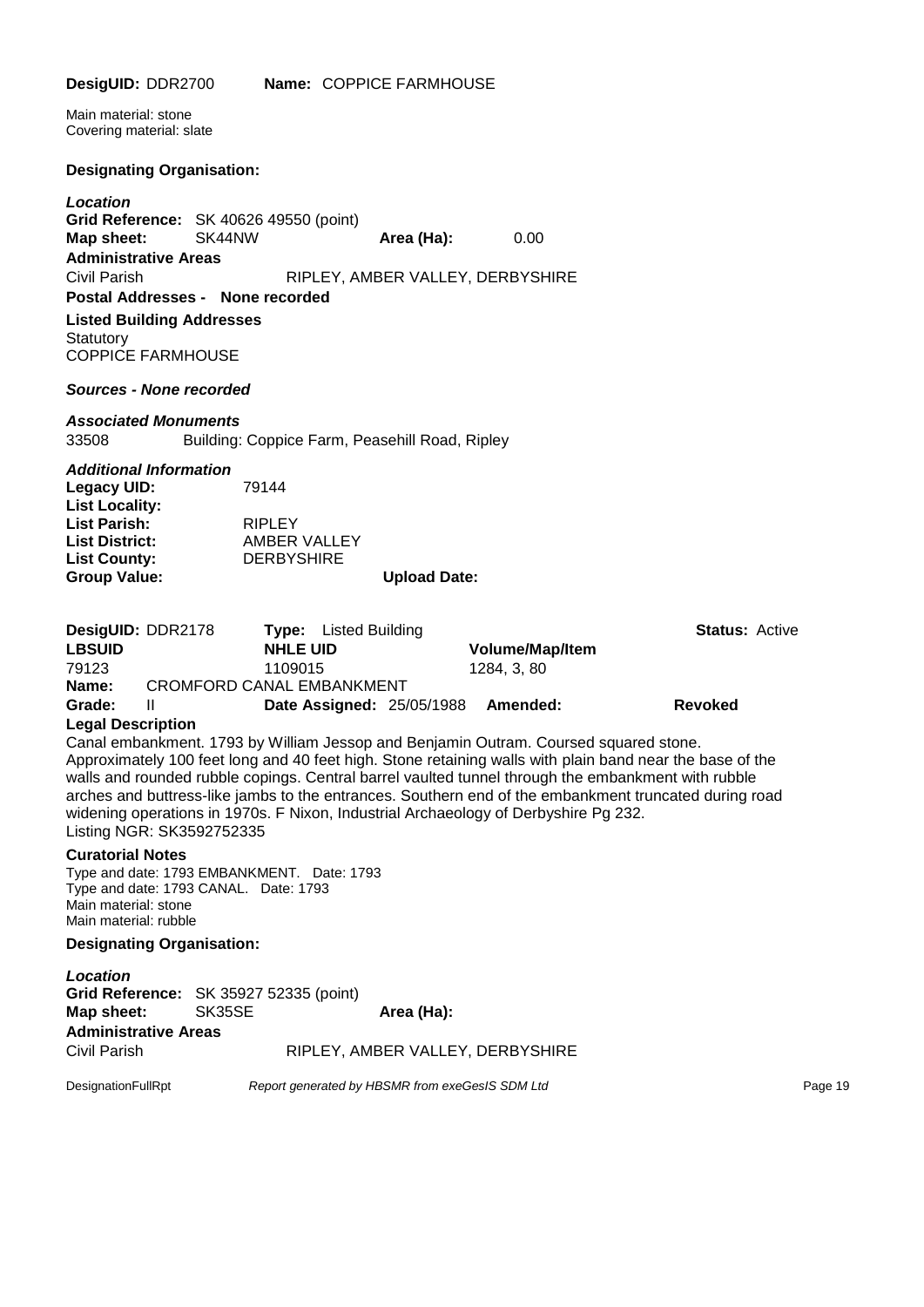**DesigUID:** DDR2178 **Name:** CROMFORD CANAL EMBANKMENT

**Postal Addresses - None recorded Listed Building Addresses Statutory** CROMFORD CANAL EMBANKMENT

*Sources - None recorded*

#### *Associated Monuments*

25759 Monument: Aqueduct, Cromford Canal, Bullbridge

#### *Additional Information*

| Legacy UID:           | 79123             |                     |
|-----------------------|-------------------|---------------------|
| <b>List Locality:</b> | <b>BULLBRIDGE</b> |                     |
| <b>List Parish:</b>   | <b>RIPLEY</b>     |                     |
| <b>List District:</b> | AMBER VALLEY      |                     |
| <b>List County:</b>   | <b>DERBYSHIRE</b> |                     |
| <b>Group Value:</b>   |                   | <b>Upload Date:</b> |

|                   | DesigUID: DDR2702          | <b>Type:</b> Listed Building       |                        | <b>Status: Active</b> |
|-------------------|----------------------------|------------------------------------|------------------------|-----------------------|
| <b>LBSUID</b>     |                            | <b>NHLE UID</b>                    | <b>Volume/Map/Item</b> |                       |
| 79149             |                            | 1335424                            | 1284. 3. 106           |                       |
| Name:             | <b>CROWTREES FARMHOUSE</b> |                                    |                        |                       |
| Grade:            | Ш                          | Date Assigned: 29/11/1965 Amended: |                        | <b>Revoked</b>        |
| Logal Description |                            |                                    |                        |                       |

#### **Legal Description**

Farmhouse. C15, encased in late C17 and 1712, restored c1980. Cruck frame, encased to front with coursed squared stone and to the rear with box timber framing, stone dressings. C20 concrete tile roof with concrete coped gables on plain kneelers, brick gable stacks and rebuilt brick ridge stack. Two storeys, 4 bays, lobby entrance plan. South front of stone has off-centre quoined doorcase with lintel inscribed 'SM 1712' and C20 glazed door. 4-light recessed and chamfered mullion window to east with similar 2-light window beyond, and 2 C20 reconstituted stone mullion windows to west, one of 2-lights and one of 3-lights.

Above 4 2-light recessed and chamfered mullion window, 2 to west C20. East gable wall has 2 2-light ground floor mullion windows and 3-light mullion window over with dripmould. Rear elevation has 11 panels of timber framing, and C20 fenestration. Interior has 3 full cruck trusses with cambered ties, that to centre with large arched braces to collar, (carbon dated to c1450) and smoke blackened soffit. Substantial timber stud partition to ground floor of eastern truss. Large ingle-nook to central room with chamfered bressummer, bracketed stone fireplace and brick flue probably inserted 1712. Listing NGR: SK3743350521

#### **Curatorial Notes**

Type and date: C15 CRUCK HOUSE. Date: from 1400 to 1499 Type and date: 1712 FARMHOUSE. Date: 1712 Type and date: Late C17 FARMHOUSE. Date: from 1667 to 1699 Type and date: c1980 FARMHOUSE. Date: from 1975 to 1985 Type and date: C15 BOX FRAME HOUSE. Date: from 1400 to 1499 Type and date: C20 FARMHOUSE. Date: from 1900 to 1999 Main material: timber Main material: stone Main material: brick Covering material: tile Covering material: concrete

#### **Designating Organisation:**

*Location* **Grid Reference:** SK 37433 50521 (point) **Map sheet:** SK35SE **Area (Ha): Administrative Areas**

DesignationFullRpt *Report generated by HBSMR from exeGesIS SDM Ltd Report generated by HBSMR from exeGesIS SDM Ltd*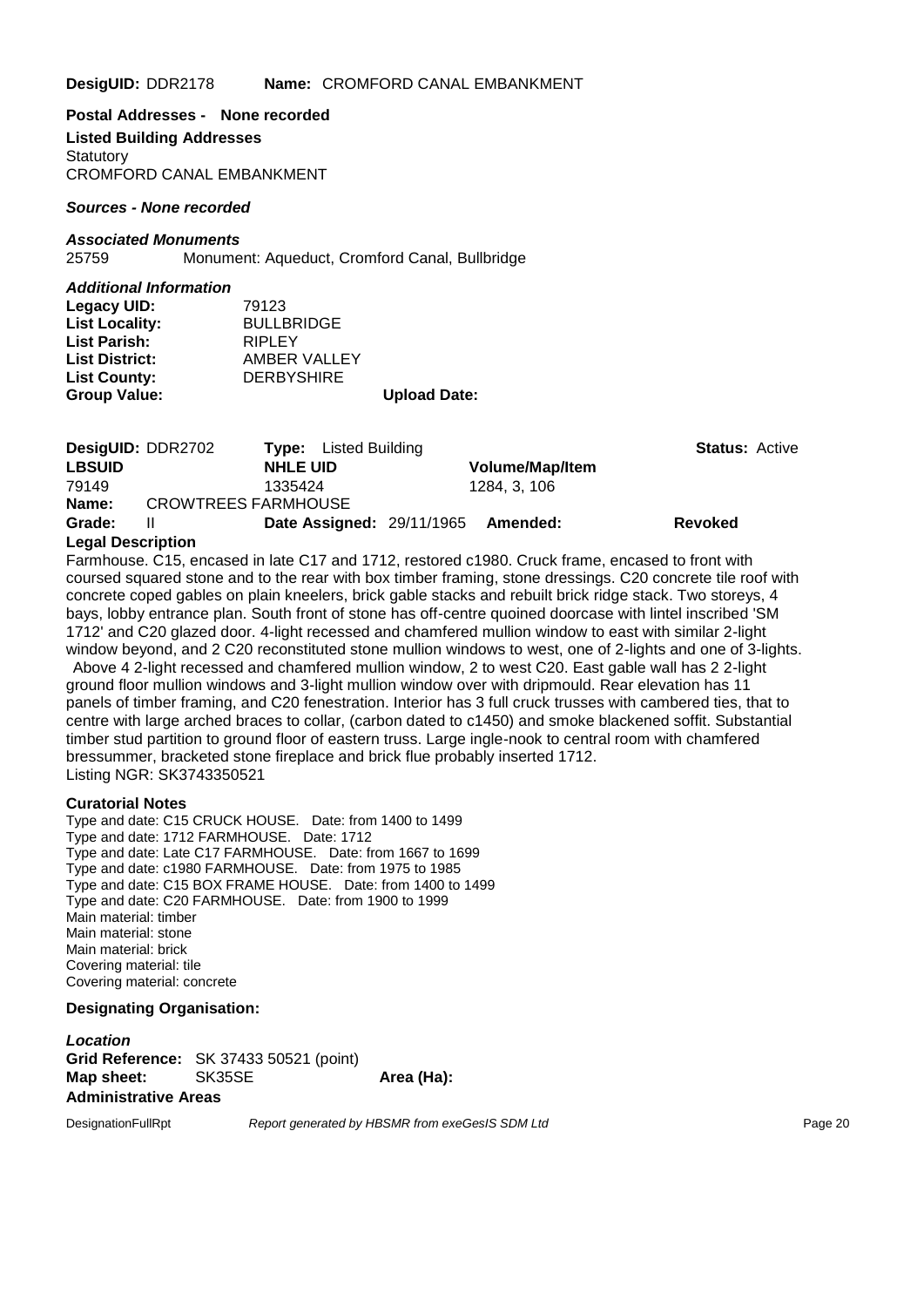| DesigUID: DDR2702                                                                                                                                                                                                                                                                                                                                                                                                                                                                                                                                                                                                                                                                                                             | Name: CROWTREES FARMHOUSE                                            |                     |                                |                                                                                                                                                                                                                                                                                                                                                                                                                                                                                                                                                                                                                                                                                                                                                                                                                                                                                                       |  |
|-------------------------------------------------------------------------------------------------------------------------------------------------------------------------------------------------------------------------------------------------------------------------------------------------------------------------------------------------------------------------------------------------------------------------------------------------------------------------------------------------------------------------------------------------------------------------------------------------------------------------------------------------------------------------------------------------------------------------------|----------------------------------------------------------------------|---------------------|--------------------------------|-------------------------------------------------------------------------------------------------------------------------------------------------------------------------------------------------------------------------------------------------------------------------------------------------------------------------------------------------------------------------------------------------------------------------------------------------------------------------------------------------------------------------------------------------------------------------------------------------------------------------------------------------------------------------------------------------------------------------------------------------------------------------------------------------------------------------------------------------------------------------------------------------------|--|
| Civil Parish<br>RIPLEY, AMBER VALLEY, DERBYSHIRE<br>Postal Addresses - None recorded<br><b>Listed Building Addresses</b><br>Statutory<br><b>CROWTREES FARMHOUSE</b>                                                                                                                                                                                                                                                                                                                                                                                                                                                                                                                                                           |                                                                      |                     |                                |                                                                                                                                                                                                                                                                                                                                                                                                                                                                                                                                                                                                                                                                                                                                                                                                                                                                                                       |  |
| Sources - None recorded                                                                                                                                                                                                                                                                                                                                                                                                                                                                                                                                                                                                                                                                                                       |                                                                      |                     |                                |                                                                                                                                                                                                                                                                                                                                                                                                                                                                                                                                                                                                                                                                                                                                                                                                                                                                                                       |  |
| <b>Associated Monuments</b><br>24771                                                                                                                                                                                                                                                                                                                                                                                                                                                                                                                                                                                                                                                                                          | Building: Crowtrees Farmhouse, Ripley Road, Heage                    |                     |                                |                                                                                                                                                                                                                                                                                                                                                                                                                                                                                                                                                                                                                                                                                                                                                                                                                                                                                                       |  |
| <b>Additional Information</b><br><b>Legacy UID:</b><br><b>List Locality:</b><br><b>List Parish:</b><br><b>List District:</b><br><b>List County:</b><br><b>Group Value:</b>                                                                                                                                                                                                                                                                                                                                                                                                                                                                                                                                                    | 79149<br>HEAGE<br><b>RIPLEY</b><br>AMBER VALLEY<br><b>DERBYSHIRE</b> | <b>Upload Date:</b> |                                |                                                                                                                                                                                                                                                                                                                                                                                                                                                                                                                                                                                                                                                                                                                                                                                                                                                                                                       |  |
| DesigUID: DDR2491<br><b>LBSUID</b><br>79107<br>Name:                                                                                                                                                                                                                                                                                                                                                                                                                                                                                                                                                                                                                                                                          | <b>Listed Building</b><br>Type:<br><b>NHLE UID</b><br>1158931        |                     | Volume/Map/Item<br>1284, 4, 63 | <b>Status: Active</b><br>ENTRANCE BUILDING TO BUTTERLEY COMPANY WORKS AND ATTACHED STEPS,                                                                                                                                                                                                                                                                                                                                                                                                                                                                                                                                                                                                                                                                                                                                                                                                             |  |
| $\mathbf{H}$<br>Grade:                                                                                                                                                                                                                                                                                                                                                                                                                                                                                                                                                                                                                                                                                                        | <b>BOLLARDS AND PILLAR</b><br>Date Assigned: 21/07/1975              |                     | Amended:                       | <b>Revoked</b>                                                                                                                                                                                                                                                                                                                                                                                                                                                                                                                                                                                                                                                                                                                                                                                                                                                                                        |  |
| <b>Legal Description</b><br><b>SK 45 SW</b><br>(south side)                                                                                                                                                                                                                                                                                                                                                                                                                                                                                                                                                                                                                                                                   | <b>RIPLEY</b>                                                        |                     | <b>BUTTERLEY HILL</b>          |                                                                                                                                                                                                                                                                                                                                                                                                                                                                                                                                                                                                                                                                                                                                                                                                                                                                                                       |  |
| 4/63                                                                                                                                                                                                                                                                                                                                                                                                                                                                                                                                                                                                                                                                                                                          |                                                                      |                     | Entrance building to           |                                                                                                                                                                                                                                                                                                                                                                                                                                                                                                                                                                                                                                                                                                                                                                                                                                                                                                       |  |
| <b>Butterley</b><br>Company Works and<br>and pillar (formerly listed 21.7.75                                                                                                                                                                                                                                                                                                                                                                                                                                                                                                                                                                                                                                                  | and steps, 2 bollards and 1                                          |                     |                                | attached steps, bollards<br>as 'Butterley Post Office<br>cast iron                                                                                                                                                                                                                                                                                                                                                                                                                                                                                                                                                                                                                                                                                                                                                                                                                                    |  |
| pillar in the                                                                                                                                                                                                                                                                                                                                                                                                                                                                                                                                                                                                                                                                                                                 | balustrade')                                                         |                     |                                |                                                                                                                                                                                                                                                                                                                                                                                                                                                                                                                                                                                                                                                                                                                                                                                                                                                                                                       |  |
| GV<br>below plain lintel and with projecting sill, and 3-light side sliding sash to right angled wall below large<br>area. Source: Philip Rider 'The Butterley Company 1780-1830'.<br>Listing NGR: SK3996650878<br><b>Curatorial Notes</b><br>Type and date: Early C19 BUILDING. Date: from 1800 to 1832<br>Type and date: Early C19 STEPS. Date: from 1800 to 1832<br>Type and date: Early C19 BOLLARD. Date: from 1800 to 1832<br>Type and date: Early C19 COLUMN. Date: from 1800 to 1832<br>Type and date: Later BUILDING. Date: from 1832<br>Type and date: Later STEPS. Date: from 1832<br>Type and date: Later COLUMN. Date: from 1832<br>Main material: ashlar<br>Main material: sandstone<br>Covering material: felt |                                                                      | Ш                   |                                | Entrance building and attached steps, bollards and pillar. Early C19 with minor later alterations. Ashlar<br>sandstone with hipped octagonal pitched felt roof with central octagonal stone stack and projecting eaves<br>course. Single bay, octagonal plan, two storeys but built into the hill so first floor at street level. South<br>elevation, from the works, has C20 door below plain lintel to left angled wall, central fixed pane window<br>concave stone hood with drip- moulds to top. Above to centre a similar window to that below. Right return<br>has stone steps up to street with crested cast iron pillar to balustrade and 2 thin, cast iron bollards with<br>rounded heads to top step. Street elevation has two case- ment windows and door on angled wall to east.<br>Butterley Works were founded by Benjamin Outram c1790 to exploit the coal reserves in the surrounding |  |

#### Main material: stone

# **Designating Organisation:**<br>DesignationFullRpt Re

Report generated by HBSMR from exeGesIS SDM Ltd **Page 21** Page 21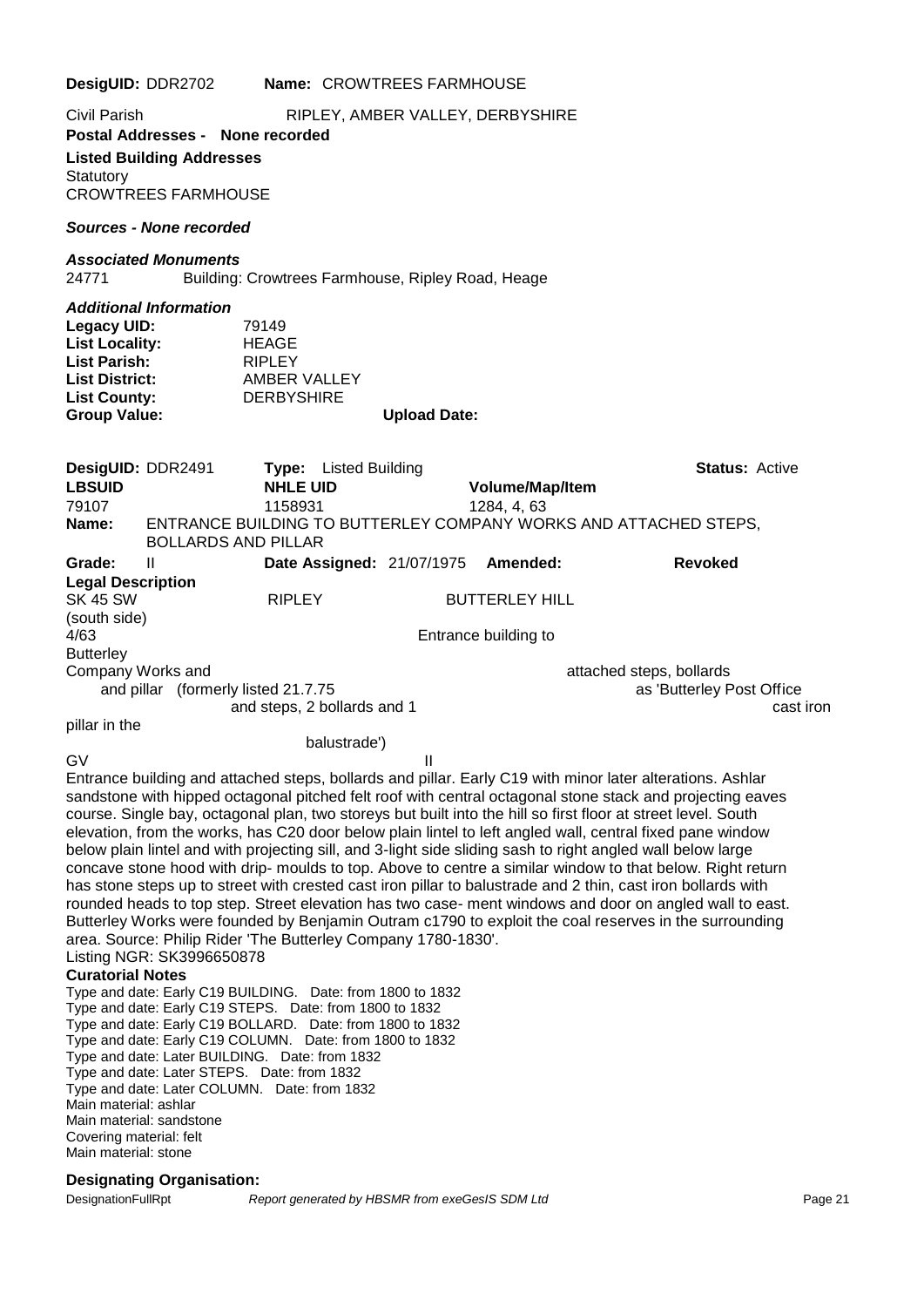**DesigUID:** DDR2491 **Name:** ENTRANCE BUILDING TO BUTTERLEY COMPANY WORKS AND ATTACHED STEPS, BOLLARDS AND PILLAR

#### *Location*

**Grid Reference:** SK 39966 50878 (point) **Map sheet:** SK35SE **Area (Ha): Administrative Areas - None recorded**

#### **Postal Addresses**

Butterley Hill, Ripley, Derbyshire, DE5 3LT

## **Listed Building Addresses**

**Statutory** ENTRANCE BUILDING TO BUTTERLEY COMPANY WORKS AND ATTACHED STEPS, BOLLARDS AND PILLAR

Former Statutory BUTTERLEY POST OFFICE AND STEPS, 2 BOLLARDS AND 1 CAST IRON PILLAR IN THE BALUSTRADE

#### *Sources - None recorded*

#### *Associated Monuments - None*

#### *Additional Information*

| 79107             |                     |
|-------------------|---------------------|
|                   |                     |
| <b>RIPLEY</b>     |                     |
| AMBER VALLEY      |                     |
| <b>DERBYSHIRE</b> |                     |
|                   | <b>Upload Date:</b> |
|                   |                     |

| DesigUID: DDR2181        |                                                           | <b>Type:</b> Listed Building     |              |                               | <b>Status: Active</b>                                                                                       |
|--------------------------|-----------------------------------------------------------|----------------------------------|--------------|-------------------------------|-------------------------------------------------------------------------------------------------------------|
| <b>LBSUID</b>            |                                                           | <b>NHLE UID</b>                  |              | <b>Volume/Map/Item</b>        |                                                                                                             |
| 79128                    |                                                           | 1109018                          |              | 1284, 3, 85                   |                                                                                                             |
| Name:                    | FARM DWELLING AT GUN LANE FARM                            |                                  |              |                               |                                                                                                             |
| Grade:                   | Ш                                                         | <b>Date Assigned: 11/11/1985</b> |              | Amended:                      | <b>Revoked</b>                                                                                              |
| <b>Legal Description</b> |                                                           |                                  |              |                               |                                                                                                             |
| <b>SK 35 SE</b>          |                                                           | <b>RIPLEY</b>                    |              | <b>GUN LANE, Nether Heage</b> |                                                                                                             |
| (north side)             |                                                           |                                  |              |                               |                                                                                                             |
| 3/85                     |                                                           |                                  |              | Farm dwelling at Gun Lane     |                                                                                                             |
| Farm                     |                                                           |                                  |              |                               |                                                                                                             |
| 11.11.85                 |                                                           |                                  |              |                               |                                                                                                             |
| GV                       |                                                           |                                  | $\mathbf{H}$ |                               |                                                                                                             |
|                          |                                                           |                                  |              |                               | Farmbuilding, now house. C17 with C19 alterations, converted 1986. Coursed squared stone with stone         |
|                          |                                                           |                                  |              |                               | dressings and quoins, plain tile roof with brick gable stacks. Two storeys and 3 bays. Central plank door   |
|                          |                                                           |                                  |              |                               | below pointed relieving arch flanked by 2-light casement windows in C17 chamfered surrounds which have      |
|                          |                                                           |                                  |              |                               | been raised by inserting halfed mullions to either side. Above 2 smaller similar casement windows, also in  |
|                          |                                                           |                                  |              |                               | recessed surrounds, and central casement below plain lintel. Course of large ashlar blocks to south side of |
|                          | central window at eaves level.                            |                                  |              |                               |                                                                                                             |
|                          | Listing NGR: SK3589751093                                 |                                  |              |                               |                                                                                                             |
| <b>Curatorial Notes</b>  |                                                           |                                  |              |                               |                                                                                                             |
|                          | Type and date: C17 FARM BUILDING. Date: from 1600 to 1699 |                                  |              |                               |                                                                                                             |
|                          |                                                           |                                  |              |                               |                                                                                                             |

Type and date: C19 FARM BUILDING. Date: from 1800 to 1899 Type and date: 1986 HOUSE. Date: 1986 Main material: stone Main material: brick Main material: ashlar Covering material: tile

#### **Designating Organisation:**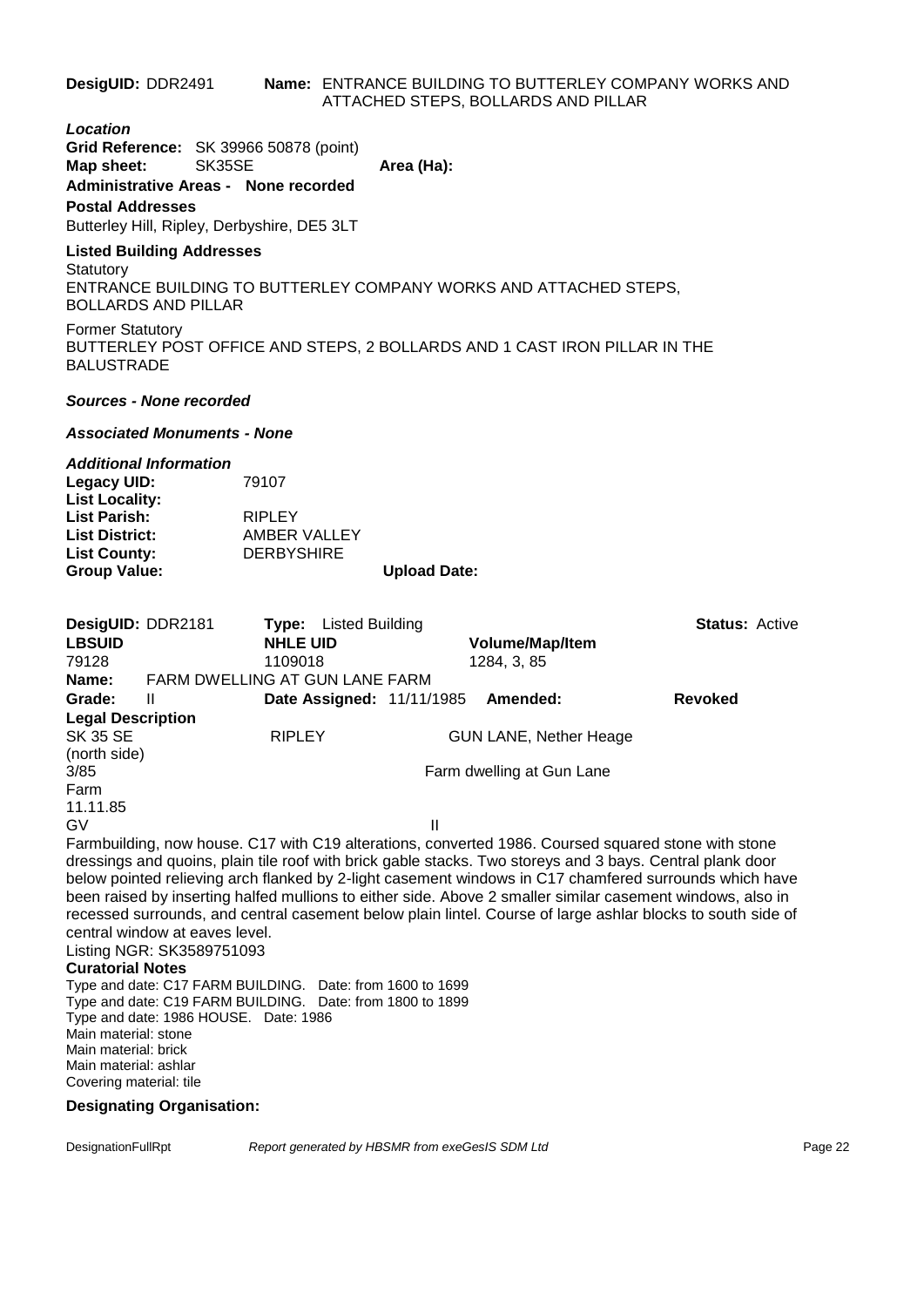**DesigUID:** DDR2181 **Name:** FARM DWELLING AT GUN LANE FARM

*Location* **Grid Reference:** SK 35897 51093 (point) **Map sheet:** SK35SE **Area (Ha):** Area (Ha): **Administrative Areas - None recorded Postal Addresses - None recorded Listed Building Addresses Statutory** FARM DWELLING AT GUN LANE FARM *Sources - None recorded Associated Monuments - None Additional Information* **Legacy UID:** 79128 **List Locality: List Parish:** RIPLEY **List District:** AMBER VALLEY **List County:** DERBYSHIRE **Group Value: Upload Date: DesigUID:** DDR2495 **Type:** Listed Building **Status:** Active **LBSUID NHLE UID Volume/Map/Item** 79118 1158998 1284, 6, 74 **Name:** FARMBUILDING TO REAR OF WAINGROVE HALL **Grade:** II **Date Assigned:** 25/05/1988 **Amended: Revoked Legal Description** RIPLEY CODNOR DENBY LANE (north side) 6/74 Farmbuilding to rear of Waingrove Hall GV III Farmbuilding. 1791 with minor later alterations. Red brick with brick and stone dressings and plain tile roof with brick copings to gables and a dentilled eaves band. Two storeys and five bays. South elevation has an

inserted casement window to west and four doors to east, each with plain stone lintel and plank doors. Lintel of central door is inscribed 'SRE 1791' and above this is an inset stone with cross ventilation hole. Above to either end, there are square openings, that to west partly glazed and that to east with another cross ventilation hole beyond to east. West gable wall has first floor door below flat gauged brick arch with stone keystone. The initials on the lintel refer to members of the Strelley family who were also carrying out improvements to the Hall (qv) at this date.

#### **Curatorial Notes**

Type and date: 1791 FARM BUILDING. Date: 1791 Type and date: Later FARM BUILDING. Date: from 1791 Main material: brick Main material: stone Covering material: tile

#### **Designating Organisation:**

*Location* **Grid Reference:** SK 41157 48648 (point) **Map sheet:** SK44NW **Area (Ha):** Area (Ha): **Administrative Areas - None recorded**

#### **Postal Addresses**

Codnor Denby Lane, Codnor, Ripley, Derbyshire, DE5 9SP DesignationFullRpt **Report generated by HBSMR** from exeGesIS SDM Ltd **Page 23** Page 23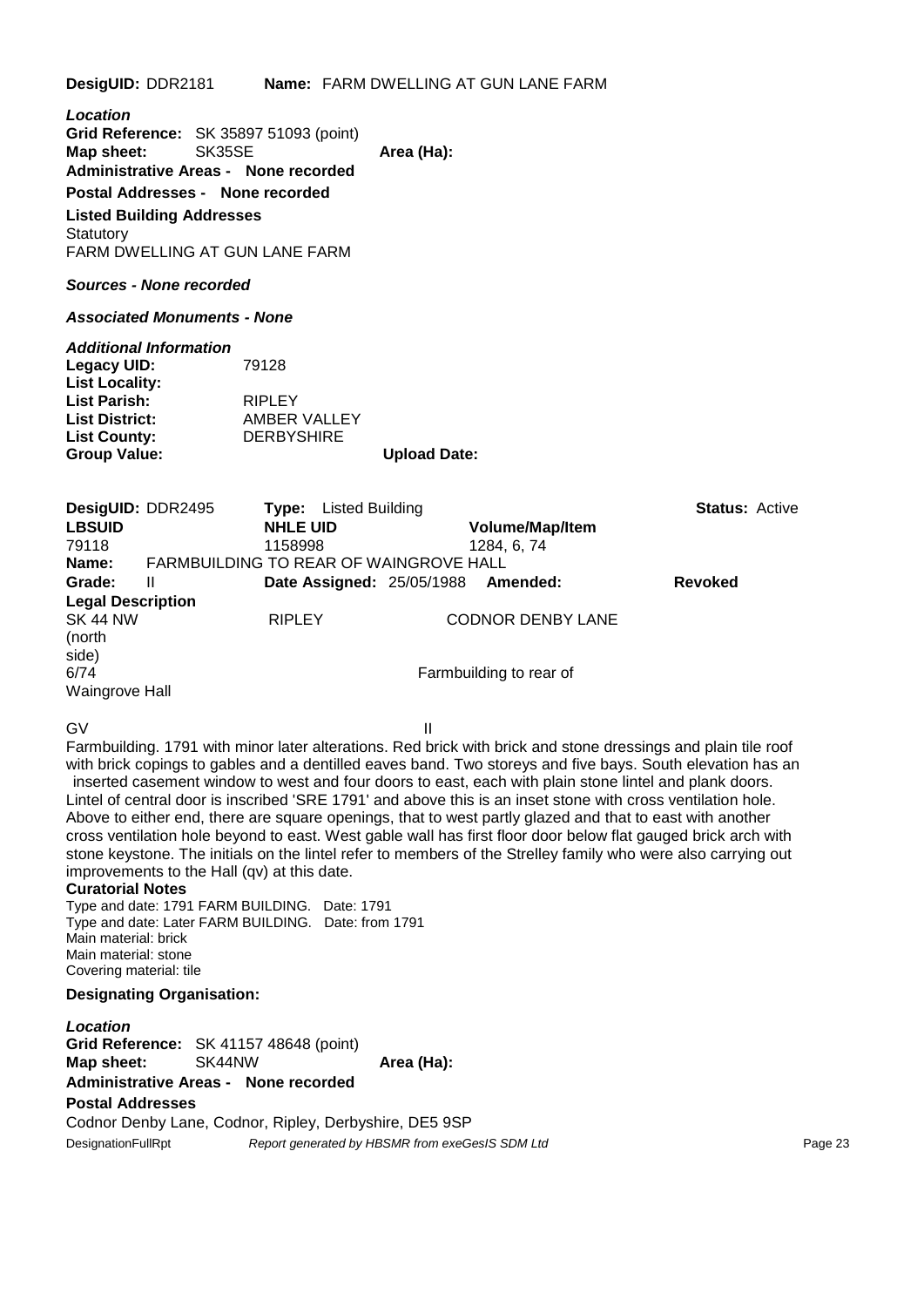**DesigUID:** DDR2495 **Name:** FARMBUILDING TO REAR OF WAINGROVE HALL

Listing NGR: SK4115748648**Listed Building Addresses**

**Statutory** FARMBUILDING TO REAR OF WAINGROVE HALL

#### *Sources - None recorded*

#### *Associated Monuments - None*

#### *Additional Information*

**Legacy UID:** 79118 **List Locality: List Parish:** RIPLEY<br> **List District:** AMBER **List District:** AMBER VALLEY **List County:** DERBYSHIRE **Group Value: Upload Date:**

| DesigUID: DDR2503        |                            | Listed Building<br>Tvpe:         |                                                                                                      | <b>Status: Active</b> |  |
|--------------------------|----------------------------|----------------------------------|------------------------------------------------------------------------------------------------------|-----------------------|--|
| <b>LBSUID</b>            |                            | <b>NHLE UID</b>                  | <b>Volume/Map/Item</b>                                                                               |                       |  |
| 79137                    |                            | 1159099                          | 1284, 5, 94                                                                                          |                       |  |
| Name:                    | <b>FORECLOSE FARMHOUSE</b> |                                  |                                                                                                      |                       |  |
| Grade:                   | Ш                          | <b>Date Assigned: 25/05/1988</b> | Amended:                                                                                             | <b>Revoked</b>        |  |
| <b>Legal Description</b> |                            |                                  |                                                                                                      |                       |  |
| SK 34 NE                 |                            | <b>RIPLEY</b>                    | NEW ROAD, Heage                                                                                      |                       |  |
| (west side)              |                            |                                  |                                                                                                      |                       |  |
| 5/94                     |                            |                                  | Foreclose Farmhouse                                                                                  |                       |  |
| $\mathbf{H}$             |                            |                                  |                                                                                                      |                       |  |
|                          |                            |                                  | Farmhouse. Late C18 with C20 alterations. Whitewashed coursed squared sandstone with stone dressings |                       |  |

Farmhouse. Late C18 with C20 alterations. Whitewashed coursed squared sandstone with stone dressings and plain tile roof with brick gable end stacks. Two storeys and three bays, 2 room central entrance hall plan. Central quoined doorcase with C20 half-glazed door below bracketed C20 wooden hood. To either side 2-light flush mullion windows and two similar above flanking central single light window. All windows with C20 small pane casements. Listing NGR: SK3646049455

**Curatorial Notes**

Type and date: Late C18 FARMHOUSE. Date: from 1767 to 1799 Type and date: C20 FARMHOUSE. Date: from 1900 to 1999 Main material: sandstone Main material: stone Main material: brick Covering material: tile

#### **Designating Organisation:**

*Location* **Grid Reference:** SK 36460 49455 (point) **Map sheet:** SK34NE **Area (Ha):** Area (Ha): **Administrative Areas - None recorded Postal Addresses - None recorded Listed Building Addresses**

**Statutory** FORECLOSE FARMHOUSE

#### *Sources - None recorded*

#### *Associated Monuments - None*

#### *Additional Information*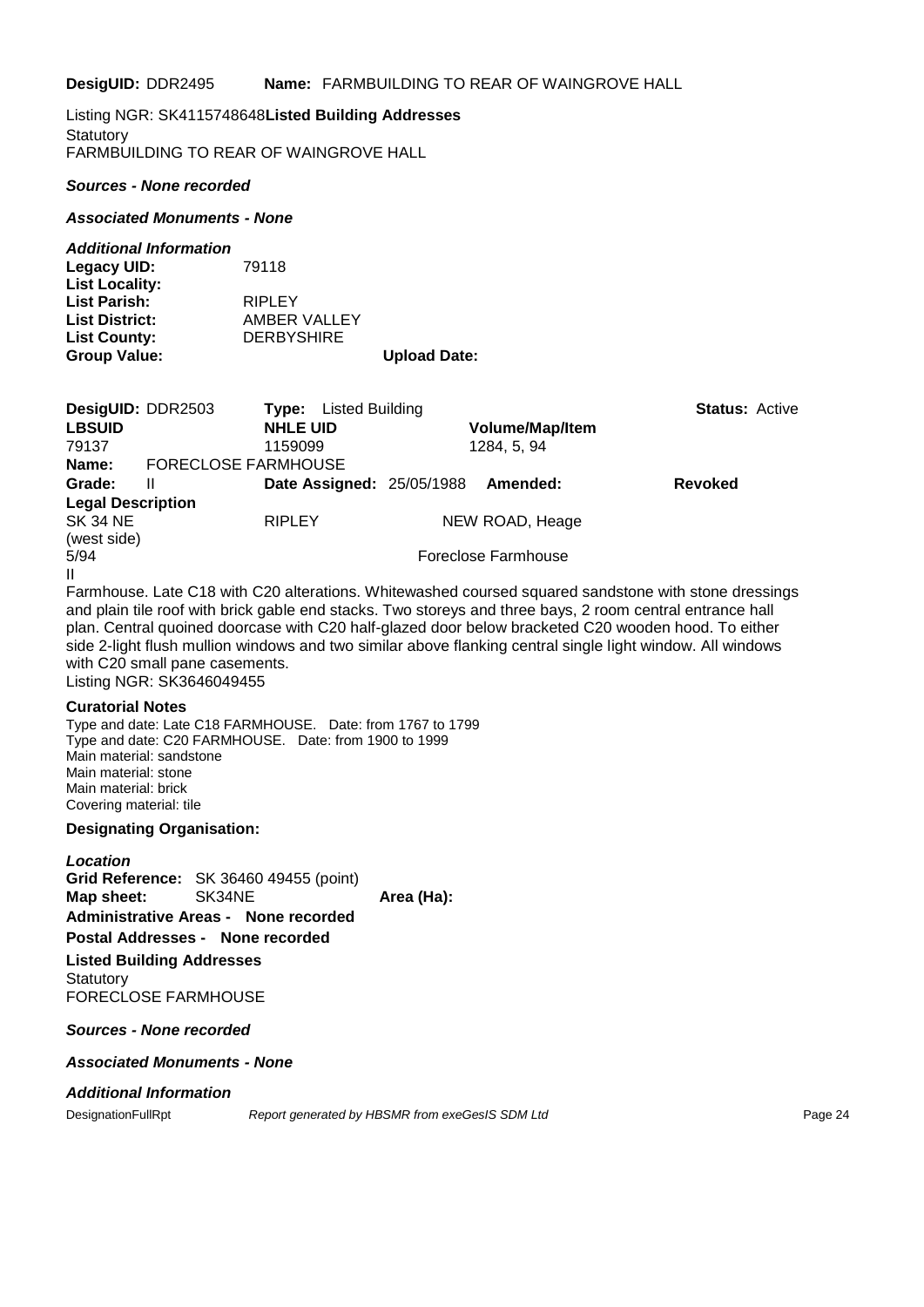**DesigUID:** DDR2503 **Name:** FORECLOSE FARMHOUSE

| Legacy UID:           | 79137             |                     |
|-----------------------|-------------------|---------------------|
| <b>List Locality:</b> | <b>HEAGE</b>      |                     |
| List Parish:          | <b>RIPLEY</b>     |                     |
| <b>List District:</b> | AMBER VALLEY      |                     |
| <b>List County:</b>   | <b>DERBYSHIRE</b> |                     |
| <b>Group Value:</b>   |                   | <b>Upload Date:</b> |

| <b>DesigUID: DDR2155</b> |         | <b>Type:</b> Listed Building                    |                        | <b>Status: Active</b> |  |
|--------------------------|---------|-------------------------------------------------|------------------------|-----------------------|--|
| <b>LBSUID</b>            |         | <b>NHLE UID</b>                                 | <b>Volume/Map/Item</b> |                       |  |
| 79143                    | 1108984 |                                                 | 1284.5.100             |                       |  |
| Name:                    |         | FURNACES AT MORLEY PARK IRON WORKS, MORLEY PARK |                        |                       |  |
| Grade:                   | ll*     | Date Assigned: 29/11/1965 Amended:              |                        | <b>Revoked</b>        |  |

#### **Legal Description**

Pair of coke iron furnaces. c1780 and 1818 with restoration 1986. Built for Francis Hurt. Coursed squared gritstone with ashlar dressings and quoins, fire brick linings. Two tall tapering towers, square in plan and each partly built into the hillside. Both have deeply splayed pointed tapping arches to west fronts with small entrance into the kilns to the back under iron lintels. Northern kiln has raised oval datestone inscribed '1818' above the arch. Similar illegible datestone to southern kiln. Similar smaller blowing arches to north and south sides of each kiln. Iron climbing hoops to each corner of north kiln, up to the flat top. Southern kiln has semi-circular arched tunnel to south side allowing access to pointed blowing arch. Both kilns have tapering cylindrical interiors lined with fire bricks. Also a Scheduled Ancient Monument No 187. Sources: 'The Morley Park Iron Furnaces' by F Nixon, Derbyshire Life and Countryside April-June 1951. Listing NGR: SK3799849190

#### **Curatorial Notes**

Type and date: c1780 FURNACE. Date: from 1760 to 1800 Type and date: 1818 FURNACE. Date: 1818 Type and date: 1986 FURNACE. Date: 1986 Type and date: 1818 DATE STONE. Date: 1818 Type and date: IRON WORKING SITE. Main material: gritstone (sandstone) Main material: ashlar Main material: brick

#### **Designating Organisation:**

### *Location* **Grid Reference:** SK 37998 49190 (point) **Map sheet:** SK34NE **Area Area (Ha): Administrative Areas** Civil Parish RIPLEY, AMBER VALLEY, DERBYSHIRE **Postal Addresses - None recorded Listed Building Addresses**

**Statutory** FURNACES AT MORLEY PARK IRON WORKS, MORLEY PARK Former Statutory OLD IRON WORKS

#### *Sources - None recorded*

*Associated Monuments* 24701 Monument: Morley Park Ironworks (site of), Ripley

#### *Additional Information* **Legacy UID:** 79143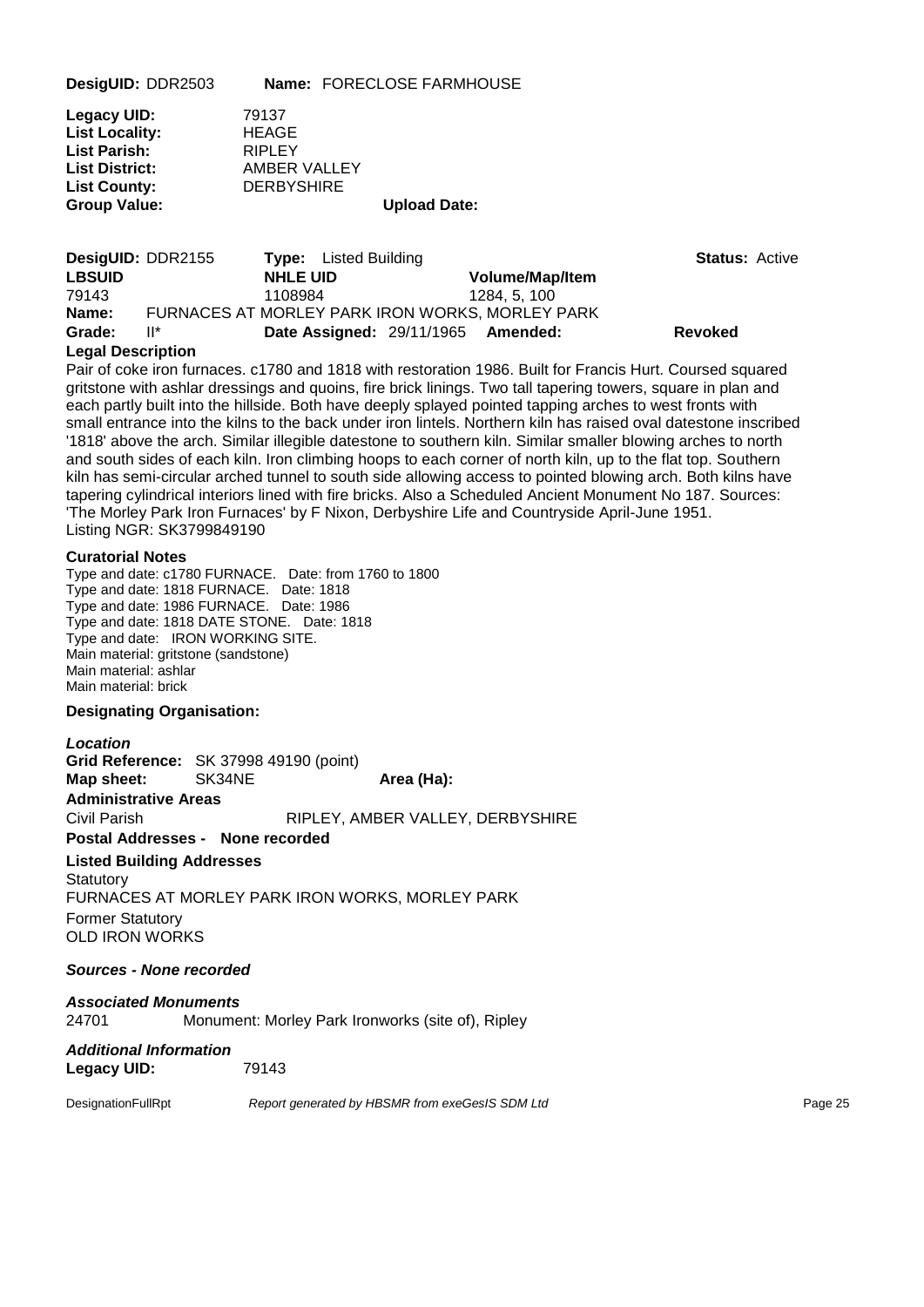**DesigUID:** DDR2155 **Name:** FURNACES AT MORLEY PARK IRON WORKS, MORLEY PARK

| <b>List Locality:</b> |                   |                     |
|-----------------------|-------------------|---------------------|
| <b>List Parish:</b>   | <b>RIPLEY</b>     |                     |
| <b>List District:</b> | AMBER VALLEY      |                     |
| <b>List County:</b>   | <b>DERBYSHIRE</b> |                     |
| <b>Group Value:</b>   |                   | <b>Upload Date:</b> |

| DesigUID: DDR2549        |   | Tvpe:           | Listed Building |                                    |                                                                                                            | <b>Status: Active</b> |  |
|--------------------------|---|-----------------|-----------------|------------------------------------|------------------------------------------------------------------------------------------------------------|-----------------------|--|
| <b>LBSUID</b>            |   | <b>NHLE UID</b> |                 | <b>Volume/Map/Item</b>             |                                                                                                            |                       |  |
| 79156                    |   | 1311130         |                 | 1284, 3, 113                       |                                                                                                            |                       |  |
| Name:                    |   |                 |                 |                                    | GOODS SHED AT AMBERGATE STATION TO REAR OF MIDLAND TERRACE                                                 |                       |  |
| Grade:                   | Ш |                 |                 | Date Assigned: 05/05/1981 Amended: | <b>Revoked</b>                                                                                             |                       |  |
| <b>Legal Description</b> |   |                 |                 |                                    |                                                                                                            |                       |  |
| SK 35 SE                 |   | <b>RIPLEY</b>   |                 | STATION ROAD, Ambergate            |                                                                                                            |                       |  |
| (east side)              |   |                 |                 |                                    |                                                                                                            |                       |  |
| 3/113                    |   |                 |                 | Goods shed at Ambergate            |                                                                                                            |                       |  |
| Station to               |   |                 |                 |                                    |                                                                                                            |                       |  |
| rear of 5.5.81           |   |                 |                 | <b>Midland Terrace</b>             |                                                                                                            |                       |  |
| GV                       |   |                 |                 |                                    |                                                                                                            |                       |  |
|                          |   |                 |                 |                                    | Railway goods shed. 1838-40 by Francis Thompson. Sandstone ashlar and hipped slate roof with               |                       |  |
|                          |   |                 |                 |                                    | overhanging eaves. Single storey, 2 havs. Clasning pilasters to corners and plain pilaster to centre. Main |                       |  |

overhanging eaves. Single storey, 2 bays. Clasping pilasters to corners and plain pilaster to centre. Main front has 2 elliptical headed arches with double plank doors. Large quoined entrances to side walls and elliptical arched windows to south side. Interior with hipped king post roof trusses. A rate survival of early railway building. Part of the North Midland Railway opened 1840, engineer George Stephenson, architect Francis Thompson. Source: Whishaw 'Railways of Great Britain and Ireland' 1842. Listing NGR: SK3503251606

#### **Curatorial Notes**

Type and date: 1838-1840 GOODS SHED. Date: from 1838 to 1840 Main material: sandstone Main material: ashlar Main material: timber Covering material: slate

#### **Designating Organisation:**

#### *Location*

**Grid Reference:** SK 35032 51606 (point) **Map sheet:** SK35SE **Area (Ha): Administrative Areas** Civil Parish RIPLEY, AMBER VALLEY, DERBYSHIRE **Postal Addresses**

Chase Road, Ambergate, Belper, Derbyshire, DE56 2HA

#### **Listed Building Addresses Statutory**

GOODS SHED AT AMBERGATE STATION TO REAR OF MIDLAND TERRACE

#### *Sources - None recorded*

*Associated Monuments* 24744 Building: Goods Shed, North Midland Railway, Ambergate

#### *Additional Information*

| Legacy UID:                           | 79156                                           |         |
|---------------------------------------|-------------------------------------------------|---------|
| <b>List Locality:</b>                 | AMBERGATE                                       |         |
| List Parish:<br><b>List District:</b> | RIPLEY<br>AMBER VALLEY                          |         |
| DesignationFullRpt                    | Report generated by HBSMR from exeGesIS SDM Ltd | Page 26 |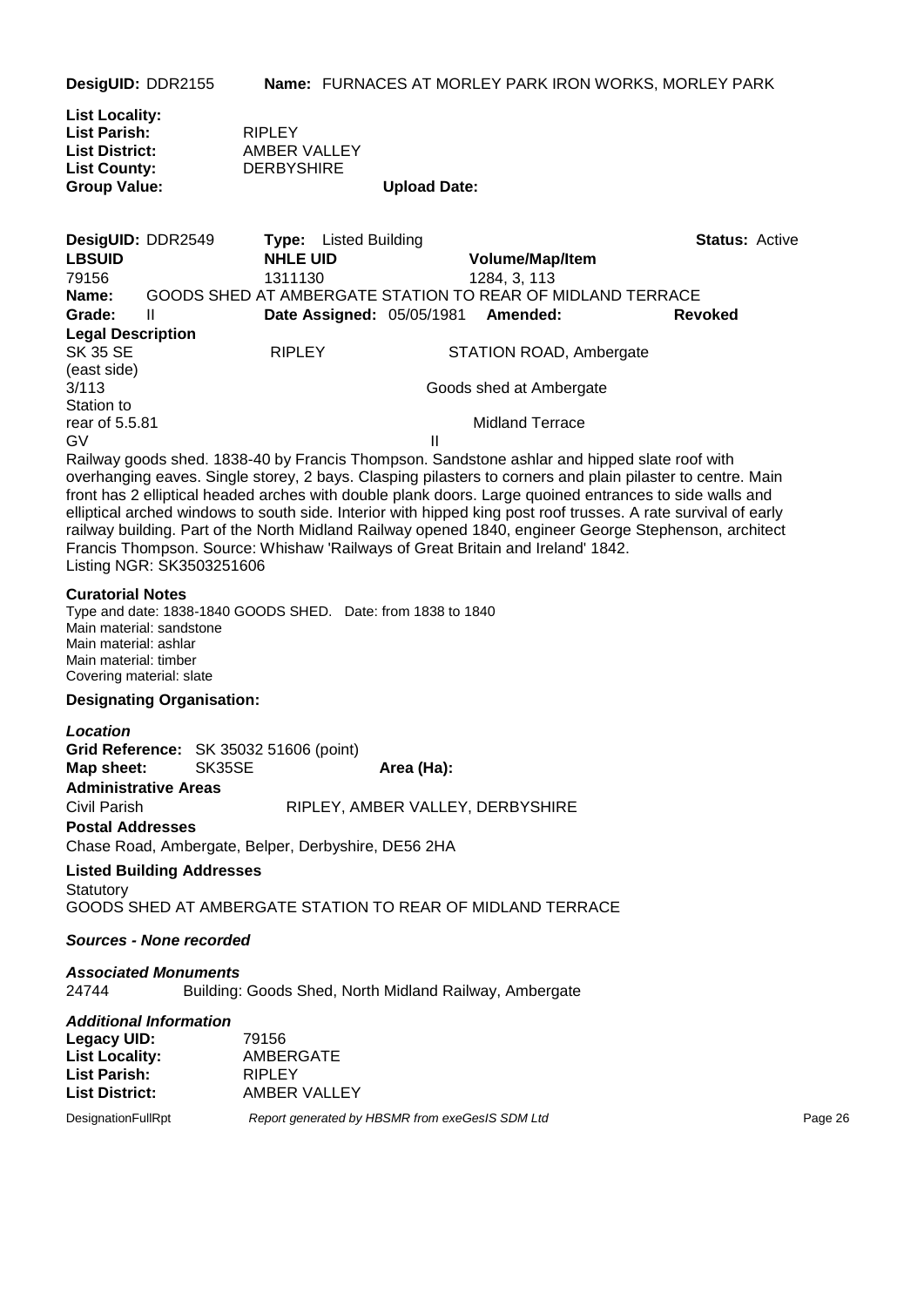| DesigUID: DDR2549                                                                                                                                        |                                                                                                                                                                                                                                                                 |                              | <b>TERRACE</b>               |                                                 |                                                                              | <b>Name: GOODS SHED AT AMBERGATE STATION TO REAR OF MIDLAND</b>                                                                                                                                                                                                                                                                                                                                                                                                                                                                                                                                                                                                                                                                                                                                                                                                                                                                                                                          |         |
|----------------------------------------------------------------------------------------------------------------------------------------------------------|-----------------------------------------------------------------------------------------------------------------------------------------------------------------------------------------------------------------------------------------------------------------|------------------------------|------------------------------|-------------------------------------------------|------------------------------------------------------------------------------|------------------------------------------------------------------------------------------------------------------------------------------------------------------------------------------------------------------------------------------------------------------------------------------------------------------------------------------------------------------------------------------------------------------------------------------------------------------------------------------------------------------------------------------------------------------------------------------------------------------------------------------------------------------------------------------------------------------------------------------------------------------------------------------------------------------------------------------------------------------------------------------------------------------------------------------------------------------------------------------|---------|
| <b>List County:</b>                                                                                                                                      |                                                                                                                                                                                                                                                                 | <b>DERBYSHIRE</b>            |                              |                                                 |                                                                              |                                                                                                                                                                                                                                                                                                                                                                                                                                                                                                                                                                                                                                                                                                                                                                                                                                                                                                                                                                                          |         |
| <b>Group Value:</b>                                                                                                                                      |                                                                                                                                                                                                                                                                 |                              |                              | <b>Upload Date:</b>                             |                                                                              |                                                                                                                                                                                                                                                                                                                                                                                                                                                                                                                                                                                                                                                                                                                                                                                                                                                                                                                                                                                          |         |
| DesigUID: DDR2499<br><b>LBSUID</b><br>79127                                                                                                              |                                                                                                                                                                                                                                                                 | <b>NHLE UID</b><br>1159046   | <b>Type:</b> Listed Building |                                                 | Volume/Map/Item<br>1284, 3, 84                                               | <b>Status: Active</b>                                                                                                                                                                                                                                                                                                                                                                                                                                                                                                                                                                                                                                                                                                                                                                                                                                                                                                                                                                    |         |
| Name:<br>Grade:                                                                                                                                          | Ш                                                                                                                                                                                                                                                               |                              |                              | <b>Date Assigned: 25/05/1988</b>                | GUN LANE FARMHOUSE AND ATTACHED FARMBUILDINGS<br>Amended:                    | <b>Revoked</b>                                                                                                                                                                                                                                                                                                                                                                                                                                                                                                                                                                                                                                                                                                                                                                                                                                                                                                                                                                           |         |
| <b>Legal Description</b><br><b>SK 35 SE</b><br>(north<br>side)                                                                                           |                                                                                                                                                                                                                                                                 | <b>RIPLEY</b>                |                              |                                                 | <b>GUN LANE, Nether Heage</b>                                                |                                                                                                                                                                                                                                                                                                                                                                                                                                                                                                                                                                                                                                                                                                                                                                                                                                                                                                                                                                                          |         |
| 3/84<br>attached                                                                                                                                         |                                                                                                                                                                                                                                                                 |                              |                              |                                                 | Gun Lane Farmhouse and                                                       |                                                                                                                                                                                                                                                                                                                                                                                                                                                                                                                                                                                                                                                                                                                                                                                                                                                                                                                                                                                          |         |
| farmbuildings<br>GV                                                                                                                                      |                                                                                                                                                                                                                                                                 |                              |                              | $\mathbf{I}$                                    |                                                                              |                                                                                                                                                                                                                                                                                                                                                                                                                                                                                                                                                                                                                                                                                                                                                                                                                                                                                                                                                                                          |         |
| <b>Curatorial Notes</b><br>Main material: rubble<br>Main material: stone<br>Main material: ashlar<br>Covering material: slate<br>Covering material: tile | Listing NGR: SK3590251146<br>Type and date: Mid C18 FARMHOUSE. Date: from 1733 to 1766<br>Type and date: Early C19 FARMHOUSE. Date: from 1800 to 1832<br>Type and date: 1873 FARM BUILDING. Date: 1873<br>Type and date: DATE STONE.<br>Type and date: HAYLOFT. |                              |                              |                                                 | Range at right angles has similar openings to left and board doors to right. | rubble stone with painted ashlar dressing and flush quoins. Plain tile roof with stone corniced gable stacks<br>and stone coped gables on plain kneelers. Three storeys and three bays, symmetrical facade, with L-plan<br>and L-plan farmbuildings attached to rear. Main elevation has central doorcase with moulded architrave,<br>plain frieze and simple cornice plus half glazed C20 door. To either side, C20 casements in flush stone<br>surrounds with projecting sills. Above central single light C18 window flanked by similar, formerly<br>mullioned, 2-light windows. Above again two recessed and chamfered windows with 2-light casements.<br>Raised eaves band. Left gable wall has re-used datestone in gable inscribed '1605 W I'. Farm- buildings<br>have slate roofs with stone coped gables and ridge finials. Range attached to rear of house has stable<br>doors below plain stone lintels to ground floor and hayloft openings above. Datestone on north gable. |         |
|                                                                                                                                                          | <b>Designating Organisation:</b>                                                                                                                                                                                                                                |                              |                              |                                                 |                                                                              |                                                                                                                                                                                                                                                                                                                                                                                                                                                                                                                                                                                                                                                                                                                                                                                                                                                                                                                                                                                          |         |
| Location<br>Map sheet:<br><b>Postal Addresses</b>                                                                                                        | Grid Reference: SK 35902 51146 (point)<br>SK35SE<br><b>Administrative Areas - None recorded</b><br>4 Gun Lane, Nether Heage, Belper, Derbyshire, DE56 2JX<br><b>Listed Building Addresses</b>                                                                   |                              |                              | Area (Ha):                                      |                                                                              |                                                                                                                                                                                                                                                                                                                                                                                                                                                                                                                                                                                                                                                                                                                                                                                                                                                                                                                                                                                          |         |
| Statutory                                                                                                                                                | <b>GUN LANE FARMHOUSE AND ATTACHED FARMBUILDINGS</b>                                                                                                                                                                                                            |                              |                              |                                                 |                                                                              |                                                                                                                                                                                                                                                                                                                                                                                                                                                                                                                                                                                                                                                                                                                                                                                                                                                                                                                                                                                          |         |
|                                                                                                                                                          | Sources - None recorded                                                                                                                                                                                                                                         |                              |                              |                                                 |                                                                              |                                                                                                                                                                                                                                                                                                                                                                                                                                                                                                                                                                                                                                                                                                                                                                                                                                                                                                                                                                                          |         |
|                                                                                                                                                          | <b>Associated Monuments - None</b>                                                                                                                                                                                                                              |                              |                              |                                                 |                                                                              |                                                                                                                                                                                                                                                                                                                                                                                                                                                                                                                                                                                                                                                                                                                                                                                                                                                                                                                                                                                          |         |
| <b>Legacy UID:</b><br><b>List Locality:</b>                                                                                                              | <b>Additional Information</b>                                                                                                                                                                                                                                   | 79127<br><b>NETHER HEAGE</b> |                              |                                                 |                                                                              |                                                                                                                                                                                                                                                                                                                                                                                                                                                                                                                                                                                                                                                                                                                                                                                                                                                                                                                                                                                          |         |
| DesignationFullRpt                                                                                                                                       |                                                                                                                                                                                                                                                                 |                              |                              | Report generated by HBSMR from exeGesIS SDM Ltd |                                                                              |                                                                                                                                                                                                                                                                                                                                                                                                                                                                                                                                                                                                                                                                                                                                                                                                                                                                                                                                                                                          | Page 27 |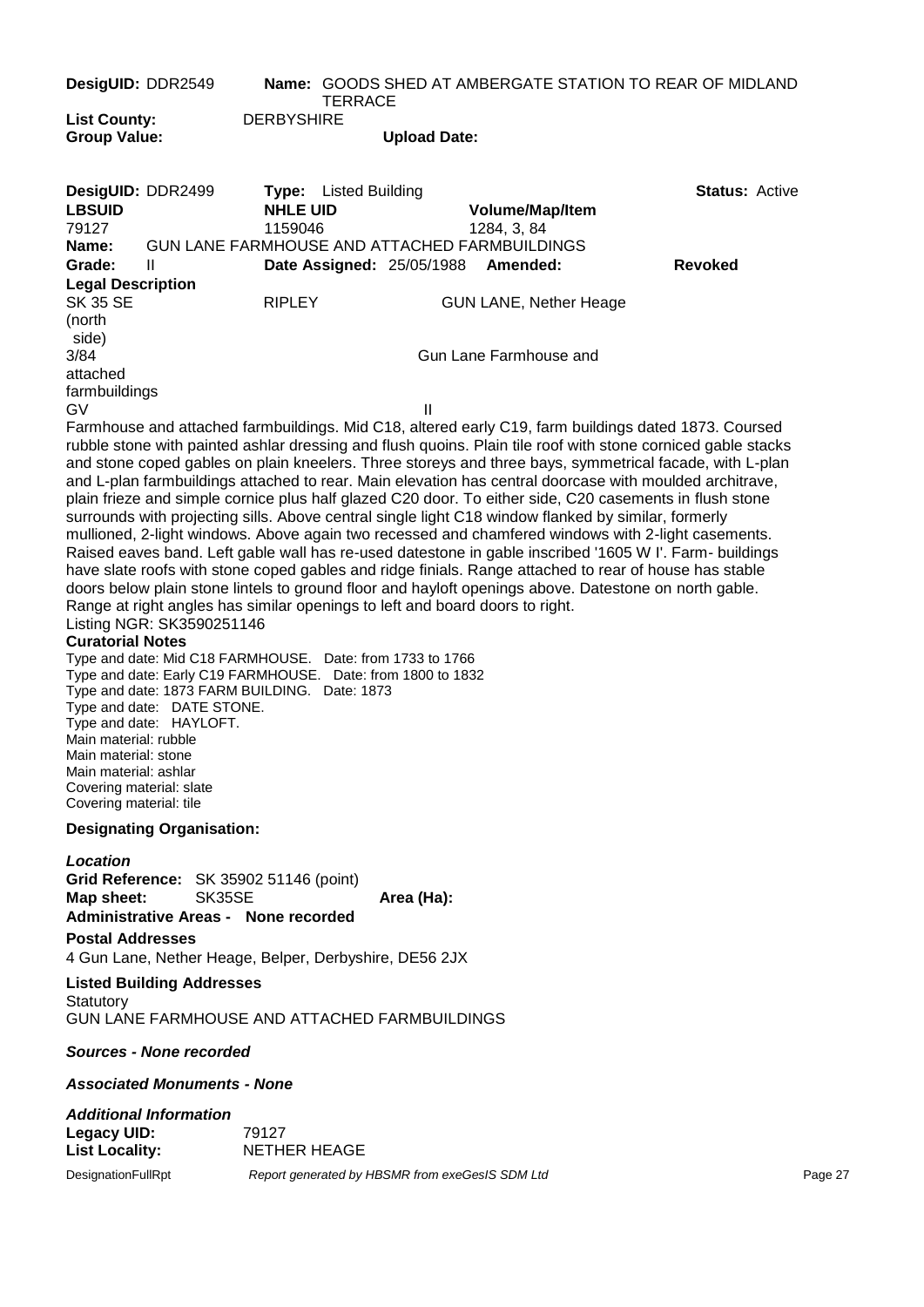**DesigUID:** DDR2499 **Name:** GUN LANE FARMHOUSE AND ATTACHED FARMBUILDINGS

| List Parish:          | <b>RIPLEY</b>     |                     |
|-----------------------|-------------------|---------------------|
| <b>List District:</b> | AMBER VALLEY      |                     |
| <b>List County:</b>   | <b>DERBYSHIRE</b> |                     |
| <b>Group Value:</b>   |                   | <b>Upload Date:</b> |

| <b>DesigUID: DDR2183</b> |                                          | <b>Type:</b> Listed Building       |                        | <b>Status: Active</b> |  |
|--------------------------|------------------------------------------|------------------------------------|------------------------|-----------------------|--|
| <b>LBSUID</b>            | <b>NHLE UID</b>                          |                                    | <b>Volume/Map/Item</b> |                       |  |
| 79132                    | 1109020                                  |                                    | 1284. 2. 89            |                       |  |
| Name:                    | HALF PENNY BRIDGE OVER THE RIVER DERWENT |                                    |                        |                       |  |
| Grade:                   | H                                        | Date Assigned: 25/05/1988 Amended: |                        | <b>Revoked</b>        |  |

#### **Legal Description**

Road bridge. 1792, built by Francis Hurt, a local industrialist. Ashlar and coursed rubble gritstone. Two wide segmental arches with triangular sectioned cutwaters to centre and west of both sides and a pilaster to east on both sides. Cutwaters have pilasters over rising into the parapets. Plain band over the arches and flat copings to the parapets. Rubble abutment to west has 5 stilted semi- circular arches with low cutwaters between and to far west a segmental arch over the tail race from the Wire Works downstream. Plain rubble parapets. See also Alderwasley Parish item 2/8. Listing NGR: SK3468751477

#### **Curatorial Notes**

Type and date: 1792 ROAD BRIDGE. Date: 1792 Main material: ashlar Main material: rubble Main material: gritstone (sandstone)

#### **Designating Organisation:**

#### *Location*

**Grid Reference:** SK 34687 51477 (point) **Map sheet:** SK35SW **Area (Ha): Administrative Areas** Civil Parish RIPLEY, AMBER VALLEY, DERBYSHIRE **Postal Addresses**

Chase Road, Ambergate, Belper, Derbyshire, DE56 2HA

#### **Listed Building Addresses**

**Statutory** HALF PENNY BRIDGE OVER THE RIVER DERWENT

#### *Sources - None recorded*

#### *Associated Monuments*

16128 Monument: Halfpenny Bridge over the River Derwent, Ambergate

#### *Additional Information*

| Legacy UID:           | 79132             |                     |
|-----------------------|-------------------|---------------------|
| <b>List Locality:</b> | AMBERGATE         |                     |
| <b>List Parish:</b>   | <b>RIPLEY</b>     |                     |
| <b>List District:</b> | AMBER VALLEY      |                     |
| <b>List County:</b>   | <b>DERBYSHIRE</b> |                     |
| <b>Group Value:</b>   |                   | <b>Upload Date:</b> |

| DesigUID: DDR2159  | <b>Type:</b> Listed Building                    |                 | <b>Status: Active</b> |
|--------------------|-------------------------------------------------|-----------------|-----------------------|
| <b>LBSUID</b>      | <b>NHLE UID</b>                                 | Volume/Map/Item |                       |
| DesignationFullRpt | Report generated by HBSMR from exeGesIS SDM Ltd |                 | Page 28               |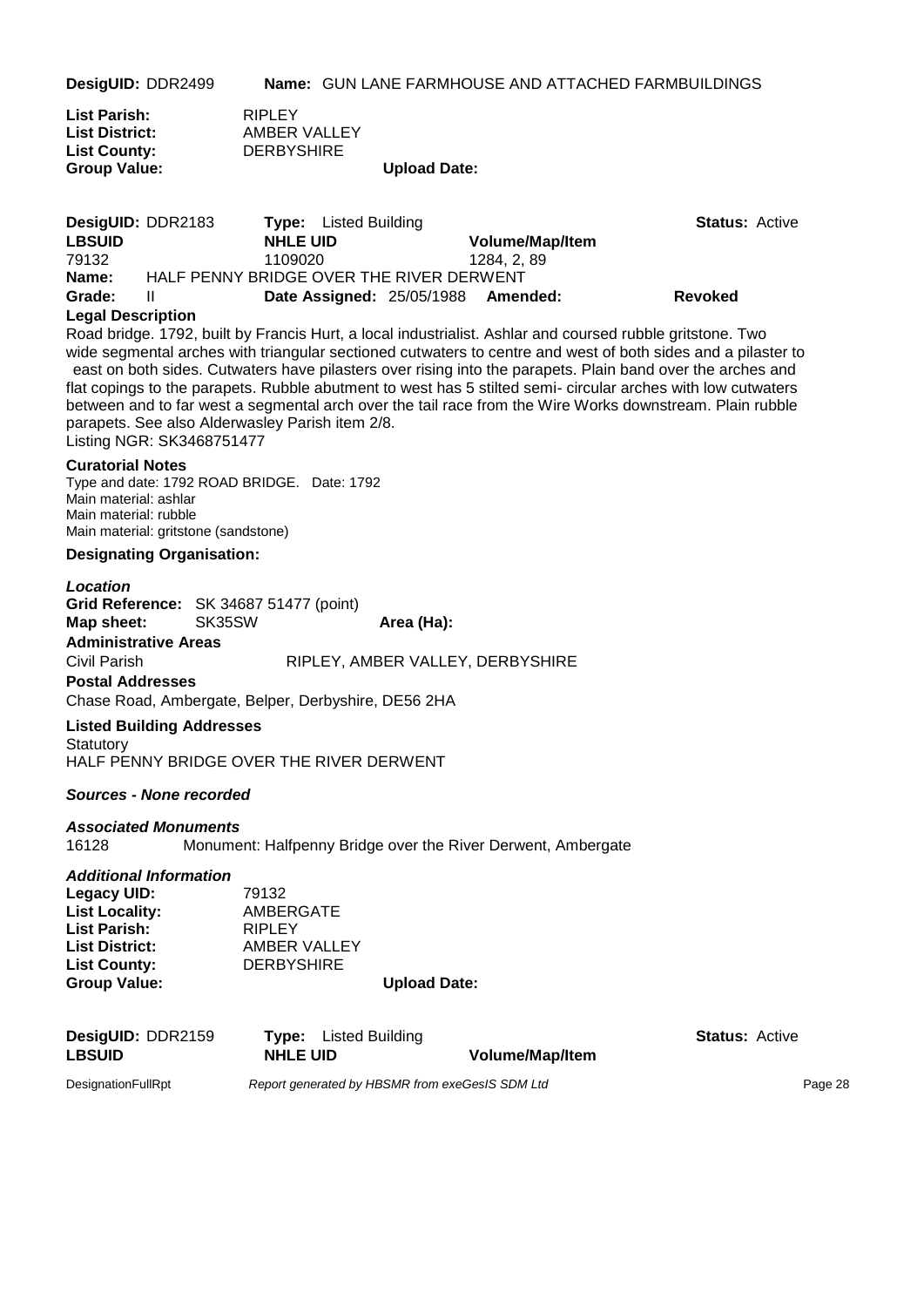**DesigUID:** DDR2159 **Name:** HARTSAY HALL 79150 1108988 1284, 3, 107 **Name:** HARTSAY HALL **Grade:** II **Date Assigned:** 25/05/1988 **Amended: Revoked Legal Description** SK 35 SE RIPLEY RIPLEY RIPLEY ROAD, HEAGE (south side) 3/107 Hartsay Hall GV II Farmhouse. Mid C18, refronted in mid C19. Coursed squared stone with ashlar dressings and quoins. Westmorland slate roof with stone coped gables on plain kneelers and corniced stone gable and stacks with rockfaced band of rustication. Two storeys and three bays, symmetrical elevation. Plinth central semicircular headed doorcase in pilastered surround with raised impost bands and bracketed stone hood, plus recessed glazed door and plain overlight. Canted bay windows to either side with plain sashes, blocking course and moulded cornices. Above three plain sashes in plain surrounds with projecting sills and imposts blocks. Raised eaves hand. Rear elevation has full height central, triple transomed staircase window in raised plain surround flanked by 2-light casement windows in C18 flush surrounds, formerly with mullions, to ground and first floors. Also to left is a C19 semi- circular headed doorcase with rusticated jambs and moulded arch. Listing NGR: SK3788750418 **Curatorial Notes** Type and date: Mid C19 FARMHOUSE. Date: from 1833 to 1866 Type and date: Mid C18 FARMHOUSE. Date: from 1733 to 1766 Main material: stone Main material: ashlar Covering material: lake district slate **Designating Organisation:** *Location* **Grid Reference:** SK 37887 50418 (point) **Map sheet:** SK35SE **Area (Ha): Administrative Areas - None recorded Postal Addresses - None recorded Listed Building Addresses Statutory** HARTSAY HALL *Sources - None recorded Associated Monuments - None Additional Information* **Legacy UID:** 79150 List Locality: HEAGE **List Parish:** RIPLEY **List District:** AMBER VALLEY **List County:** DERBYSHIRE **DesigUID:** DDR2174 **Type:** Listed Building **Status: Active Building Construct Construct Construct Construct Construct Construct Construct Construct Construct Construct Construct Construct Construct Construct Construct Con LBSUID NHLE UID Volume/Map/Item** 79110 1109011 1284, 4, 66 **Name:** HEADSTOCKS TO BRITTAIN COLLIERY AND ATTACHED MACHINERY **Grade:** II **Date Assigned:** 25/05/1988 **Amended: Revoked Legal Description** SK 45 SW **RIPLEY BUTTERLEY PARK ROAD** (north side)<br>DesignationFullRpt

Report generated by HBSMR from exeGesIS SDM Ltd **Page 29** Page 29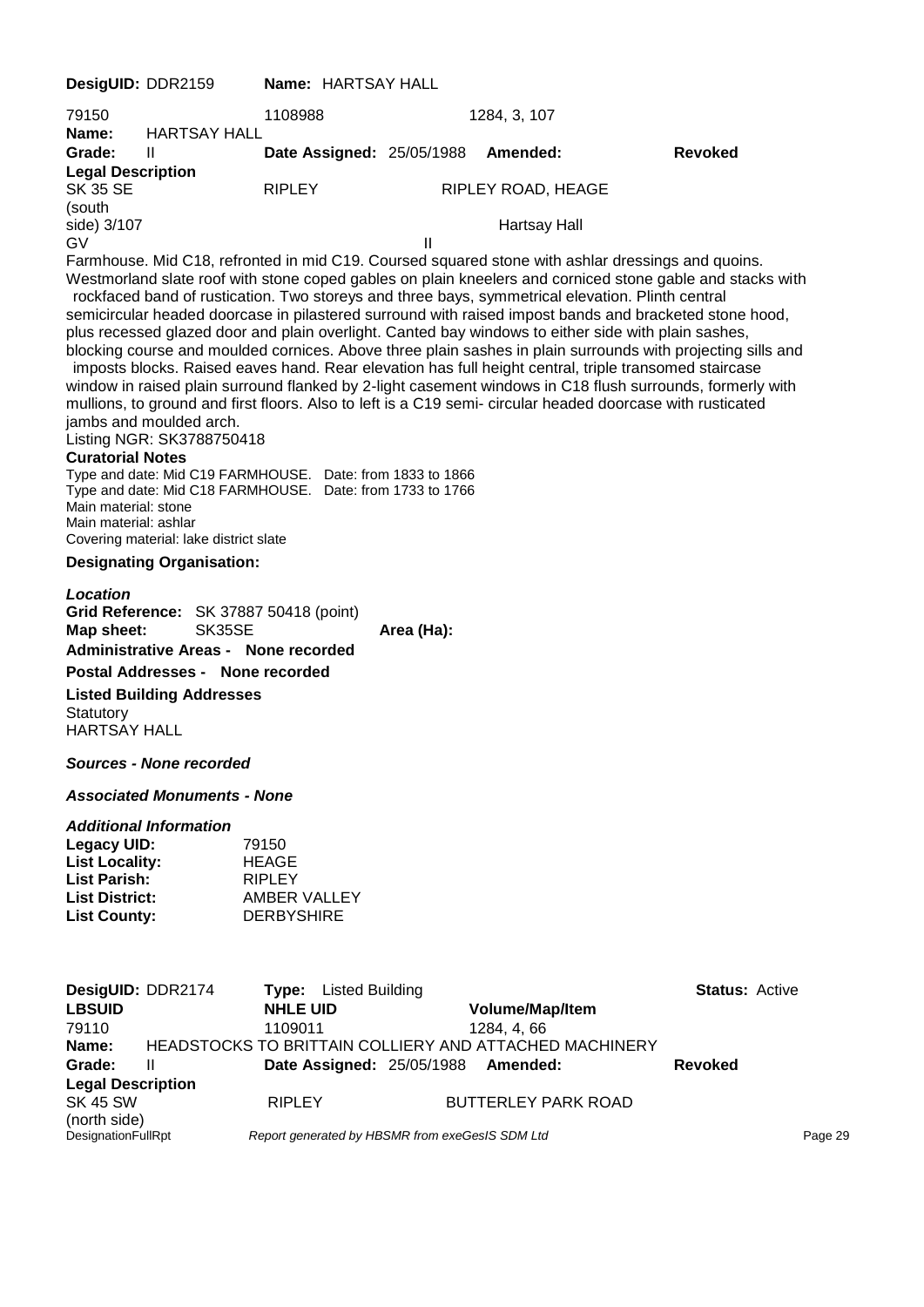| DesigUID: DDR2174 | <b>Name: HEADSTOCKS TO BRITTAIN COLLIERY AND ATTACHED</b> |
|-------------------|-----------------------------------------------------------|
|-------------------|-----------------------------------------------------------|

4/66 Headstocks to Brittain Colliery and attached machinery GV III Headstock tower and attached machinery. c1848. Red brick with blue brick bands. Roofless at time of resurvey. Three storeys, single bay, circular in plan. Ground floor is wider than upper two storeys and has an advanced entrance to south side and attached walls to north. Second storey has small iron windows to east and west sides and top storey has brick cornice and large pulley wheel to south side set in long slot-like opening. Attached to the wheel are a pair of iron supports at right angles to the tower which connect with the plinth on which the gearing machinery stands. Brittain colliery was founded by Butterley Company, between 1845 and 1848, and was mined for over 50 years. F Nixon 'Industrial Archaeology of Derbyshire' 1969. Listing NGR: SK4155051795 **Curatorial Notes** Type and date: c1848 TOWER. Date: from 1828 to 1868 Type and date: c1848 MACHINERY. Date: from 1828 to 1868 Main material: brick **Designating Organisation:** *Location* **Grid Reference:** SK 41550 51795 (point) **Map sheet:** SK45SW **Area (Ha): Administrative Areas - None recorded Postal Addresses - None recorded Listed Building Addresses Statutory** HEADSTOCKS TO BRITTAIN COLLIERY AND ATTACHED MACHINERY *Sources - None recorded Associated Monuments* 24710 Monument: Ripley, Colliery Head Gear

# **Legacy UID:** 79110 **List Locality: List Parish:** RIPLEY **List District:** AMBER VALLEY **List County:** DERBYSHIRE

**Group Value: Upload Date:**

|                   | DesigUID: DDR2500 | <b>Type:</b> Listed Building     |                        | <b>Status: Active</b> |
|-------------------|-------------------|----------------------------------|------------------------|-----------------------|
| <b>LBSUID</b>     |                   | <b>NHLE UID</b>                  | <b>Volume/Map/Item</b> |                       |
| 79129             |                   | 1159055                          | 1284. 3. 86            |                       |
| Name:             | <b>HEAGE HALL</b> |                                  |                        |                       |
| Grade:            | Ш                 | <b>Date Assigned: 29/11/1965</b> | Amended:               | <b>Revoked</b>        |
| Lanal Dascription |                   |                                  |                        |                       |

#### **Legal Description**

House. Early C17 possibly with earlier origins, and with early C19 addition. Coursed squared sandstone with stone dressings and graduated stone slate roof with chamfered stone copings to gables on plain kneelers. Large stone external stack to east gable wall with twin diamond set flues and brick gable stack to south gable, also brick ridge stack. 2 storeys. L-plan, lobby entrance plan to west range with tall single bay C19 addition to south, 3 bay north range. West range has off-centre oak framed doorcase with beam moulded inner edge and C20 half glazed door below bracketed C18 timber hood. To right a C20 casement in recessed and chamfered surround, formerly with central mullion. Similar window above and over the door. To left C19 bay has plinth and raised quoins to left corner, also two plain sashes in raised surrounds, one over the other and a coved eaves band. North range has central recessed and chamfered 3-light window with dripmould flanked by similar single light windows. Similar windows above in same<br>DesignationFullRpt Report generated by HBSMR from exeGesIS SDM Ltd Report generated by HBSMR from exeGesIS SDM Ltd **Page 30** Page 30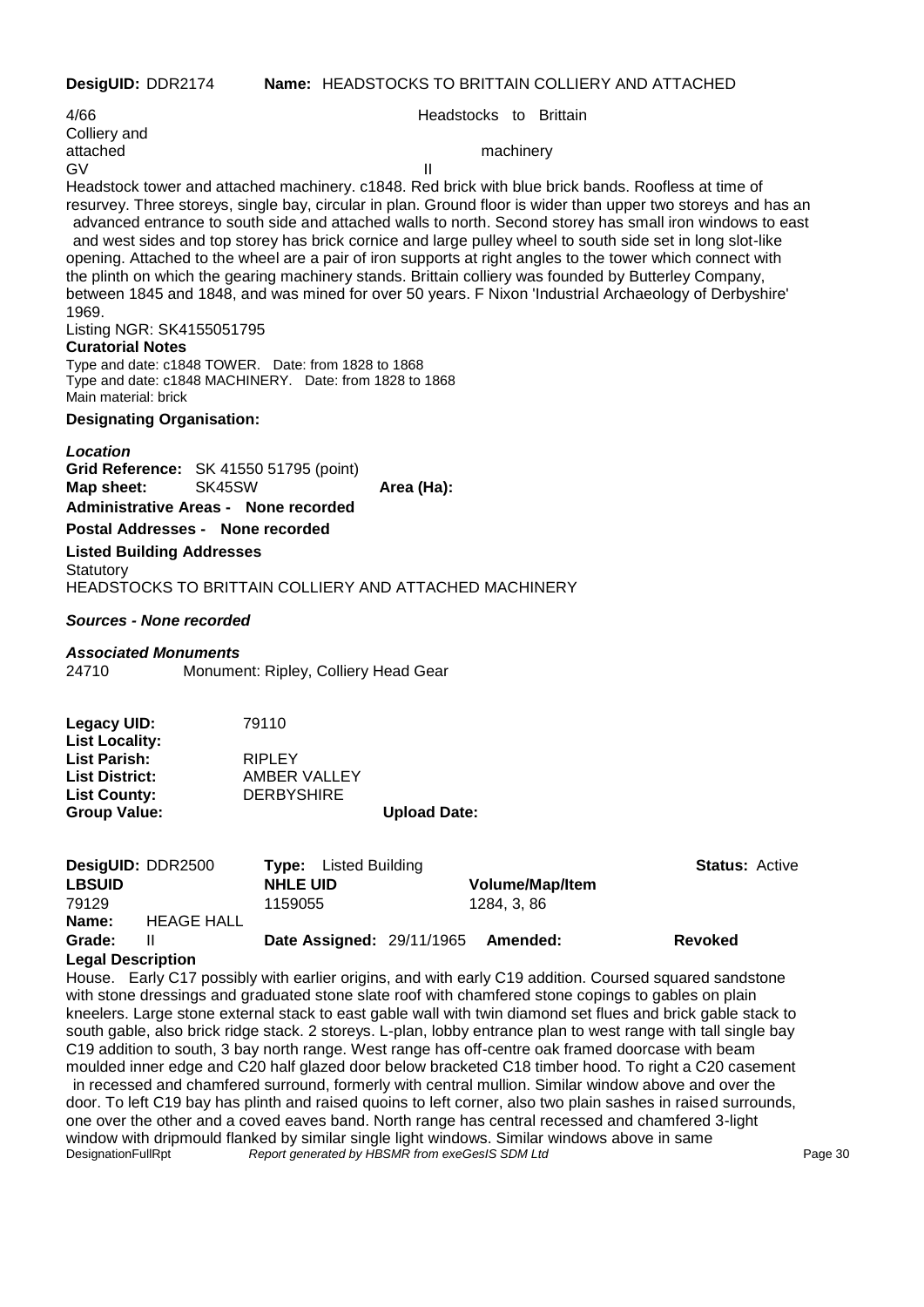**DesigUID:** DDR2500 **Name:** HEAGE HALL

arrangement. Remains of C18 leaded lights to central ground floor window and remains of C17 diamond leaded lights to upper central window. Rear elevation with similar windows. Interior has large chamfered stone fireplace to central room of west range and substantial close studded partition to north range. Listing NGR: SK3644451058

#### **Curatorial Notes**

Type and date: Mid C17 HOUSE. Date: from 1633 to 1666 Type and date: Late C19 HOUSE. Date: from 1867 to 1899 Type and date: C19 HOUSE. Date: from 1800 to 1899 Main material: ashlar Main material: brick Main material: stone Covering material: tile

#### **Designating Organisation:**

*Location* **Grid Reference:** SK 36444 51058 (point) **Map sheet:** SK35SE **Area (Ha):** Area (Ha): **Administrative Areas** Civil Parish RIPLEY, AMBER VALLEY, DERBYSHIRE **Postal Addresses - None recorded Listed Building Addresses Statutory** 

HEAGE HALL

#### *Sources - None recorded*

#### *Associated Monuments*

24726 Building: Heage Hall, Hall Lane, Nether Heage, Ripley

#### *Additional Information*

| <b>Group Value:</b>   |                   | <b>Upload Date:</b> |
|-----------------------|-------------------|---------------------|
| <b>List County:</b>   | <b>DERBYSHIRE</b> |                     |
| <b>List District:</b> | AMBER VALLEY      |                     |
| <b>List Parish:</b>   | <b>RIPLEY</b>     |                     |
| <b>List Locality:</b> |                   |                     |
| Legacy UID:           | 79129             |                     |

| <b>DesigUID: DDR2179</b> |                       |                 | <b>Type:</b> Listed Building |                                  |                        | <b>Status: Active</b> |
|--------------------------|-----------------------|-----------------|------------------------------|----------------------------------|------------------------|-----------------------|
| <b>LBSUID</b>            |                       | <b>NHLE UID</b> |                              |                                  | <b>Volume/Map/Item</b> |                       |
| 79125                    |                       | 1109016         |                              |                                  | 1284. 3. 82            |                       |
| Name:                    | <b>HEAGE WINDMILL</b> |                 |                              |                                  |                        |                       |
| Grade:                   | $\mathbb{I}^*$        |                 |                              | <b>Date Assigned: 29/11/1965</b> | Amended:               | <b>Revoked</b>        |

#### **Legal Description**

Tower windmill. Early C19, restored 1971-3. Coursed squared sandstone with ashlar dressings. Circular in plan, tapering to top. 3 storeys. Plain flush doorcases to east and west with plank doors and 2-light glazing bar casements in flush surrounds to north and south. Similar windows over the 2 doors and to south. Similar window above again to south. Ogee domed metal cap with 6 sails and tail gearing opposite, containing

dome to curb, wind shaft with brakewheel and wall over to main shaft which drives 2 sets of grinding stones. Floors and hoists also intact. Source: F Nixon, 'Industrial Archaeology of Derbyshire'. Listing NGR: SK3669150782

#### **Curatorial Notes**

Type and date: Early C19 WINDMILL. Date: from 1800 to 1832 Type and date: 1971-3 WINDMILL. Date: from 1971 to 1973 Type and date: MACHINERY. DesignationFullRpt **Report generated by HBSMR** from exeGesIS SDM Ltd **Page 31** Page 31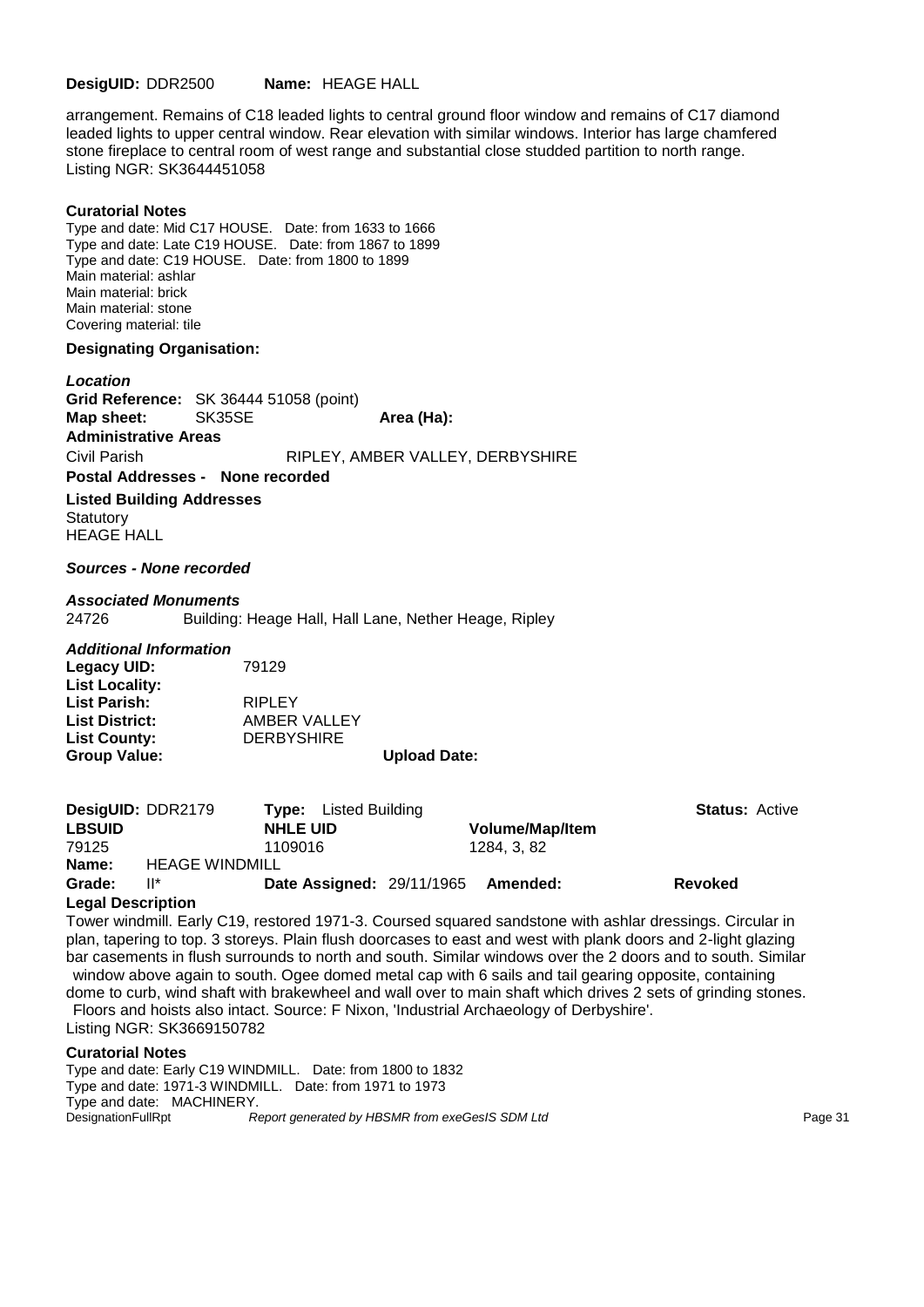Main material: sandstone Main material: ashlar Covering material: metal

#### **Designating Organisation:**

*Location* **Grid Reference:** SK 36691 50782 (point) **Map sheet:** SK35SE **Area (Ha): Administrative Areas** Civil Parish RIPLEY, AMBER VALLEY, DERBYSHIRE **Postal Addresses** 4 Gun Lane, Nether Heage, Belper, Derbyshire, DE56 2JX

**Listed Building Addresses Statutory** HEAGE WINDMILL

*Sources - None recorded*

*Associated Monuments* 24727 Building: Heage Windmill, Heage

| <b>Additional Information</b> |                     |                     |
|-------------------------------|---------------------|---------------------|
| Legacy UID:                   | 79125               |                     |
| <b>List Locality:</b>         | <b>NETHER HEAGE</b> |                     |
| <b>List Parish:</b>           | <b>RIPLEY</b>       |                     |
| <b>List District:</b>         | AMBER VALLEY        |                     |
| <b>List County:</b>           | <b>DERBYSHIRE</b>   |                     |
| <b>Group Value:</b>           |                     | <b>Upload Date:</b> |
|                               |                     |                     |

| DesigUID: DDR2162<br><b>LBSUID</b><br>79157 |                         | Listed Building<br>Type:<br><b>NHLE UID</b><br>1108991 | <b>Volume/Map/Item</b><br>1284, 2, 114 | <b>Status: Active</b> |  |
|---------------------------------------------|-------------------------|--------------------------------------------------------|----------------------------------------|-----------------------|--|
| Name:                                       | <b>HILLSIDE COTTAGE</b> |                                                        |                                        |                       |  |
| Grade:                                      | Ш                       | <b>Date Assigned: 25/05/1988</b>                       | Amended:                               | <b>Revoked</b>        |  |
| <b>Legal Description</b>                    |                         |                                                        |                                        |                       |  |
| <b>SK 35 SW</b><br>(south side)             |                         | <b>RIPLEY</b>                                          | <b>TOADMOOR LANE, Ambergate</b>        |                       |  |
| 2/114                                       |                         |                                                        | Hillside Cottage                       |                       |  |
| Ш                                           |                         |                                                        |                                        |                       |  |

House. Late C18 with minor C20 alterations. Course squared sandstone with ashlar dressing and quoins. Plain tile roof with stone coped gables on moulded kneelers, brick gable end stack to right and brick ridge stack. Two storeys, 3 bays, that to left rebuilt in C20. Off-centre half-glazed door in plain stone surround flanked by 2-light flush mullion windows with two similar windows above. Left hand bay has C20 2-light flush mullion window and C20 door with C20 casement window over. All other windows with C20 leaded lights.

#### **Curatorial Notes**

Type and date: Late C18 HOUSE. Date: from 1767 to 1799 Type and date: C20 HOUSE. Date: from 1900 to 1999 Main material: sandstone Main material: ashlar Main material: brick Covering material: tile

#### **Designating Organisation:**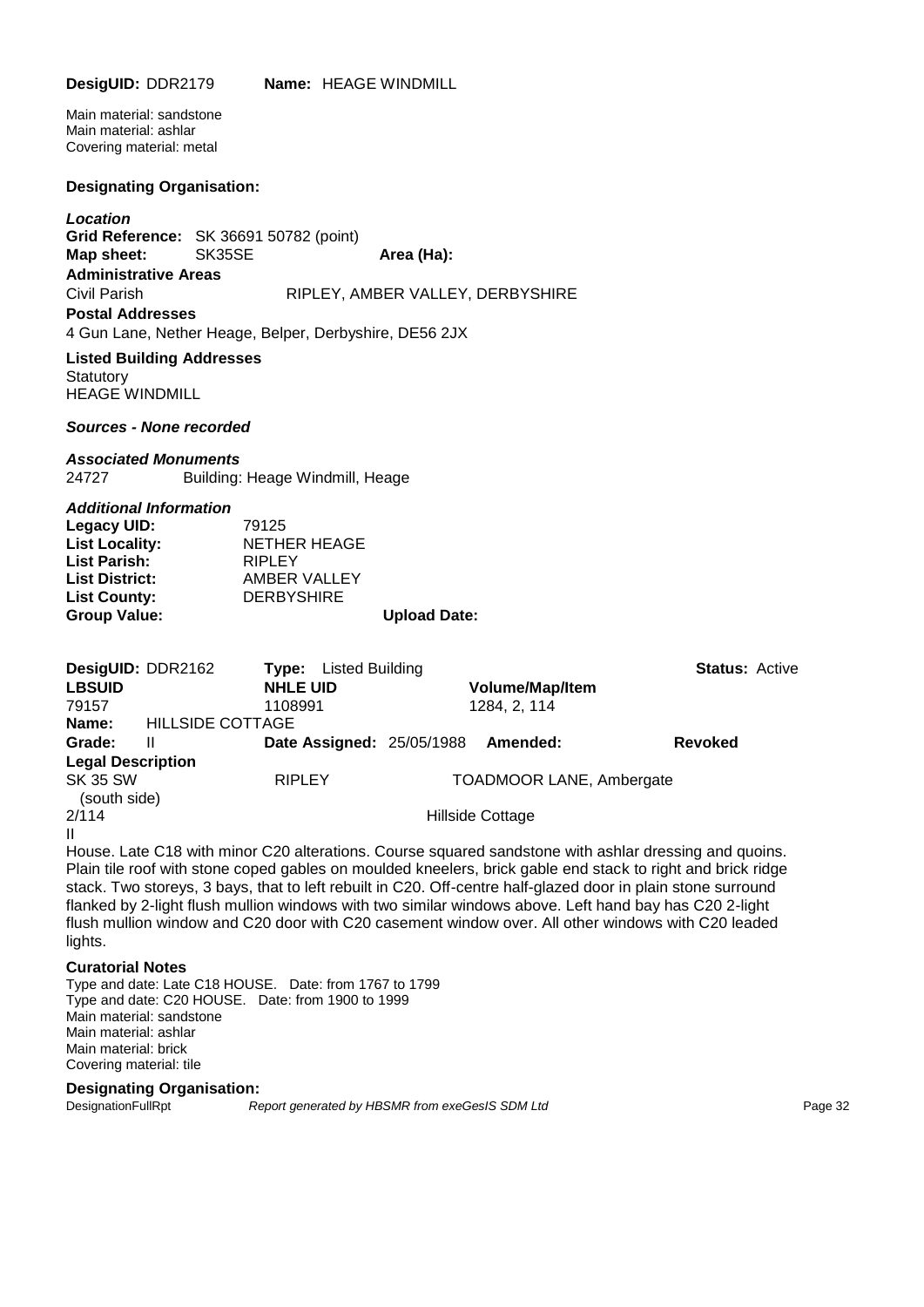#### **DesigUID:** DDR2162 **Name:** HILLSIDE COTTAGE

Listing NGR: SK3496951106 *Location*

**Map sheet:** SK35SW **Area (Ha):** Area (Ha): **Administrative Areas** Civil Parish RIPLEY, AMBER VALLEY, DERBYSHIRE **Postal Addresses** Chase Road, Ambergate, Belper, Derbyshire, DE56 2HA

**Listed Building Addresses Statutory** HILLSIDE COTTAGE

#### *Sources - None recorded*

#### *Associated Monuments - None*

#### *Additional Information*

| Legacy UID:           | 79157             |                     |
|-----------------------|-------------------|---------------------|
| <b>List Locality:</b> | AMBERGATE         |                     |
| <b>List Parish:</b>   | <b>RIPLEY</b>     |                     |
| <b>List District:</b> | AMBER VALLEY      |                     |
| <b>List County:</b>   | <b>DERBYSHIRE</b> |                     |
| <b>Group Value:</b>   |                   | <b>Upload Date:</b> |

| DesigUID: DDR2704        |                        | Type:           | Listed Building                  |                         | <b>Status: Active</b> |
|--------------------------|------------------------|-----------------|----------------------------------|-------------------------|-----------------------|
| <b>LBSUID</b>            |                        | <b>NHLE UID</b> |                                  | <b>Volume/Map/Item</b>  |                       |
| 79155                    |                        | 1335426         |                                  | 1284, 3, 112            |                       |
| Name:                    | <b>MIDLAND TERRACE</b> |                 |                                  |                         |                       |
| Grade:                   | Ш                      |                 | <b>Date Assigned: 25/05/1988</b> | Amended:                | <b>Revoked</b>        |
| <b>Legal Description</b> |                        |                 |                                  |                         |                       |
| <b>SK 35 SE</b>          |                        | <b>RIPLEY</b>   |                                  | STATION ROAD, Ambergate |                       |
| (east side)              |                        |                 |                                  |                         |                       |
| 3/112                    |                        |                 |                                  | Midland Terrace,        |                       |
| Nos 6, 7, 8 and 9        |                        |                 |                                  |                         |                       |
| GV                       |                        |                 | Ш                                |                         |                       |
|                          |                        |                 |                                  |                         |                       |

Terrace of four cottages. c1840 with minor later alterations. Tooled ashlar with stone dressing and slate roofs with corniced stone gable end stacks and one ridge stack, also with stone coped gables to Nos 8 and 9. Two storeys, each cottage two bays except No 6. Two northern cottages higher and slightly advanced. Plinths. Two southern cottages, Nos 6 and 7, have pilastered doorcases with raised imposts and bases, plain frieze and bracketed stone hoods, plus 6 panelled doors below margin glazed overlights, one to far left and one to right. Between them is a narrow 8 pane sash to left and a 12 pane sash to right. Above there are three 12 pane sashes. All windows below plain lintels and with projecting sills. Coved eaves band. Northern cottages have similar doorcase and door slightly off-centre with narrow 8 pane window to right and 12 pane window beyond, similar 12 pane window to far left. Above, two narrow 8 pane windows to centre flanked by 12 pane windows. Again windows are below plain lintels and have projecting sills but fenestration is C20. Coved eaves band over. Built to house railway workers for Ambergate Station, opened 1840 as part of North Midland Railway.

Listing NGR: SK3501551625

#### **Curatorial Notes**

Type and date: c1840 TERRACED HOUSE. Date: from 1820 to 1860 Type and date: TERRACED HOUSE. Date: from 1860 Type and date: c1840 TERRACE. Date: from 1820 to 1860 Type and date: RAILWAY WORKERS COTTAGE. Main material: ashlar Main material: stone Covering material: slate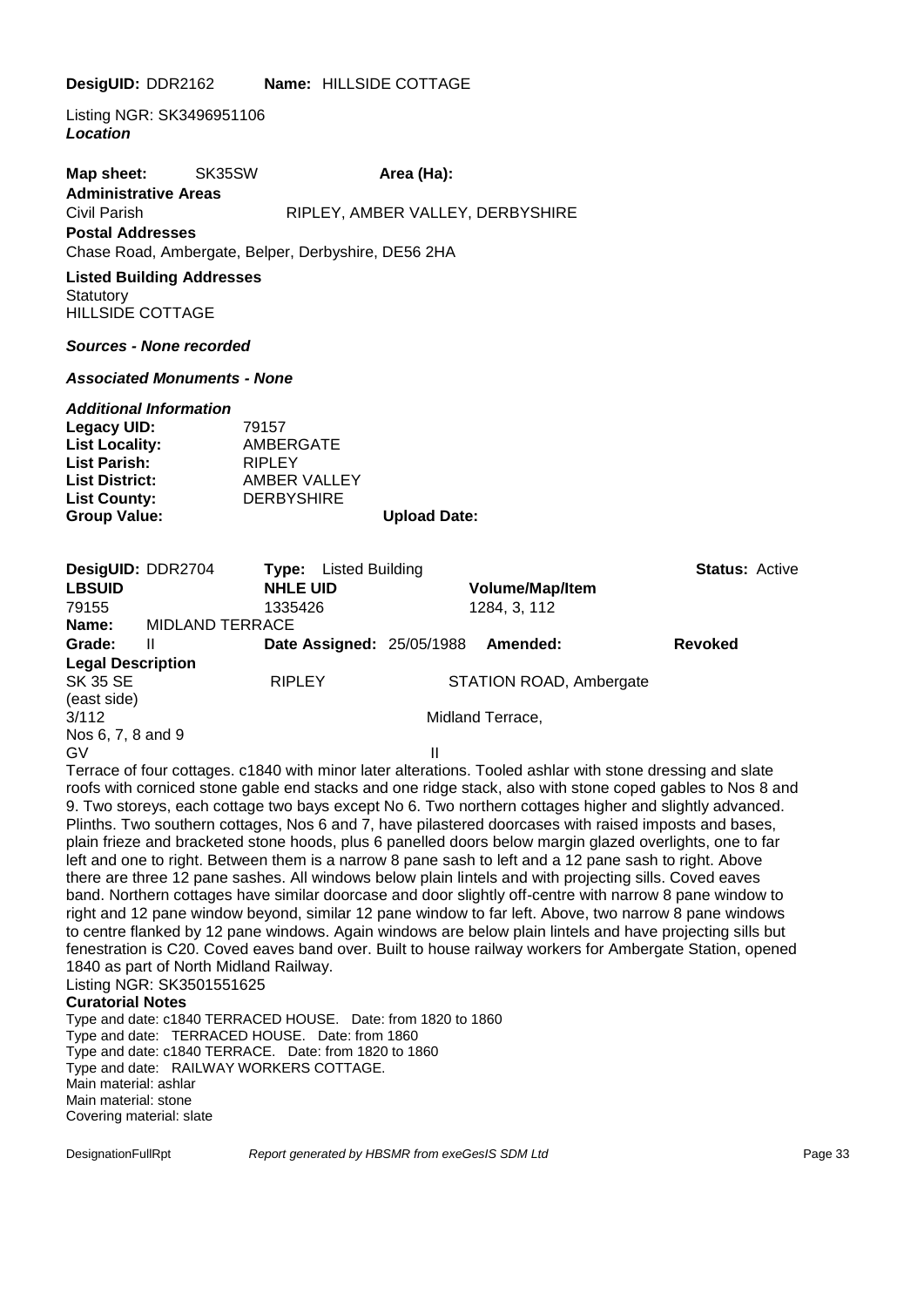**DesigUID:** DDR2704 **Name:** MIDLAND TERRACE

**Designating Organisation:**

*Location* **Grid Reference:** SK 35015 51625 (point) **Map sheet:** SK35SE **Area (Ha): Administrative Areas** Civil Parish RIPLEY, AMBER VALLEY, DERBYSHIRE **Postal Addresses** Chase Road, Ambergate, Belper, Derbyshire, DE56 2HA

**Listed Building Addresses Statutory** MIDLAND TERRACE

*Sources - None recorded*

*Associated Monuments - None*

| 79155             |                     |
|-------------------|---------------------|
| AMBERGATE         |                     |
| <b>RIPLEY</b>     |                     |
| AMBER VALLEY      |                     |
| <b>DERBYSHIRE</b> |                     |
|                   | <b>Upload Date:</b> |
|                   |                     |

**DesigUID:** DDR2177 **Type:** Listed Building **Status:** Active **LBSUID NHLE UID Volume/Map/Item** 79119 1109014 1284, 3, 75 **Name:** MILEPOST ADJACENT TO NUMBER 8 **Grade:** II **Date Assigned:** 25/05/1988 **Amended: Revoked Legal Description** Milepost. Early C19. Cast iron. Triangular sectioned base with sloped top and pointed head plate above. Head inscribed 'LONDON 136', west side inscribed 'ALFRE N 3½ CHEST D 14' and east side inscribed 'DERBY 9½ BURTON 21'. Listing NGR: SK3988150284 **Curatorial Notes** Type and date: Early C19 MILEPOST. Date: from 1800 to 1832 Main material: cast iron **Designating Organisation:** *Location* **Grid Reference:** SK 39881 50284 (point) **Map sheet:** SK35SE **Area (Ha): Administrative Areas** Civil Parish RIPLEY, AMBER VALLEY, DERBYSHIRE **Postal Addresses** 8 Derby Road, Ripley, Derbyshire, DE5 3HR

**Listed Building Addresses Statutory** MILEPOST ADJACENT TO NUMBER 8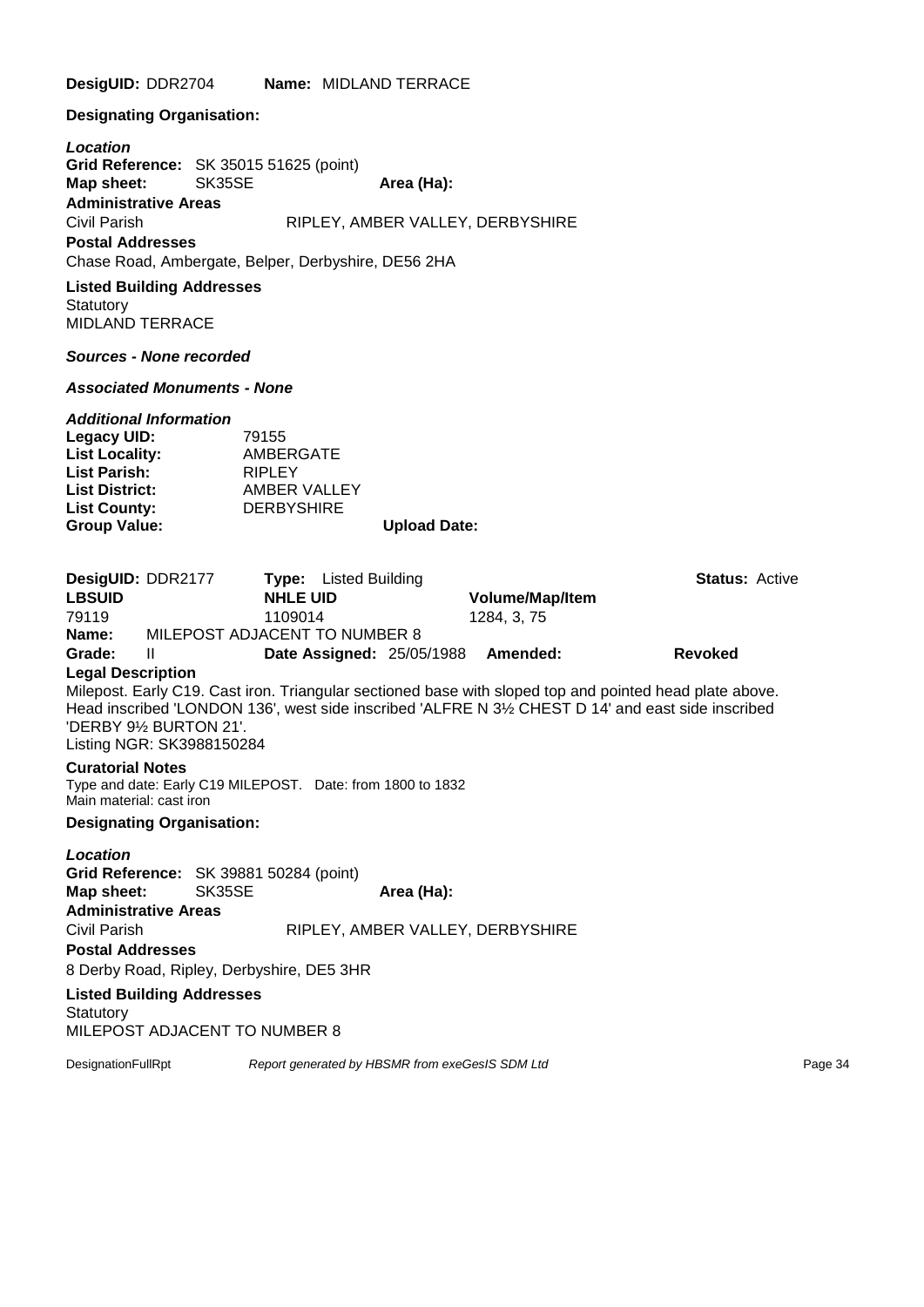**DesigUID:** DDR2177 **Name:** MILEPOST ADJACENT TO NUMBER 8

*Sources - None recorded*

# *Associated Monuments*

Monument: Milepost, adjacent to no. 8 Derby Road, Ripley

| <b>Additional Information</b> |                   |                     |
|-------------------------------|-------------------|---------------------|
| Legacy UID:                   | 79119             |                     |
| <b>List Locality:</b>         |                   |                     |
| <b>List Parish:</b>           | <b>RIPLEY</b>     |                     |
| <b>List District:</b>         | AMBER VALLEY      |                     |
| <b>List County:</b>           | <b>DERBYSHIRE</b> |                     |
| <b>Group Value:</b>           |                   | <b>Upload Date:</b> |

| DesigUID: DDR2489                                                   |                                                  | <b>Type:</b> Listed Building                                            |            |                                  | <b>Status: Active</b>                                                                                                                                                                                                       |
|---------------------------------------------------------------------|--------------------------------------------------|-------------------------------------------------------------------------|------------|----------------------------------|-----------------------------------------------------------------------------------------------------------------------------------------------------------------------------------------------------------------------------|
| <b>LBSUID</b>                                                       |                                                  | <b>NHLE UID</b>                                                         |            | Volume/Map/Item                  |                                                                                                                                                                                                                             |
| 79103                                                               |                                                  | 1158872                                                                 |            | 1284, 3, 59                      |                                                                                                                                                                                                                             |
| Name:                                                               |                                                  | MILEPOST AT ENTRANCE GATES TO PARK LODGE                                |            |                                  |                                                                                                                                                                                                                             |
| Grade:                                                              | Ш                                                | Date Assigned: 25/05/1988                                               |            | Amended:                         | <b>Revoked</b>                                                                                                                                                                                                              |
| <b>Legal Description</b>                                            |                                                  |                                                                         |            |                                  |                                                                                                                                                                                                                             |
|                                                                     | Listing NGR: SK3563852583                        | 'NOTT 17, RIPLEY 3' and east side inscribed 'CROMF 6, CRICH 1'.         |            |                                  | Milepost. Early C19. Cast iron. Short triangular sectioned head with canted top, set on plain column with<br>simple capital. Each side of the head has raised fillet to the edges and raised lettering. West side inscribed |
| <b>Curatorial Notes</b><br>Main material: cast iron                 |                                                  | Type and date: Early C19 MILEPOST. Date: from 1800 to 1832              |            |                                  |                                                                                                                                                                                                                             |
|                                                                     | <b>Designating Organisation:</b>                 |                                                                         |            |                                  |                                                                                                                                                                                                                             |
| Location<br>Map sheet:<br><b>Administrative Areas</b>               | Grid Reference: SK 35638 52583 (point)<br>SK35SE |                                                                         | Area (Ha): |                                  |                                                                                                                                                                                                                             |
| Civil Parish                                                        |                                                  |                                                                         |            | RIPLEY, AMBER VALLEY, DERBYSHIRE |                                                                                                                                                                                                                             |
| <b>Postal Addresses</b>                                             |                                                  |                                                                         |            |                                  |                                                                                                                                                                                                                             |
|                                                                     |                                                  | The Beeches 47 Bullbridge Hill, Fritchley, Belper, Derbyshire, DE56 2FL |            |                                  |                                                                                                                                                                                                                             |
| Statutory                                                           | <b>Listed Building Addresses</b>                 | MILEPOST AT ENTRANCE GATES TO PARK LODGE                                |            |                                  |                                                                                                                                                                                                                             |
|                                                                     | <b>Sources - None recorded</b>                   |                                                                         |            |                                  |                                                                                                                                                                                                                             |
| 24766                                                               | <b>Associated Monuments</b>                      | Monument: Milepost, Bullbridge Hill, Ripley                             |            |                                  |                                                                                                                                                                                                                             |
| <b>Legacy UID:</b><br><b>List Locality:</b>                         | <b>Additional Information</b>                    | 79103                                                                   |            |                                  |                                                                                                                                                                                                                             |
| <b>List Parish:</b><br><b>List District:</b><br><b>List County:</b> |                                                  | <b>RIPLEY</b><br><b>AMBER VALLEY</b><br><b>DERBYSHIRE</b>               |            |                                  |                                                                                                                                                                                                                             |

**Group Value: Upload Date:**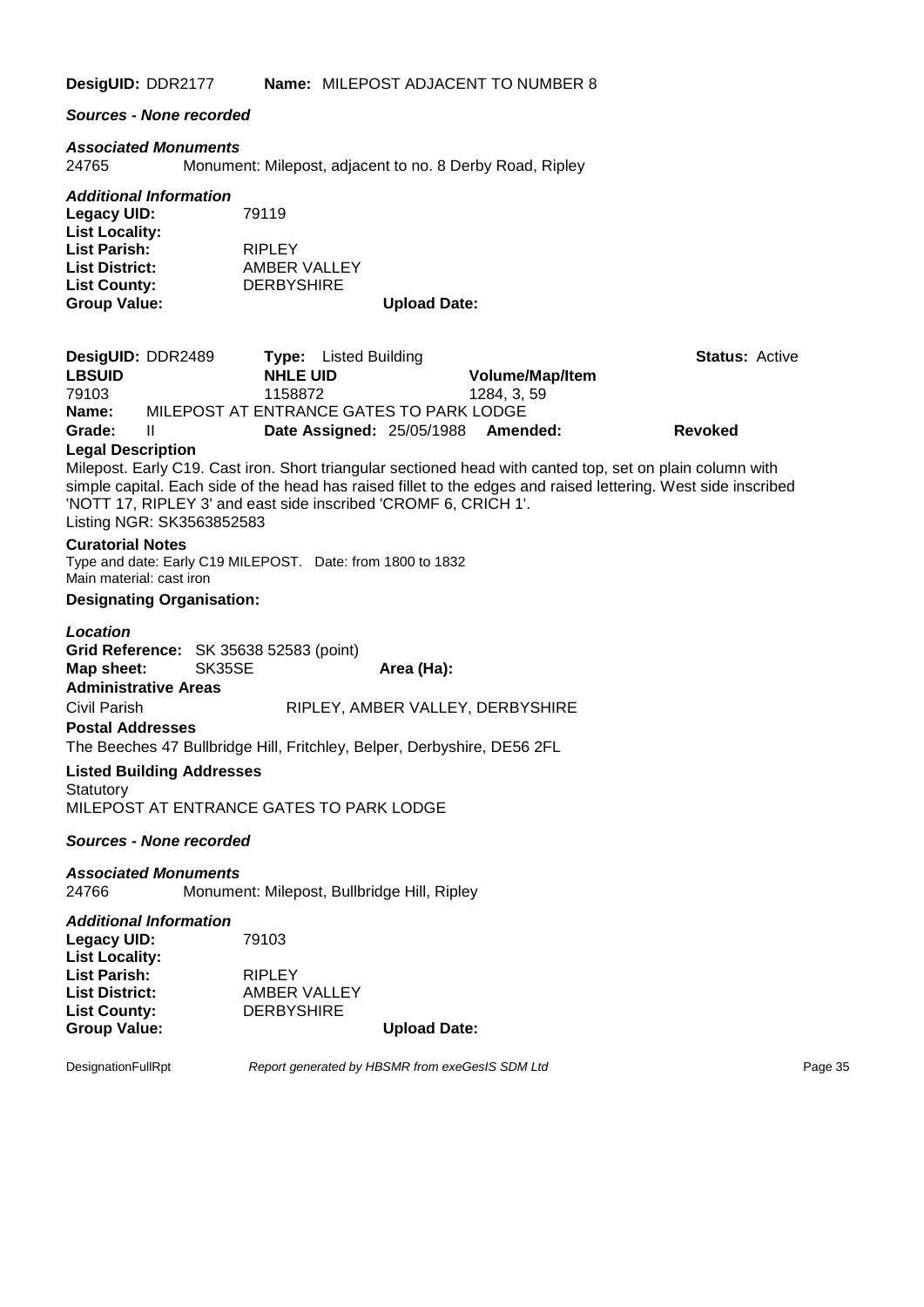| DesigUID: DDR2489                                                                                                    |                                                                                                |                                                                          |                              |                                                    | <b>Name: MILEPOST AT ENTRANCE GATES TO PARK LODGE</b> |                                                                                                                                                                                                                          |         |
|----------------------------------------------------------------------------------------------------------------------|------------------------------------------------------------------------------------------------|--------------------------------------------------------------------------|------------------------------|----------------------------------------------------|-------------------------------------------------------|--------------------------------------------------------------------------------------------------------------------------------------------------------------------------------------------------------------------------|---------|
| DesigUID: DDR2160<br><b>LBSUID</b><br>79152<br>Name:                                                                 | MILEPOST AT SK 369 522                                                                         | <b>NHLE UID</b><br>1108989                                               | <b>Type:</b> Listed Building |                                                    | <b>Volume/Map/Item</b><br>1284, 3, 109                | <b>Status: Active</b>                                                                                                                                                                                                    |         |
| Grade:                                                                                                               | Ш                                                                                              |                                                                          |                              |                                                    | Date Assigned: 25/05/1988 Amended:                    | <b>Revoked</b>                                                                                                                                                                                                           |         |
| <b>Legal Description</b>                                                                                             | 'NOTT 16 RIPLEY 2' and east side inscribed 'CROM 7 CRICH 2'.<br>Listing NGR: SK3690052200      |                                                                          |                              |                                                    |                                                       | Milepost. Early C19. Cast iron. Short triangular sectioned head with canted top, set on plain column with<br>simple capital. Each side of the head with raised fillet to edges and raised lettering. West side inscribed |         |
| <b>Curatorial Notes</b><br>Main material: cast iron                                                                  | Type and date: Early C19 MILEPOST. Date: from 1800 to 1832                                     |                                                                          |                              |                                                    |                                                       |                                                                                                                                                                                                                          |         |
|                                                                                                                      | <b>Designating Organisation:</b>                                                               |                                                                          |                              |                                                    |                                                       |                                                                                                                                                                                                                          |         |
| Location<br>Map sheet:<br>Civil Parish                                                                               | Grid Reference: SK 3695 5211 (point)<br>SK35SE<br><b>Administrative Areas</b>                  |                                                                          |                              | Area (Ha):                                         | RIPLEY, AMBER VALLEY, DERBYSHIRE                      |                                                                                                                                                                                                                          |         |
| Statutory                                                                                                            | Postal Addresses - None recorded<br><b>Listed Building Addresses</b><br>MILEPOST AT SK 369 522 |                                                                          |                              |                                                    |                                                       |                                                                                                                                                                                                                          |         |
|                                                                                                                      | <b>Sources - None recorded</b>                                                                 |                                                                          |                              |                                                    |                                                       |                                                                                                                                                                                                                          |         |
| 24767                                                                                                                | <b>Associated Monuments</b>                                                                    |                                                                          |                              | Monument: Milepost, Ripley Road, Ladygrove, Ripley |                                                       |                                                                                                                                                                                                                          |         |
| <b>Legacy UID:</b><br><b>List Locality:</b><br><b>List Parish:</b><br>List District:<br>List County:<br>Group Value: | Additional Information                                                                         | 79152<br>LADYGROVE<br><b>RIPLEY</b><br>AMBER VALLEY<br><b>DERBYSHIRE</b> |                              | <b>Upload Date:</b>                                |                                                       |                                                                                                                                                                                                                          |         |
| DesigUID: DDR2497<br><b>LBSUID</b><br>79122                                                                          |                                                                                                | <b>NHLE UID</b><br>1159018                                               | Type: Listed Building        |                                                    | <b>Volume/Map/Item</b><br>1284, 5, 78                 | <b>Status: Active</b>                                                                                                                                                                                                    |         |
| Name:<br>Grade:<br><b>Legal Description</b>                                                                          | MILEPOST AT SK 399 486<br>Ш                                                                    |                                                                          |                              | <b>Date Assigned: 25/05/1988</b>                   | Amended:                                              | <b>Revoked</b>                                                                                                                                                                                                           |         |
|                                                                                                                      | 'DERBY 9 BURTON 20'.<br>Listing NGR: SK3990048600                                              |                                                                          |                              |                                                    |                                                       | Milepost. Early C19. Cast iron. Triangular sectioned base with sloped top and a pointed head plate above.<br>Head inscribed 'LONDON 135', west side inscribed 'ALFRE N 4½ CHEST D 15' and east side inscribed            |         |
| <b>Curatorial Notes</b><br>Main material: cast iron                                                                  | Type and date: Early C19 MILEPOST. Date: from 1800 to 1832                                     |                                                                          |                              |                                                    |                                                       |                                                                                                                                                                                                                          |         |
| DesignationFullRpt                                                                                                   |                                                                                                |                                                                          |                              | Report generated by HBSMR from exeGesIS SDM Ltd    |                                                       |                                                                                                                                                                                                                          | Page 36 |
|                                                                                                                      |                                                                                                |                                                                          |                              |                                                    |                                                       |                                                                                                                                                                                                                          |         |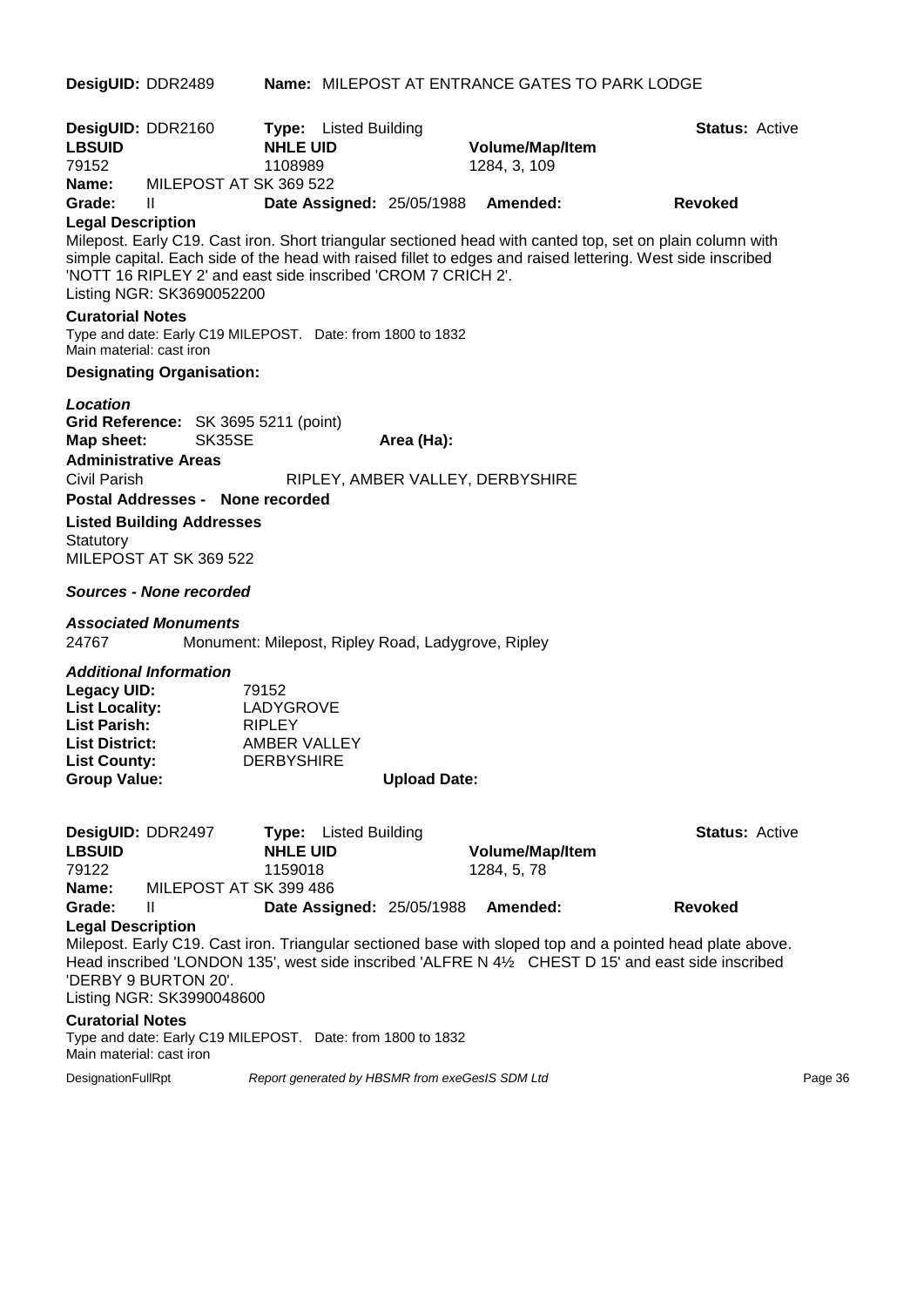**DesigUID:** DDR2497 **Name:** MILEPOST AT SK 399 486

**Designating Organisation:**

*Location* **Grid Reference:** SK 39964 48705 (point) **Map sheet:** SK34NE **Area (Ha): Administrative Areas** Civil Parish RIPLEY, AMBER VALLEY, DERBYSHIRE **Postal Addresses - None recorded**

#### **Listed Building Addresses**

**Statutory** MILEPOST AT SK 399 486

#### *Sources - None recorded*

#### *Associated Monuments*

24761 Monument: Milepost, Derby Road, Marehay, Ripley

#### *Additional Information*

| Legacy UID:           | 79122             |                     |
|-----------------------|-------------------|---------------------|
| <b>List Locality:</b> | MAREHAY           |                     |
| <b>List Parish:</b>   | <b>RIPLEY</b>     |                     |
| <b>List District:</b> | AMBER VALLEY      |                     |
| <b>List County:</b>   | <b>DERBYSHIRE</b> |                     |
| <b>Group Value:</b>   |                   | <b>Upload Date:</b> |

|               | DesigUID: DDR2552      | <b>Type:</b> Listed Building       |                        | <b>Status: Active</b> |
|---------------|------------------------|------------------------------------|------------------------|-----------------------|
| <b>LBSUID</b> | <b>NHLE UID</b>        |                                    | <b>Volume/Map/Item</b> |                       |
| 79141         | 1311174                |                                    | 1284.4.98              |                       |
| Name:         | MILEPOST AT SK 409 504 |                                    |                        |                       |
| Grade:        | Ш                      | Date Assigned: 25/05/1988 Amended: |                        | <b>Revoked</b>        |

#### **Legal Description**

Milepost. Early C19. Cast iron. Short triangular sectioned head with canted top, set on plain column with simple capital. Each side of the head with raised fillet to edges and raised lettering. West side inscribed 'NOTT M 13 LANGL Y 4' and east side inscribed 'CROM F 10 RIPLEY 1'. Listing NGR: SK4090050400

#### **Curatorial Notes**

Type and date: Early C19 MILEPOST. Date: from 1800 to 1832 Main material: cast iron

#### **Designating Organisation:**

*Location* **Grid Reference:** SK 40900 50400 (point) **Map sheet:** SK45SW **Area (Ha): Administrative Areas** Civil Parish RIPLEY, AMBER VALLEY, DERBYSHIRE **Postal Addresses - None recorded**

**Listed Building Addresses Statutory** MILEPOST AT SK 409 504

#### *Sources - None recorded*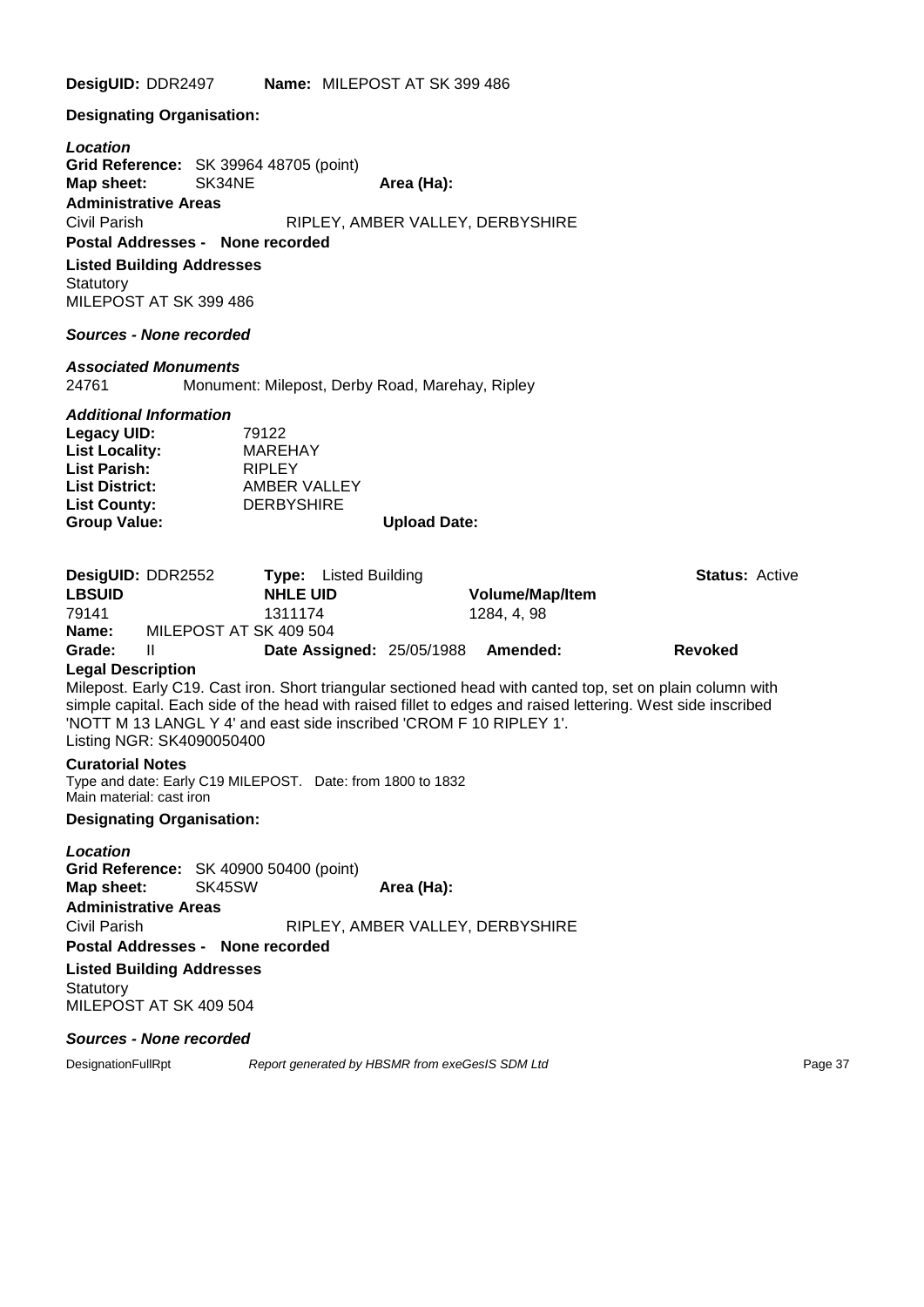**DesigUID:** DDR2552 **Name:** MILEPOST AT SK 409 504

*Associated Monuments - None*

| <b>Additional Information</b><br><b>Legacy UID:</b><br><b>List Locality:</b> | 79141                         |                     |
|------------------------------------------------------------------------------|-------------------------------|---------------------|
| <b>List Parish:</b><br><b>List District:</b>                                 | <b>RIPLEY</b><br>AMBER VALLEY |                     |
| <b>List County:</b><br><b>Group Value:</b>                                   | <b>DERBYSHIRE</b>             | <b>Upload Date:</b> |

| DesigUID: DDR2689        |                                | <b>Listed Building</b><br>Type:  |                                                                                                                 |                        | <b>Status: Active</b> |
|--------------------------|--------------------------------|----------------------------------|-----------------------------------------------------------------------------------------------------------------|------------------------|-----------------------|
| <b>LBSUID</b>            |                                | <b>NHLE UID</b>                  |                                                                                                                 | <b>Volume/Map/Item</b> |                       |
| 79102                    |                                | 1335397                          |                                                                                                                 | 1284, 5, 58            |                       |
| Name:                    | No 17 Boothgate                |                                  |                                                                                                                 |                        |                       |
| Grade:                   | Ш                              | <b>Date Assigned: 25/05/1988</b> |                                                                                                                 | Amended:               | <b>Revoked</b>        |
| <b>Legal Description</b> |                                |                                  |                                                                                                                 |                        |                       |
| <b>SK 34 NE</b>          |                                | <b>RIPLEY</b>                    |                                                                                                                 | <b>BOOTHGATE</b>       |                       |
| (north side)             |                                |                                  |                                                                                                                 |                        |                       |
| 5/58                     |                                |                                  | No 17                                                                                                           |                        |                       |
| Ш                        |                                |                                  |                                                                                                                 |                        |                       |
| $\overline{\phantom{0}}$ | $\mathbf{r}$ . As $\mathbf{r}$ |                                  | the contract of the contract of the contract of the contract of the contract of the contract of the contract of |                        |                       |

Farmhouse. Late C18 and early C19 with minor later alterations. Coursed rubble and coursed squared sandstone with painted stone dressings and plain tile roof with brick gable stacks and one ridge stack. Two storeys and three bays. Central bay of coursed squared stone has quoined doorcase with glazed door to left and 2-light casement window in stone surround to right. Flanking bays of coursed rubble, that to right with flush quoins to right and smaller 2-light casement window. Similar window and inserted C20 door to left bay. Similar windows in same arrangement above. All windows formerly with central mullions. Listing NGR: SK3695249199

#### **Curatorial Notes**

Type and date: Late C18 FARMHOUSE. Date: from 1767 to 1799 Type and date: Early C19 FARMHOUSE. Date: from 1800 to 1832 Type and date: Later FARMHOUSE. Date: from 1833 Main material: rubble Main material: sandstone Main material: stone Main material: brick Covering material: tile

#### **Designating Organisation:**

*Location* Grid Reference: SK 36952 49199 (point)<br>Map sheet: SK34NE **Map sheet:** SK34NE **Area (Ha): Administrative Areas** Civil Parish RIPLEY, AMBER VALLEY, DERBYSHIRE **Postal Addresses - None recorded**

#### *Sources - None recorded*

*Associated Monuments* 24764 Building: No 17 Boothgate, Ripley

#### *Additional Information*

| Legacy UID:               | 79102                                           |         |
|---------------------------|-------------------------------------------------|---------|
| <b>List Locality:</b>     |                                                 |         |
| List Parish:              | <b>RIPLEY</b>                                   |         |
| <b>List District:</b>     | AMBER VALLEY                                    |         |
| <b>DesignationFullRpt</b> | Report generated by HBSMR from exeGesIS SDM Ltd | Page 38 |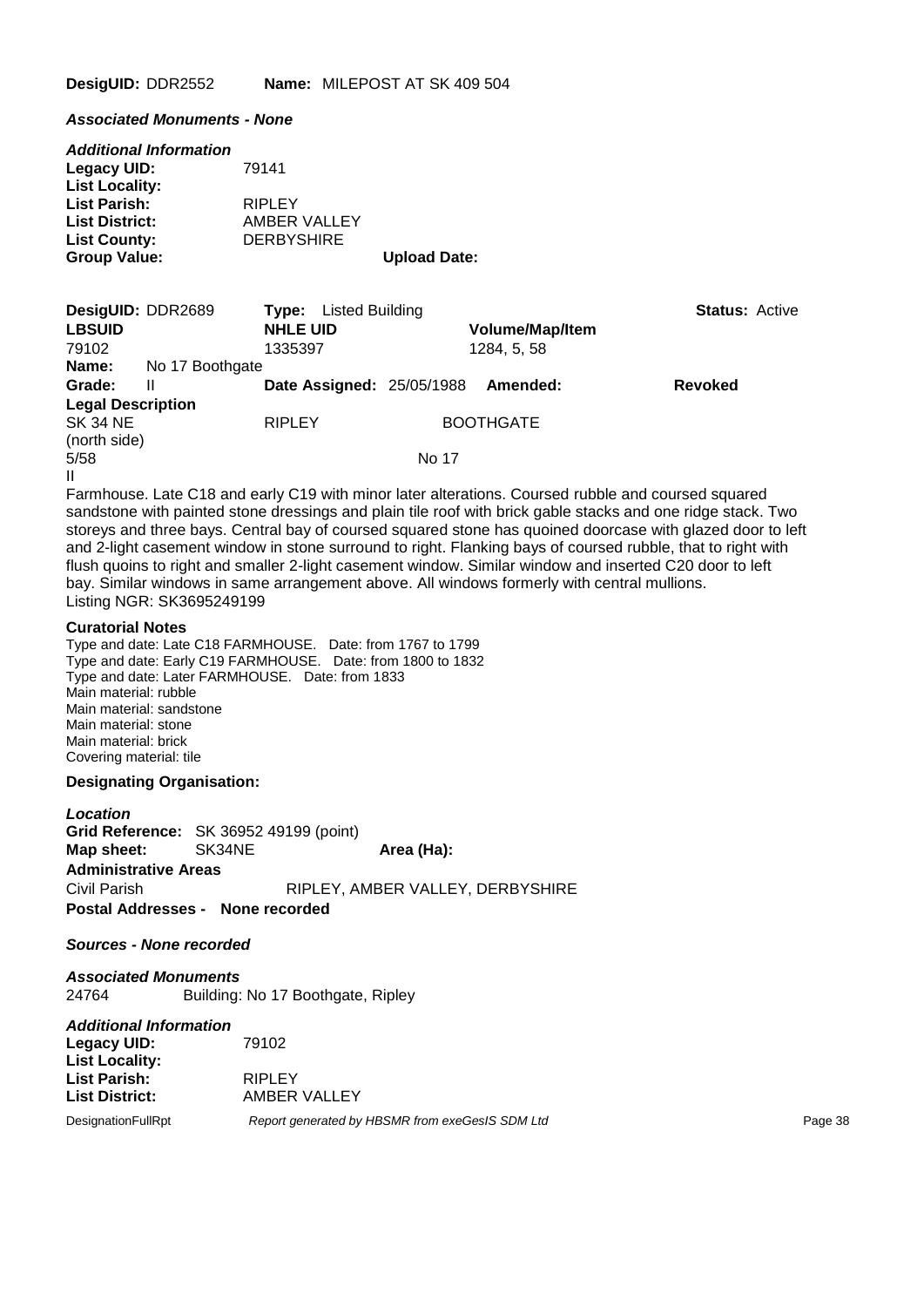| DesigUID: DDR2689                                                                                                                         |                                                                                | Name: No 17 Boothgate                                                                                                                         |                     |                                                           |                                                                                                                                                                                                                                                                                                                                                                                                                                                      |
|-------------------------------------------------------------------------------------------------------------------------------------------|--------------------------------------------------------------------------------|-----------------------------------------------------------------------------------------------------------------------------------------------|---------------------|-----------------------------------------------------------|------------------------------------------------------------------------------------------------------------------------------------------------------------------------------------------------------------------------------------------------------------------------------------------------------------------------------------------------------------------------------------------------------------------------------------------------------|
| <b>List County:</b><br><b>Group Value:</b>                                                                                                |                                                                                | <b>DERBYSHIRE</b>                                                                                                                             | <b>Upload Date:</b> |                                                           |                                                                                                                                                                                                                                                                                                                                                                                                                                                      |
| DesigUID: DDR2187<br><b>LBSUID</b><br>79140<br>Name:<br>Grade:                                                                            | $\mathbf{H}$                                                                   | <b>Type:</b> Listed Building<br><b>NHLE UID</b><br>1109024<br>OLD QUAKER MEETING HOUSE AT NODIN HILL FARM<br><b>Date Assigned: 25/05/1988</b> |                     | Volume/Map/Item<br>1284, 3, 97<br>Amended:                | <b>Status: Active</b><br><b>Revoked</b>                                                                                                                                                                                                                                                                                                                                                                                                              |
| <b>Legal Description</b><br><b>SK 35 SE</b><br>(south side)<br>3/97<br>at Nodin<br>Hill Farm<br>Ш                                         |                                                                                | <b>RIPLEY</b>                                                                                                                                 |                     | NODIN HILL LANE, Heage<br><b>Old Quaker Meeting House</b> | Quaker meeting house, now farmbuilding. late C17 with minor later alterations. Coursed squared sandstone<br>with ashlar dressings and quoins. Plain tile roof with brick gable stack to left and stump of gable stack to<br>right. Two storeys, two bays. Plain doorcase below flat lintel to left with two C17 recessed and chamfered<br>windows to right, that to right with central mullion. Beyond to right an inserted C19 casement. Above two, |
| <b>Curatorial Notes</b><br>Main material: sandstone<br>Main material: ashlar<br>Main material: brick<br>Covering material: tile           | Type and date: Now FARM BUILDING.                                              | Type and date: Late C17 FRIENDS MEETING HOUSE. Date: from 1667 to 1699<br>Type and date: Later FRIENDS MEETING HOUSE. Date: from 1700         |                     |                                                           | formerly 2-light, recessed and chamfered windows. Gable walls and rear elevation have single light                                                                                                                                                                                                                                                                                                                                                   |
|                                                                                                                                           | <b>Designating Organisation:</b>                                               |                                                                                                                                               |                     |                                                           |                                                                                                                                                                                                                                                                                                                                                                                                                                                      |
| Location<br>Map sheet:<br>Statutory                                                                                                       | SK35SE<br>Postal Addresses - None recorded<br><b>Listed Building Addresses</b> | Grid Reference: SK 35723 51015 (point)<br><b>Administrative Areas - None recorded</b><br>OLD QUAKER MEETING HOUSE AT NODIN HILL FARM          | Area (Ha):          |                                                           |                                                                                                                                                                                                                                                                                                                                                                                                                                                      |
|                                                                                                                                           | <b>Sources - None recorded</b>                                                 |                                                                                                                                               |                     |                                                           |                                                                                                                                                                                                                                                                                                                                                                                                                                                      |
|                                                                                                                                           | <b>Associated Monuments - None</b>                                             |                                                                                                                                               |                     |                                                           |                                                                                                                                                                                                                                                                                                                                                                                                                                                      |
| <b>Legacy UID:</b><br><b>List Locality:</b><br><b>List Parish:</b><br><b>List District:</b><br><b>List County:</b><br><b>Group Value:</b> | <b>Additional Information</b>                                                  | 79140<br><b>HEAGE</b><br><b>RIPLEY</b><br><b>AMBER VALLEY</b><br><b>DERBYSHIRE</b>                                                            | <b>Upload Date:</b> |                                                           |                                                                                                                                                                                                                                                                                                                                                                                                                                                      |
| DesigUID: DDR2501<br><b>LBSUID</b><br>79131<br>DesignationFullRpt                                                                         |                                                                                | <b>Type:</b> Listed Building<br><b>NHLE UID</b><br>1159063<br>Report generated by HBSMR from exeGesIS SDM Ltd                                 |                     | <b>Volume/Map/Item</b><br>1284, 3, 88                     | <b>Status: Active</b><br>Page 39                                                                                                                                                                                                                                                                                                                                                                                                                     |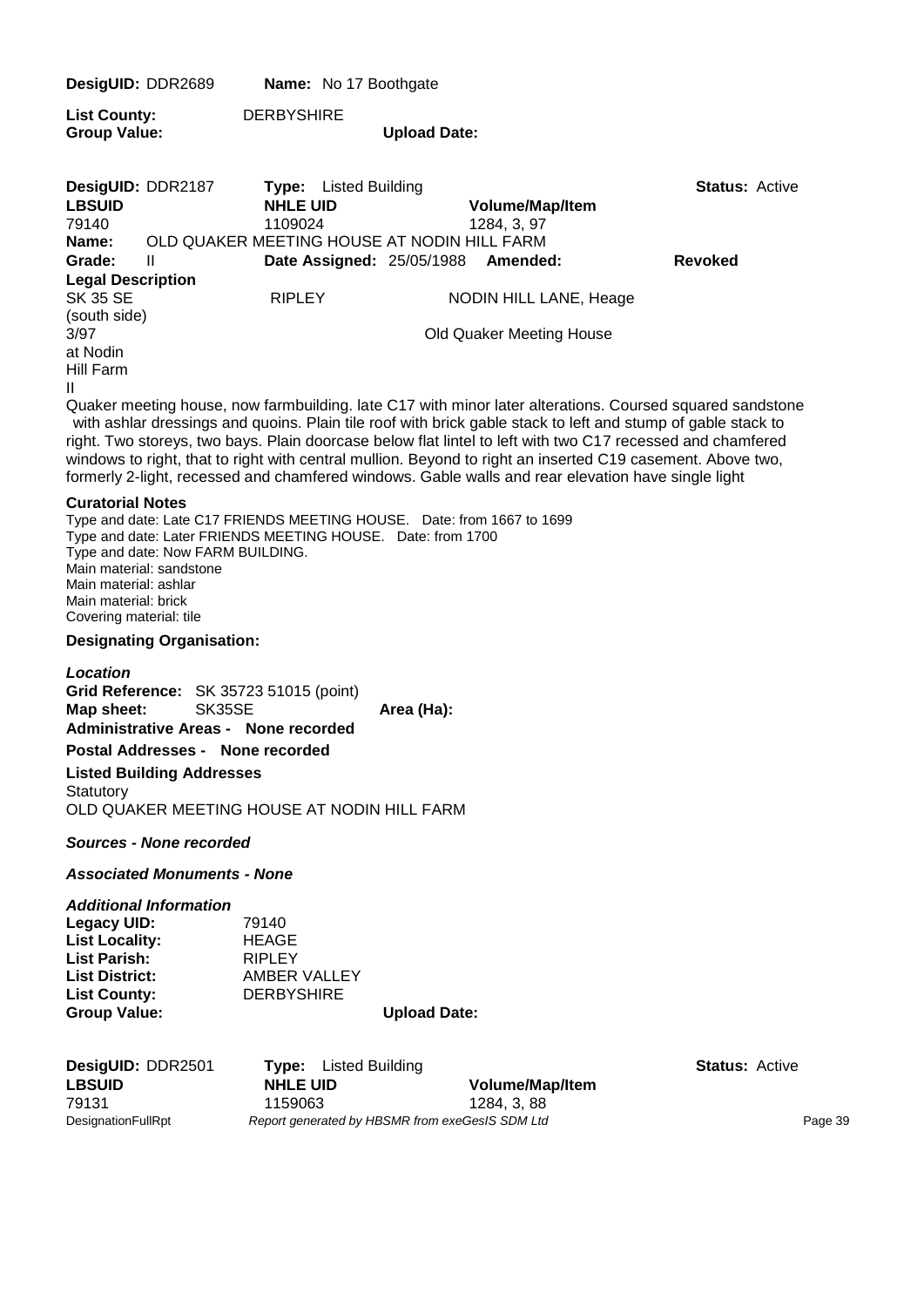**DesigUID:** DDR2501 **Name:** PADLEY HALL

**Name:** PADLEY HALL

#### **Grade:** II\* **Date Assigned:** 29/11/1965 **Amended: Revoked**

#### **Legal Description**

House. Mid C17 with late C19 additions. Ashlar with red brick additions, stone dressings and quoins. Plain tile roofs with large brick ridge stack, rebuilt in C19 and external side wall stack to left gable, moulded stone coped gables with ogee ball finials to ridge and eaves and flush parapets with moulded copings. Lobby entrance plan. Two storeys plus attics and three bays, all gabled and that to left advanced. Plinth. To right of central bay is an advanced two storey porch with segment headed arch and four-centred arched inner doorcase with original studded door. All windows to ground and first floors are recessed and chamfered and mullioned and transomed, with continuous dripmoulds. To right of porch is a window of 4-lights and to left there is one of 2-lights, one of 4-lights and a 5- light window in the advanced bay. Similar window above and 3 4-light windows to right, that in the porch slightly higher than the others so dripmould steps up over it. Flush parapets to porch with numerous finials, other bays with 3-light recessed and chamfered mullion windows plus dripmoulds in gables. Right gable wall has 5-light recessed and chamfered mullioned and transomed windows with continuous dripmoulds to ground and first floors and 3-light mullioned window with dripmould above in the gable. Rear elevation with red brick additions. Interior largely remodelled, staircase renewed, but chamfered ceilings beams to most rooms.

Listing NGR: SK3946051434

#### **Curatorial Notes**

Type and date: Mid C17 HOUSE. Date: from 1633 to 1666 Type and date: Late C19 HOUSE. Date: from 1867 to 1899 Type and date: C19 HOUSE. Date: from 1800 to 1899 Main material: ashlar Main material: brick Main material: stone Covering material: tile

#### **Designating Organisation:**

*Location* **Grid Reference:** SK 39460 51434 (point) **Map sheet:** SK35SE **Area (Ha):** Area (Ha): **Administrative Areas** Civil Parish RIPLEY, AMBER VALLEY, DERBYSHIRE

**Postal Addresses - None recorded**

**Listed Building Addresses Statutory** PADLEY HALL

#### *Sources - None recorded*

#### *Associated Monuments*

24723 Building: Padley Hall, Hammersmith, Ripley

#### *Additional Information*

| 79131         |
|---------------|
|               |
| <b>RIPLEY</b> |
| AMBER VALLEY  |
|               |

#### **Group Value: Upload Date:**

| DesigUID: DDR2185 |         | <b>Type:</b> Listed Building |                                                                         | <b>Status: Active</b> |
|-------------------|---------|------------------------------|-------------------------------------------------------------------------|-----------------------|
| <b>LBSUID</b>     |         | <b>NHLE UID</b>              | <b>Volume/Map/Item</b>                                                  |                       |
| 79136             | 1109022 |                              | 1284. 2. 93                                                             |                       |
| Name:             |         |                              | RAILWAY VIADUCT OVER RIVER AMBER TO NORTH OF HURT ARMS HOTEL SK 348 517 |                       |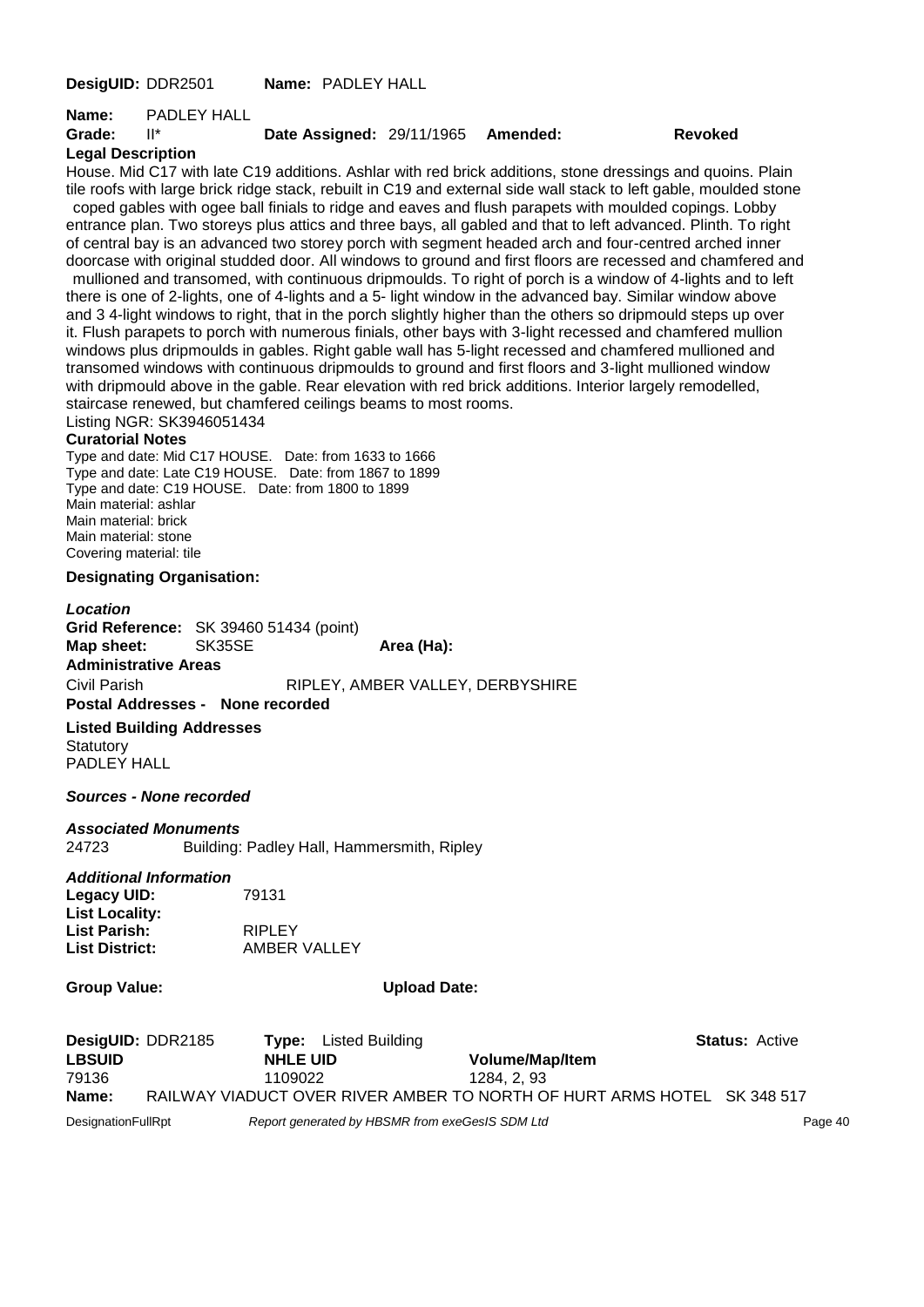| DesigUID: DDR2185                                |                                                                                                                                                                                                                                                                                                                                                                                                                                                                                                      |                     | ARMS HOTEL SK 348 517            |                     | <b>Name: RAILWAY VIADUCT OVER RIVER AMBER TO NORTH OF HURT</b>         |                       |  |
|--------------------------------------------------|------------------------------------------------------------------------------------------------------------------------------------------------------------------------------------------------------------------------------------------------------------------------------------------------------------------------------------------------------------------------------------------------------------------------------------------------------------------------------------------------------|---------------------|----------------------------------|---------------------|------------------------------------------------------------------------|-----------------------|--|
| Grade:                                           | Ш                                                                                                                                                                                                                                                                                                                                                                                                                                                                                                    |                     |                                  |                     | Date Assigned: 25/05/1988 Amended:                                     | <b>Revoked</b>        |  |
| <b>Legal Description</b>                         |                                                                                                                                                                                                                                                                                                                                                                                                                                                                                                      |                     |                                  |                     |                                                                        |                       |  |
| <b>SK 35 SW</b>                                  |                                                                                                                                                                                                                                                                                                                                                                                                                                                                                                      | <b>RIPLEY</b>       |                                  |                     | MATLOCK ROAD, Ambergate                                                |                       |  |
| (east side)<br>2/93                              |                                                                                                                                                                                                                                                                                                                                                                                                                                                                                                      |                     |                                  |                     | Railway viaduct over                                                   |                       |  |
| River Amber to<br>north of                       |                                                                                                                                                                                                                                                                                                                                                                                                                                                                                                      |                     |                                  |                     | Hurt Arms Hotel SK 348 517                                             |                       |  |
| II                                               |                                                                                                                                                                                                                                                                                                                                                                                                                                                                                                      |                     |                                  |                     |                                                                        |                       |  |
|                                                  | Railway viaduct. 1849 by engineer James Allport. Rock faced ashlar with tooled ashlar dressings. Five tall<br>segmental arches with radiating voussoirs on wide, wall-like piers with plain impost bands and spurred<br>bases. Moulded cornice over and blocking course. Part of the Manchester, Buxton, Matlock and Midland<br>line, opened in 1849. Source: Robin Leleax 'A Regional History of the Railways of Great Britain', Vol 9<br>The East Midlands, Pg 181-6.<br>Listing NGR: SK3480051700 |                     |                                  |                     |                                                                        |                       |  |
| <b>Curatorial Notes</b><br>Main material: ashlar | Type and date: 1849 RAILWAY VIADUCT. Date: 1849                                                                                                                                                                                                                                                                                                                                                                                                                                                      |                     |                                  |                     |                                                                        |                       |  |
|                                                  | <b>Designating Organisation:</b>                                                                                                                                                                                                                                                                                                                                                                                                                                                                     |                     |                                  |                     |                                                                        |                       |  |
|                                                  |                                                                                                                                                                                                                                                                                                                                                                                                                                                                                                      |                     |                                  |                     |                                                                        |                       |  |
| Location<br>Map sheet:                           | Grid Reference: SK 34847 51749 (point)<br>SK35SW                                                                                                                                                                                                                                                                                                                                                                                                                                                     |                     |                                  | Area (Ha):          |                                                                        |                       |  |
|                                                  | <b>Administrative Areas</b>                                                                                                                                                                                                                                                                                                                                                                                                                                                                          |                     |                                  |                     |                                                                        |                       |  |
| Civil Parish                                     |                                                                                                                                                                                                                                                                                                                                                                                                                                                                                                      |                     |                                  |                     | RIPLEY, AMBER VALLEY, DERBYSHIRE                                       |                       |  |
|                                                  | Postal Addresses - None recorded                                                                                                                                                                                                                                                                                                                                                                                                                                                                     |                     |                                  |                     |                                                                        |                       |  |
| Statutory                                        | <b>Listed Building Addresses</b><br>RAILWAY VIADUCT OVER RIVER AMBER TO NORTH OF HURT ARMS HOTEL SK 348 517                                                                                                                                                                                                                                                                                                                                                                                          |                     |                                  |                     |                                                                        |                       |  |
|                                                  | <b>Sources - None recorded</b>                                                                                                                                                                                                                                                                                                                                                                                                                                                                       |                     |                                  |                     |                                                                        |                       |  |
| 18418                                            | <b>Associated Monuments</b>                                                                                                                                                                                                                                                                                                                                                                                                                                                                          |                     |                                  |                     | Monument: Railway Viaduct over River Amber, Midland Railway, Ambergate |                       |  |
|                                                  | <b>Additional Information</b>                                                                                                                                                                                                                                                                                                                                                                                                                                                                        |                     |                                  |                     |                                                                        |                       |  |
| <b>Legacy UID:</b>                               |                                                                                                                                                                                                                                                                                                                                                                                                                                                                                                      | 79136               |                                  |                     |                                                                        |                       |  |
| List Locality:                                   |                                                                                                                                                                                                                                                                                                                                                                                                                                                                                                      | AMBERGATE           |                                  |                     |                                                                        |                       |  |
| List Parish:                                     |                                                                                                                                                                                                                                                                                                                                                                                                                                                                                                      | <b>RIPLEY</b>       |                                  |                     |                                                                        |                       |  |
| <b>List District:</b>                            |                                                                                                                                                                                                                                                                                                                                                                                                                                                                                                      | <b>AMBER VALLEY</b> |                                  |                     |                                                                        |                       |  |
| <b>List County:</b><br><b>Group Value:</b>       |                                                                                                                                                                                                                                                                                                                                                                                                                                                                                                      | <b>DERBYSHIRE</b>   |                                  | <b>Upload Date:</b> |                                                                        |                       |  |
|                                                  |                                                                                                                                                                                                                                                                                                                                                                                                                                                                                                      |                     |                                  |                     |                                                                        |                       |  |
| DesigUID: DDR2156                                |                                                                                                                                                                                                                                                                                                                                                                                                                                                                                                      |                     | Type: Listed Building            |                     |                                                                        | <b>Status: Active</b> |  |
| <b>LBSUID</b>                                    |                                                                                                                                                                                                                                                                                                                                                                                                                                                                                                      | <b>NHLE UID</b>     |                                  |                     | Volume/Map/Item                                                        |                       |  |
| 79145                                            |                                                                                                                                                                                                                                                                                                                                                                                                                                                                                                      | 1108985             |                                  |                     | 1284, 3, 102                                                           |                       |  |
| Name:                                            | RIDGEWAY HOUSE                                                                                                                                                                                                                                                                                                                                                                                                                                                                                       |                     |                                  |                     |                                                                        |                       |  |
| Grade:                                           | $\mathbf{H}$                                                                                                                                                                                                                                                                                                                                                                                                                                                                                         |                     | <b>Date Assigned: 25/05/1988</b> |                     | Amended:                                                               | <b>Revoked</b>        |  |
| <b>Legal Description</b>                         |                                                                                                                                                                                                                                                                                                                                                                                                                                                                                                      |                     |                                  |                     |                                                                        |                       |  |
| SK 35 SE                                         |                                                                                                                                                                                                                                                                                                                                                                                                                                                                                                      | <b>RIPLEY</b>       |                                  |                     | <b>RIDGEWAY LANE</b>                                                   |                       |  |
| (north side)<br>3/102                            |                                                                                                                                                                                                                                                                                                                                                                                                                                                                                                      |                     |                                  |                     | <b>Ridgeway House</b>                                                  |                       |  |
| II                                               |                                                                                                                                                                                                                                                                                                                                                                                                                                                                                                      |                     |                                  |                     |                                                                        |                       |  |
|                                                  | House. 1720, refronted in early C19 with C20 additions. Coursed squared stone and ashlar with ashlar<br>dressings. Plain tile roof with stone coped gables on plain kneelers, stone gable end stacks with blue brick                                                                                                                                                                                                                                                                                 |                     |                                  |                     |                                                                        |                       |  |

dressings. Plain tile roof with stone coped gables on plain kneelers, stone gable end stacks with blue brick tops and coved eaves cornice. Two storeys and 3 bays plus 2 bay C20 addition to east. Early C19 south front has plinth, raised quoins and tooled dressings. Central semi-circular headed doorcase with raised DesignationFullRpt *Report generated by HBSMR from exeGesIS SDM Ltd* **Page 41 Page 41**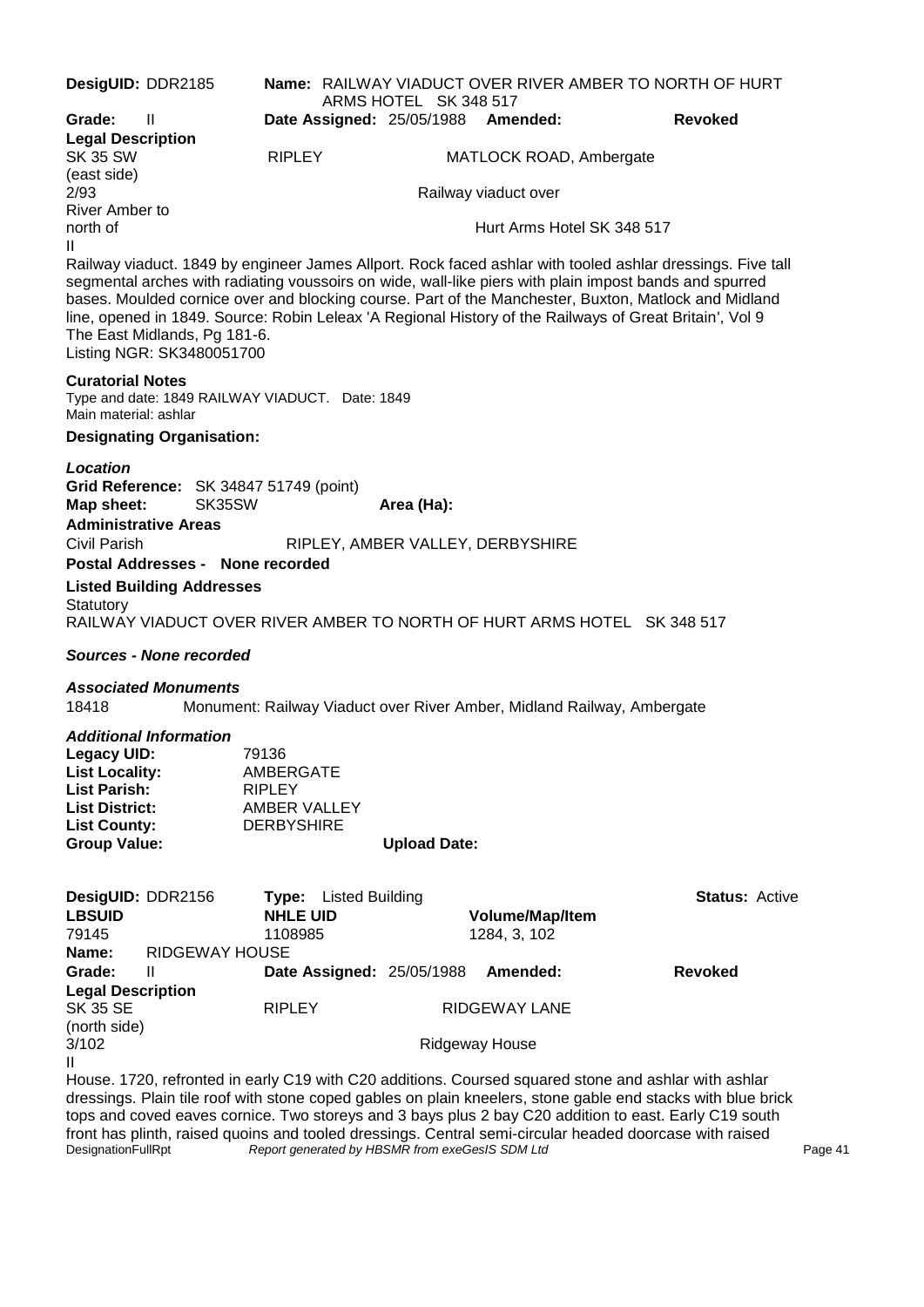#### **DesigUID:** DDR2156 **Name:** RIDGEWAY HOUSE

impost blocks and keystone, has moulded arch, 6 raised and fielded panelled door and fanlight. Plain sashes to either side in raised plain surrounds plus projecting impost blocks and sills. 3 similar smaller windows over with raised band at lintel level. Rear elevation has flush quoins and off-centre stone porch with diamond leaded windows to sides covering plain doorcase with lintel inscribed '1720 TSR'. To either side 2-light flush mullion windows with glazing bar casements and above 2 similar windows with single pane casements. Slightly off-centre to west there is a full height transomed staircase window. C20 addition in similar style of no special interest. Listing NGR: SK3630551440

#### **Curatorial Notes**

Type and date: 1720 HOUSE. Date: 1720 Type and date: Early C19 HOUSE. Date: from 1800 to 1832 Type and date: C20 HOUSE. Date: from 1900 to 1999 Type and date: 1720 DATE STONE. Date: 1720 Main material: stone Main material: ashlar Covering material: tile Main material: brick

#### **Designating Organisation:**

*Location*

**Grid Reference:** SK 36305 51440 (point) **Map sheet:** SK35SE **Area (Ha): Administrative Areas - None recorded**

# **Postal Addresses - None recorded**

**Listed Building Addresses**

**Statutory** RIDGEWAY HOUSE

*Sources - None recorded*

*Associated Monuments - None*

#### *Additional Information*

| Legacy UID:           | 79145             |                     |
|-----------------------|-------------------|---------------------|
| <b>List Locality:</b> |                   |                     |
| List Parish:          | <b>RIPLEY</b>     |                     |
| <b>List District:</b> | AMBER VALLEY      |                     |
| <b>List County:</b>   | <b>DERBYSHIRE</b> |                     |
| <b>Group Value:</b>   |                   | <b>Upload Date:</b> |

| DesigUID: DDR2693        |                       |                 | <b>Type:</b> Listed Building |                           |                              | <b>Status: Active</b>                                                                                     |
|--------------------------|-----------------------|-----------------|------------------------------|---------------------------|------------------------------|-----------------------------------------------------------------------------------------------------------|
| <b>LBSUID</b>            |                       | <b>NHLE UID</b> |                              |                           | <b>Volume/Map/Item</b>       |                                                                                                           |
| 79121                    |                       | 1335401         |                              |                           | 1284, 4, 77                  |                                                                                                           |
| Name:                    | RAILWAY TRUST STATION |                 |                              |                           |                              | SINGAL BOX 30 METRES NORTH EAST OF CUMBERLAND HOUSE AT THE MIDLAND                                        |
| Grade:                   | Ш                     |                 |                              | Date Assigned: 25/05/1988 | Amended:                     | <b>Revoked</b>                                                                                            |
| <b>Legal Description</b> |                       |                 |                              |                           |                              |                                                                                                           |
| <b>SK 45 SW</b>          |                       | <b>RIPLEY</b>   |                              |                           | <b>DERBY ROAD, Butterley</b> |                                                                                                           |
| (east                    |                       |                 |                              |                           |                              |                                                                                                           |
| side)                    |                       |                 |                              |                           |                              |                                                                                                           |
| 4/77                     |                       |                 |                              |                           | Signal box 30 metres         |                                                                                                           |
| North East of            |                       |                 |                              |                           |                              |                                                                                                           |
| Cumberland               |                       |                 |                              |                           |                              | House at the Midland Railway                                                                              |
| <b>Trust Station</b>     |                       |                 |                              |                           |                              |                                                                                                           |
| G٧                       |                       |                 |                              | Ш                         |                              |                                                                                                           |
|                          |                       |                 |                              |                           |                              | Signal box. 1906, re-erected c1985. Timber with Welsh slate roof. Single bay, two storeys, rectangular in |

plan. Weatherboarded sides to ground floor. 4-pane window below flight of timber steps to left return. Jettied second stage with three large 12-pane side sliding sashes across full width of front. Overhanging<br>DesignationFullRpt Report generated by HBSMR from exeGesIS SDM Ltd Report generated by HBSMR from exeGesIS SDM Ltd **Page 42** Page 42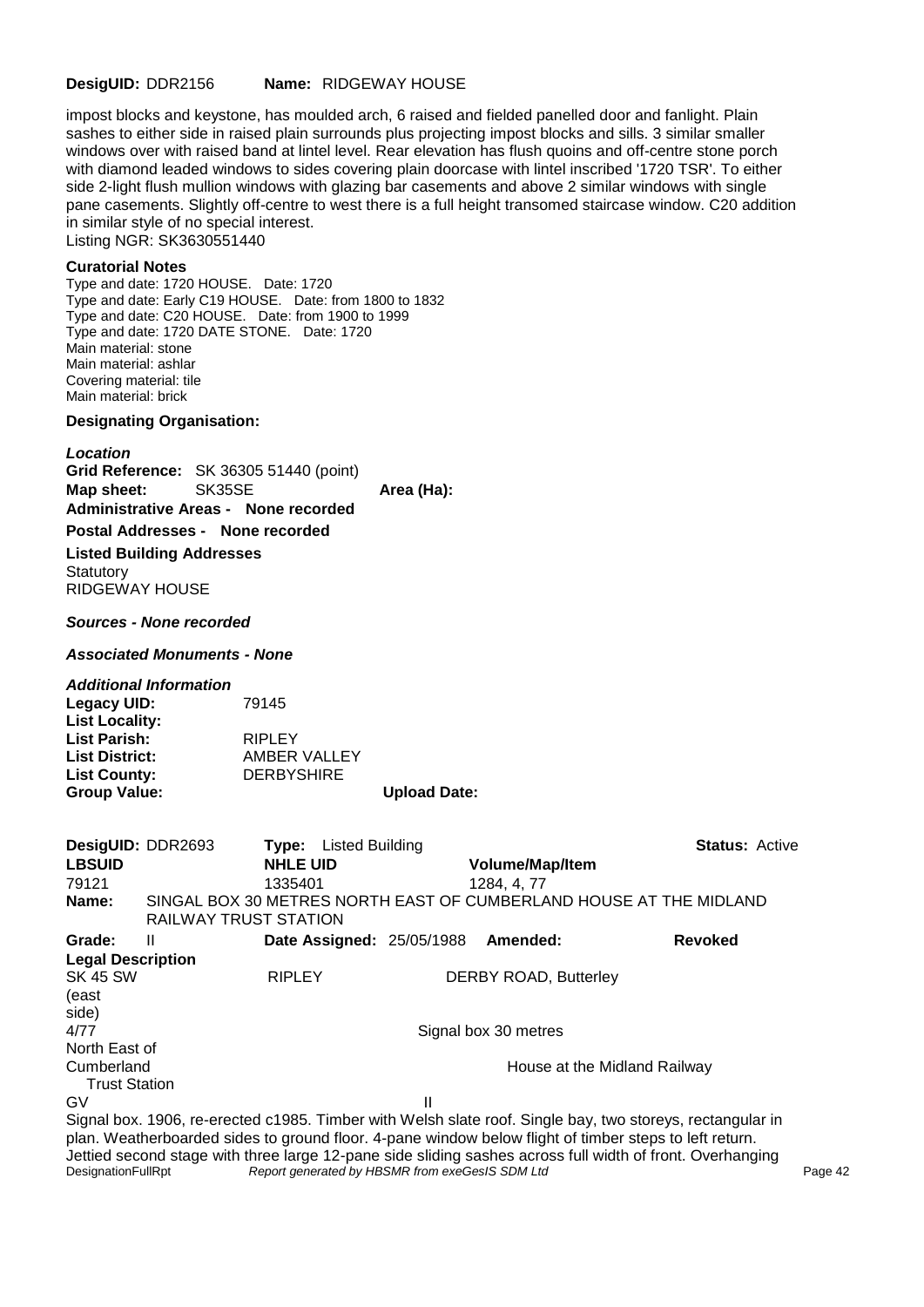#### **DesigUID:** DDR2693 **Name:** SINGAL BOX 30 METRES NORTH EAST OF CUMBERLAND HOUSE AT THE MIDLAND RAILWAY TRUST STATION

eaves to hipped roof with ridge finials. Left return has half-glazed door flanked by 4-pane windows, two to right and one to left. Interior has all the original workings. Formerly situated at Ais Gill, the highest signal box in the country. A classic Midland Railway box. Listing NGR: SK4037851962

#### **Curatorial Notes**

Type and date: 1906 SIGNAL BOX. Date: 1906 Type and date: c1985 SIGNAL BOX. Date: from 1980 to 1990 Type and date: 1906 TIMBER FRAMED BUILDING. Date: 1906 Main material: timber Covering material: slate Main material: weatherboard

#### **Designating Organisation:**

*Location*

**Grid Reference:** SK 40378 51962 (point) **Map sheet:** SK45SW **Area (Ha):** Area (Ha):

#### **Administrative Areas - None recorded Postal Addresses - None recorded**

# **Listed Building Addresses**

**Statutory** SINGAL BOX 30 METRES NORTH EAST OF CUMBERLAND HOUSE AT THE MIDLAND RAILWAY TRUST STATION

#### *Sources - None recorded*

#### *Associated Monuments - None*

#### *Additional Information*

| Legacy UID:           | 79121             |                     |
|-----------------------|-------------------|---------------------|
| <b>List Locality:</b> | <b>BUTTERLEY</b>  |                     |
| <b>List Parish:</b>   | <b>RIPLEY</b>     |                     |
| <b>List District:</b> | AMBER VALLEY      |                     |
| <b>List County:</b>   | <b>DERBYSHIRE</b> |                     |
| <b>Group Value:</b>   |                   | <b>Upload Date:</b> |

| DesigUID: DDR2502           |                        | Listed Building<br>Tvpe:         |                        | <b>Status: Active</b> |  |
|-----------------------------|------------------------|----------------------------------|------------------------|-----------------------|--|
| <b>LBSUID</b>               |                        | <b>NHLE UID</b>                  | <b>Volume/Map/Item</b> |                       |  |
| 79133                       |                        | 1159081                          | 1284, 3, 90            |                       |  |
| Name:                       | STARVEHIMVALLEY BRIDGE |                                  |                        |                       |  |
| Grade:                      | Ш                      | <b>Date Assigned: 25/05/1988</b> | Amended:               | Revoked               |  |
| <b>Legal Description</b>    |                        |                                  |                        |                       |  |
| <b>SK 35 SE</b>             |                        | <b>RIPLEY</b>                    | LOWER HARTSAY ROAD     |                       |  |
| (south side)                |                        |                                  |                        |                       |  |
| 3/90                        |                        |                                  | Starvehimvalley Bridge |                       |  |
| $\mathbf{H}$<br>$\sim$<br>. |                        |                                  |                        |                       |  |

Canal bridge. 1792, built by William Jessop and Benjamin Outram. Coursed squared stone. Single stilted semi-circular arch with plain band over and parapets with round copings. Walls curve outwards to either side and finish in square piers. Built as part of the Cromford Canal. Source: F Nixon, Industrial Archaeology of Derbyshire', 1969.

#### **Curatorial Notes**

Type and date: 1792 CANAL BRIDGE. Date: 1792 Main material: stone

#### **Designating Organisation:**

DesignationFullRpt *Report generated by HBSMR from exeGesIS SDM Ltd Report 9enerated by HBSMR from exeGesIS SDM Ltd*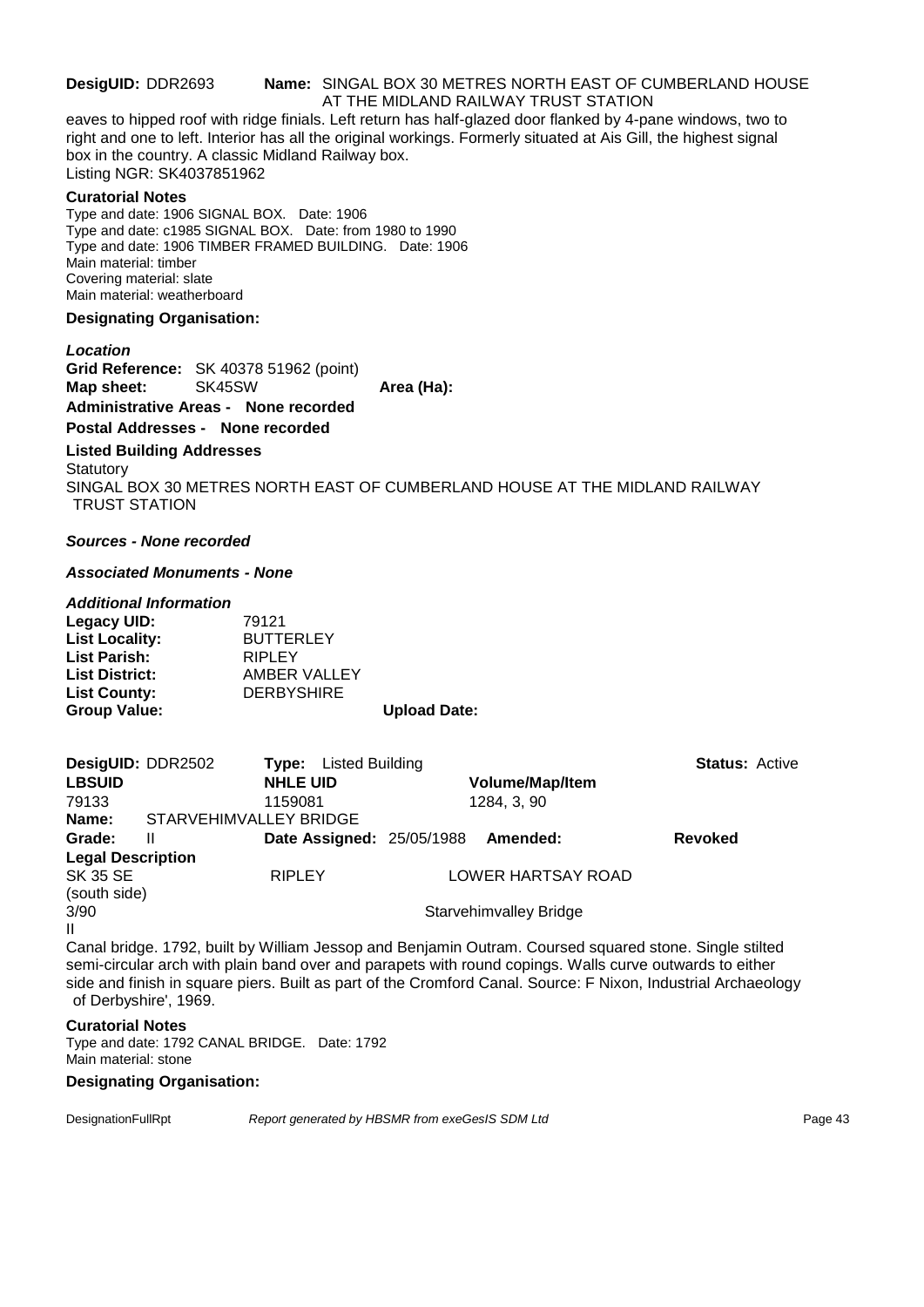**DesigUID:** DDR2502 **Name:** STARVEHIMVALLEY BRIDGE

Listing NGR: SK3757251338*Location* **Grid Reference:** SK 37572 51338 (point) **Map sheet:** SK35SE **Area (Ha): Administrative Areas - None recorded Postal Addresses - None recorded Listed Building Addresses**

*Sources - None recorded*

STARVEHIMVALLEY BRIDGE

**Statutory** 

*Associated Monuments - None*

*Additional Information*

**Legacy UID:** 79133 **List Locality: List Parish:** RIPLEY<br> **List District:** AMBER **AMBER VALLEY<br>DERBYSHIRE List County: Group Value: Upload Date:**

| DesigUID: DDR2158        |                        | Type:                      | Listed Building                  |                              | <b>Status: Active</b>         |
|--------------------------|------------------------|----------------------------|----------------------------------|------------------------------|-------------------------------|
| <b>LBSUID</b>            |                        | <b>NHLE UID</b>            |                                  | <b>Volume/Map/Item</b>       |                               |
| 79148                    |                        | 1108987                    |                                  | 1284, 3, 105                 |                               |
| Name:                    |                        | THE EXCAVATOR PUBLIC HOUSE |                                  |                              |                               |
| Grade:                   | Ш                      |                            | <b>Date Assigned: 09/06/1981</b> | Amended:                     | <b>Revoked</b>                |
| <b>Legal Description</b> |                        |                            |                                  |                              |                               |
| SK 35 SE<br>(south side) |                        | <b>RIPLEY</b>              |                                  | RIPLEY ROAD, Buckland Hollow |                               |
| 3/105                    |                        |                            |                                  | The Excavator Public House   |                               |
| (formerly)               |                        |                            |                                  |                              |                               |
|                          | listed as 'Lady 9.6.81 |                            |                                  |                              | Bank House, Buckland Hollow') |
| G٧                       |                        |                            | Ш                                |                              |                               |
|                          |                        |                            |                                  |                              |                               |

House, now public house. Early C19 with c1970 additions. Tooled ashlar, graduated hipped slate roof with corniced ashlar side wall stacks, plus stepped eaves band. Two storeys and 3 bays plus large single storey extension to east. Central doorcase has half-glazed panelled door and plain overlight, all below C20 timber porch. To either side, 16-pane sashes and above 3 similar sashes with plain sill band. All openings below raised flat arches with incised and tooled voussoirs. C20 addition to east of no special interest. Listing NGR: SK3750151783

#### **Curatorial Notes**

Type and date: Early C19 HOUSE. Date: from 1800 to 1832 Type and date: c1970 HOUSE. Date: from 1960 to 1980 Type and date: Now PUBLIC HOUSE. Type and date: C20 HOUSE. Date: from 1900 to 1999 Main material: ashlar Covering material: slate Main material: timber

#### **Designating Organisation:**

*Location* **Grid Reference:** SK 37501 51783 (point) **Map sheet:** SK35SE **Area (Ha): Administrative Areas - None recorded Postal Addresses**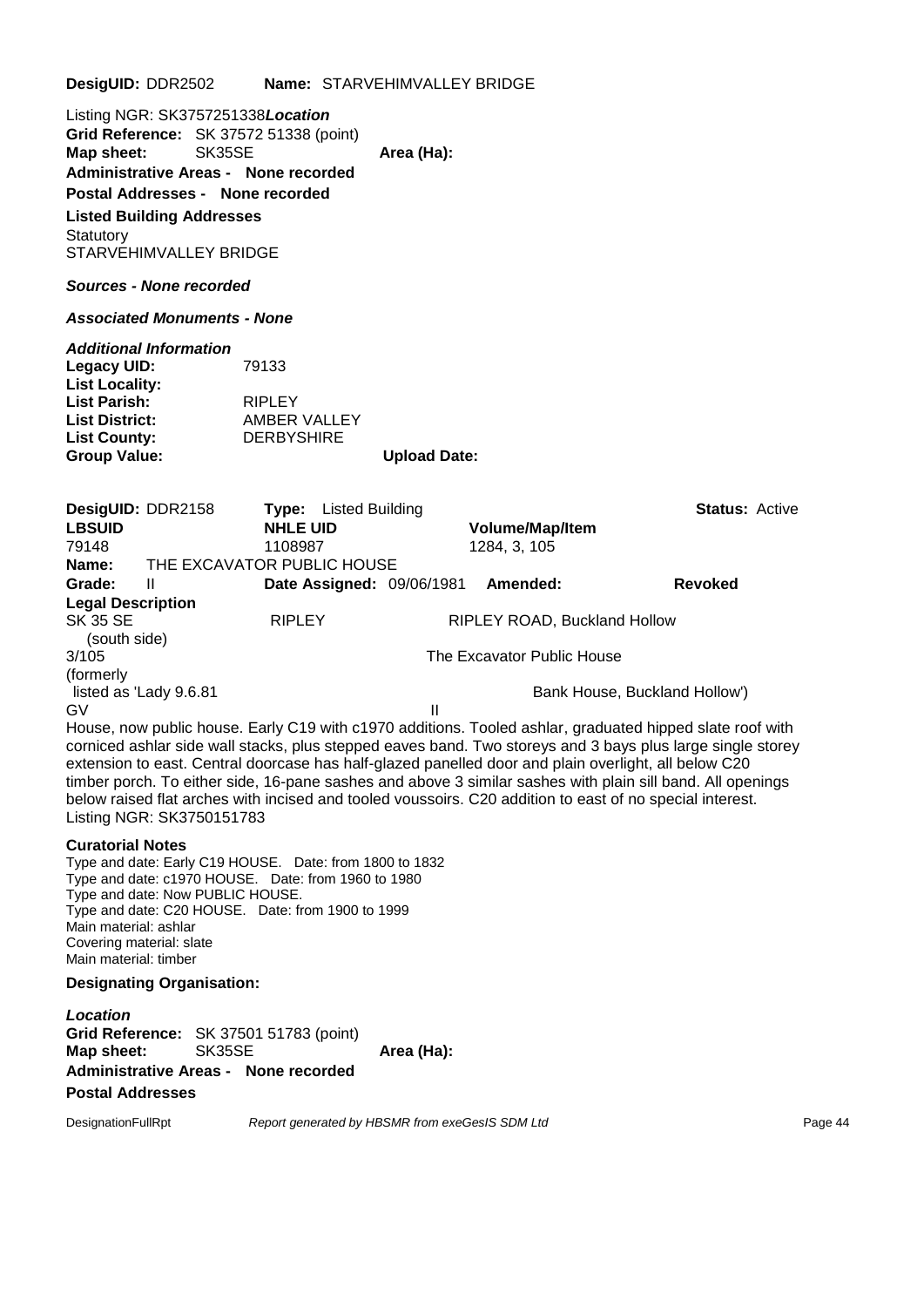**DesigUID:** DDR2158 **Name:** THE EXCAVATOR PUBLIC HOUSE

Buckland Hollow, Ambergate, Belper, Derbyshire, DE56 2HS

#### **Listed Building Addresses Statutory**

THE EXCAVATOR PUBLIC HOUSE Former Statutory LADY BANK HOUSE

#### *Sources - None recorded*

#### *Associated Monuments - None*

| <b>Additional Information</b> |                        |
|-------------------------------|------------------------|
| Legacy UID:                   | 79148                  |
| <b>List Locality:</b>         | <b>BUCKLAND HOLLOW</b> |
| List Parish:                  | <b>RIPLEY</b>          |
| List District:                | AMBER VALLEY           |
| <b>List County:</b>           | <b>DERBYSHIRE</b>      |
| <b>Group Value:</b>           | <b>Upload Date:</b>    |
|                               |                        |

| DesigUID: DDR2551                                |                                                                | <b>Type:</b> Listed Building |                                  |                                 | <b>Status: Active</b>                                                                                                                                                                                                                                                                                                                                                                                                                             |
|--------------------------------------------------|----------------------------------------------------------------|------------------------------|----------------------------------|---------------------------------|---------------------------------------------------------------------------------------------------------------------------------------------------------------------------------------------------------------------------------------------------------------------------------------------------------------------------------------------------------------------------------------------------------------------------------------------------|
| <b>LBSUID</b>                                    |                                                                | <b>NHLE UID</b>              |                                  | <b>Volume/Map/Item</b>          |                                                                                                                                                                                                                                                                                                                                                                                                                                                   |
| 79139                                            |                                                                | 1311167                      |                                  | 1284, 2, 96                     |                                                                                                                                                                                                                                                                                                                                                                                                                                                   |
| Name:                                            | TOAD MOOR RAILWAY TUNEL (PORTALS AND LINING)                   |                              |                                  |                                 |                                                                                                                                                                                                                                                                                                                                                                                                                                                   |
| Grade:                                           | Ш                                                              |                              | <b>Date Assigned: 05/05/1981</b> | Amended:                        | <b>Revoked</b>                                                                                                                                                                                                                                                                                                                                                                                                                                    |
| <b>Legal Description</b>                         |                                                                |                              |                                  |                                 |                                                                                                                                                                                                                                                                                                                                                                                                                                                   |
| <b>SK 35 SW</b><br>(east side)                   |                                                                | <b>RIPLEY</b>                |                                  | NEW BRIDGE ROAD, Ambergate      |                                                                                                                                                                                                                                                                                                                                                                                                                                                   |
| 2/96                                             |                                                                |                              |                                  | <b>Toad Moor Railway Tunnel</b> |                                                                                                                                                                                                                                                                                                                                                                                                                                                   |
| (portals and<br>lining)                          |                                                                |                              |                                  |                                 |                                                                                                                                                                                                                                                                                                                                                                                                                                                   |
| 5.5.81                                           |                                                                |                              |                                  |                                 |                                                                                                                                                                                                                                                                                                                                                                                                                                                   |
| <b>GV</b>                                        |                                                                |                              | Ш                                |                                 |                                                                                                                                                                                                                                                                                                                                                                                                                                                   |
|                                                  |                                                                |                              |                                  |                                 | Railway tunnel. 1838-40, built by George Stephenson. Rock faced ashlar with tooled ashlar dressings. Wide<br>horse-shoe shaped arches to portals with rusticated voussoirs radiating into the spandrels. Pilasters to either<br>side and large roll moulded band over, topped by blocking course. Fine stonework inside the tunnel. Built<br>as part of the North Midland Railway, opened in 1840. Source: Whishaw 'Railways of Great Britain and |
| <b>Curatorial Notes</b><br>Main material: ashlar | Type and date: 1838-40 RAILWAY TUNNEL. Date: from 1838 to 1840 |                              |                                  |                                 |                                                                                                                                                                                                                                                                                                                                                                                                                                                   |

#### **Designating Organisation:**

| Location                               |                                                     |  |
|----------------------------------------|-----------------------------------------------------|--|
| Grid Reference: SK 34921 51457 (point) |                                                     |  |
| Map sheet: SK35SW                      | Area (Ha):                                          |  |
| <b>Administrative Areas</b>            |                                                     |  |
| Civil Parish                           | RIPLEY, AMBER VALLEY, DERBYSHIRE                    |  |
| <b>Postal Addresses</b>                |                                                     |  |
|                                        | Chase Road, Ambergate, Belper, Derbyshire, DE56 2HA |  |
| <b>Listed Building Addresses</b>       |                                                     |  |
| Statutory                              |                                                     |  |
|                                        | TOAD MOOR RAILWAY TUNEL (PORTALS AND LINING)        |  |

#### *Sources - None recorded*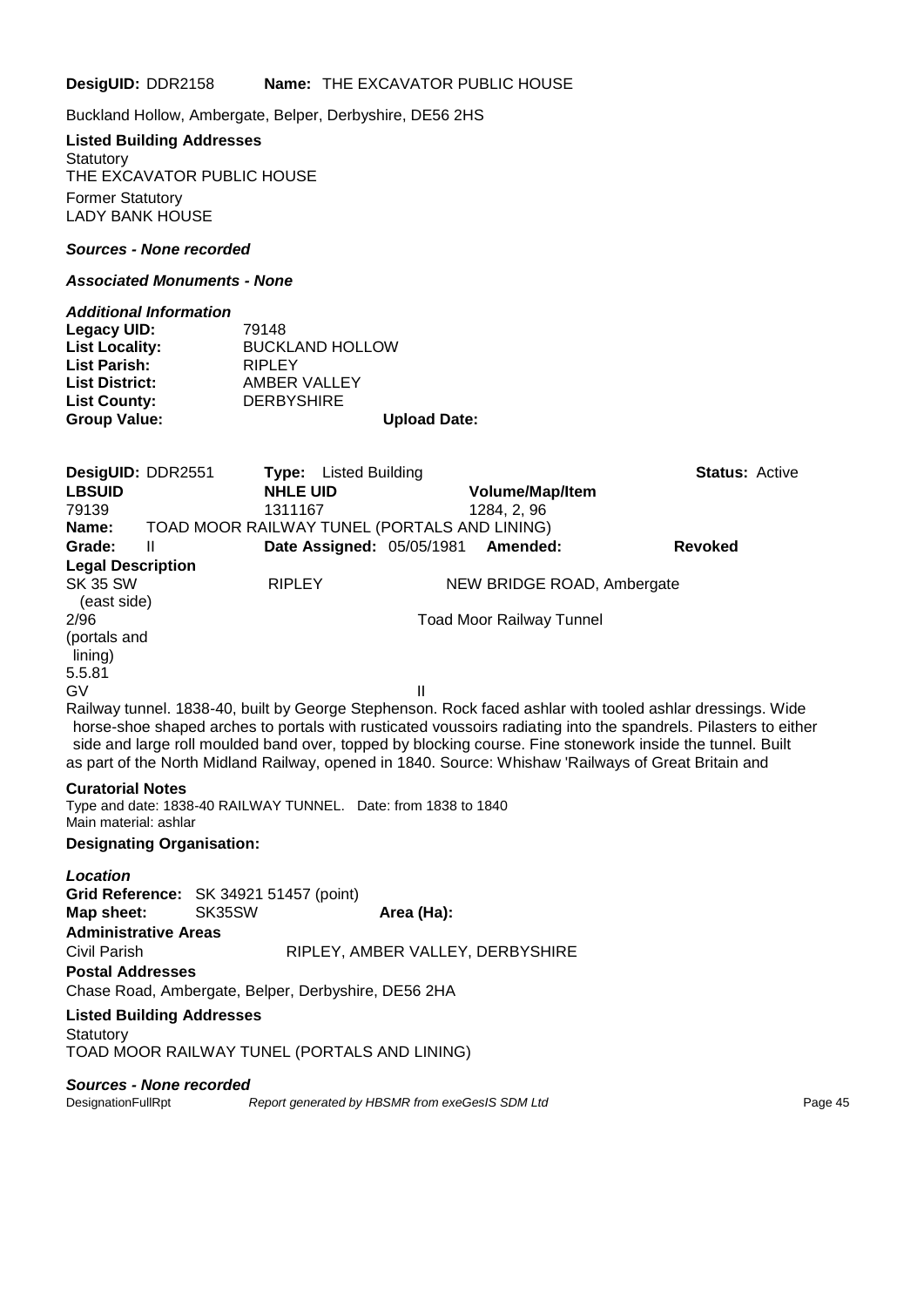**DesigUID:** DDR2551 **Name:** TOAD MOOR RAILWAY TUNEL (PORTALS AND LINING)

Ireland' 1842. Listing NGR: SK3492151457*Associated Monuments - None*

|  | Additional Information |
|--|------------------------|
|--|------------------------|

| Legacy UID:           | 79139             |                     |
|-----------------------|-------------------|---------------------|
| <b>List Locality:</b> | AMBERGATE         |                     |
| <b>List Parish:</b>   | RIPLEY            |                     |
| <b>List District:</b> | AMBER VALLEY      |                     |
| <b>List County:</b>   | <b>DERBYSHIRE</b> |                     |
| <b>Group Value:</b>   |                   | <b>Upload Date:</b> |

| DesigUID: DDR2703        |                           | Type:           | Listed Building                    |                                                       | <b>Status: Active</b> |  |
|--------------------------|---------------------------|-----------------|------------------------------------|-------------------------------------------------------|-----------------------|--|
| <b>LBSUID</b>            |                           | <b>NHLE UID</b> |                                    | <b>Volume/Map/Item</b>                                |                       |  |
| 79151                    |                           | 1335425         |                                    | 1284, 3, 108                                          |                       |  |
| Name:                    |                           |                 |                                    | TWO PAIRS OF GATES AND ADJOINING WALL AT HARTSAY HALL |                       |  |
| Grade:                   | Ш                         |                 | Date Assigned: 25/05/1988 Amended: |                                                       | <b>Revoked</b>        |  |
| <b>Legal Description</b> |                           |                 |                                    |                                                       |                       |  |
| <b>SK 35 SE</b>          |                           | <b>RIPLEY</b>   |                                    | RIPLEY ROAD, HEAGE                                    |                       |  |
| (south                   |                           |                 |                                    |                                                       |                       |  |
| side) 3/108              |                           |                 |                                    | Two pairs of gates and                                |                       |  |
|                          | adjoining wall at Hartsay |                 |                                    | Hall                                                  |                       |  |
| GV                       |                           |                 | II                                 |                                                       |                       |  |

Two pairs of gates and adjoining wall. c1793 and early C20, re-using C18 materials. Stone. Both sets of gates approximately 10 feet high with slightly lower rubble wall between. Western gates have plain square piers with simple cornices and re- used fluted ball finials to top, eastern gates have square piers with banded rusti- cation, moulded bases, dentilled cornices, large banded ball finials to tops and thick pilasters to sides, also with banded rustication. Double leaf gates between with side panels, each with dog rail to base, frieze of scrolls over, panels of triple rails and small scrolled overthrows to top. Eastern gates came from the Strutt estates at Bridge Hill House, built c1793. Included for group value. Listing NGR: SK3787150432

#### **Curatorial Notes**

Type and date: c1793 GATE. Date: from 1773 to 1813 Type and date: Early C20 GATE. Date: from 1900 to 1932 Type and date: c1793 WALL. Date: from 1773 to 1813 Type and date: Early C20 WALL. Date: from 1900 to 1932 Main material: stone Main material: rubble

#### **Designating Organisation:**

*Location* **Grid Reference:** SK 37871 50432 (point) **Map sheet:** SK35SE **Area (Ha): Administrative Areas - None recorded Postal Addresses - None recorded**

**Listed Building Addresses Statutory** 

TWO PAIRS OF GATES AND ADJOINING WALL AT HARTSAY HALL

*Sources - None recorded*

*Associated Monuments - None*

#### *Additional Information* **Legacy UID:** 79151 List Locality: HEAGE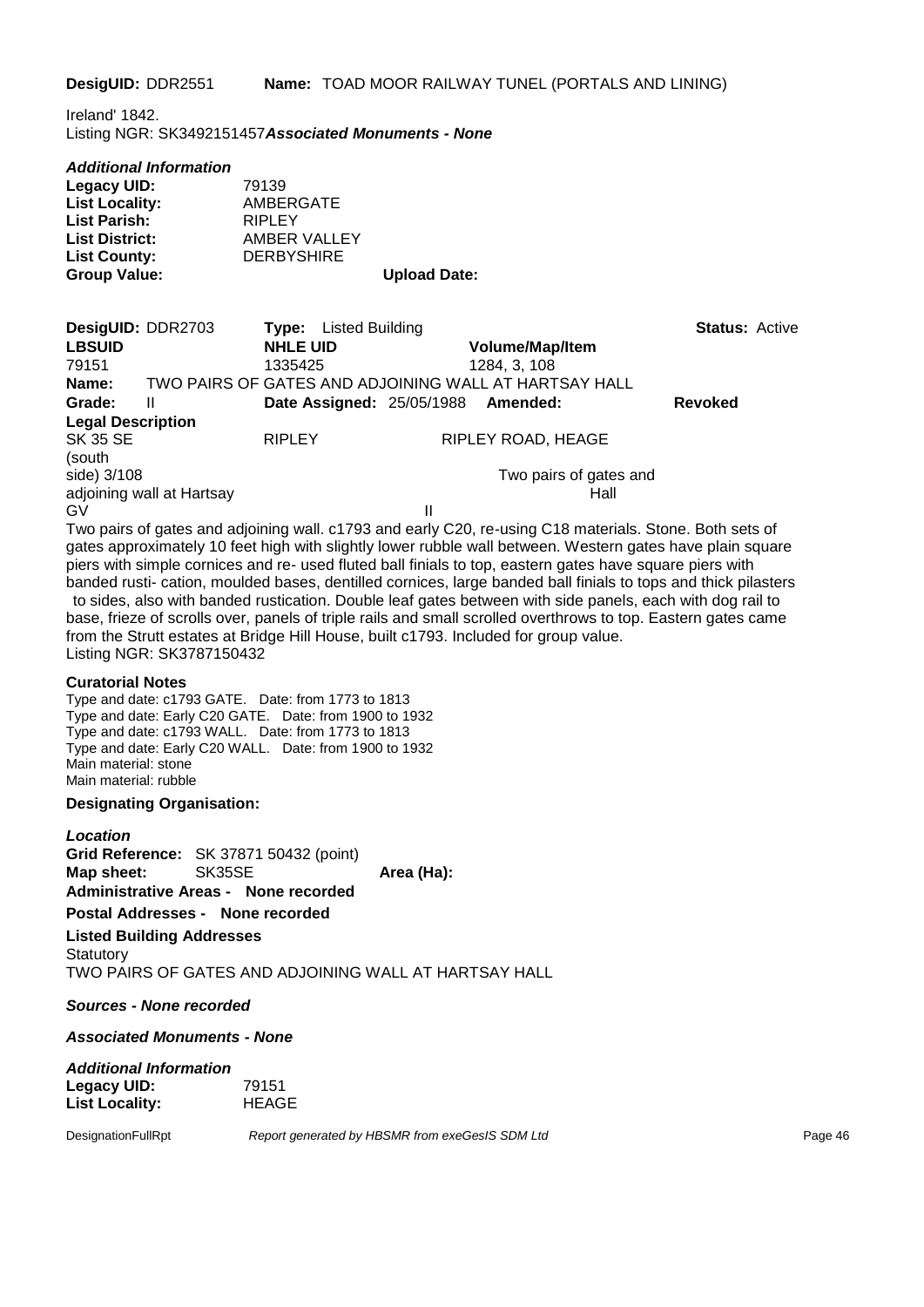**DesigUID:** DDR2703 **Name:** TWO PAIRS OF GATES AND ADJOINING WALL AT HARTSAY HALL

| <b>RIPLEY</b>     |                     |
|-------------------|---------------------|
| AMBER VALLEY      |                     |
| <b>DERBYSHIRE</b> |                     |
|                   | <b>Upload Date:</b> |
|                   |                     |

| DesigUID: DDR2692                                                                                                                                                                                                                                                                                                                                                                                                                                                                                                                                                                                                                                                                                                                                                                                                                                                                                                                                                                                                                                                                                                                                                                                                                                |                                                                         | <b>Type:</b> Listed Building                                                                                                                    |              |                           | <b>Status: Active</b> |
|--------------------------------------------------------------------------------------------------------------------------------------------------------------------------------------------------------------------------------------------------------------------------------------------------------------------------------------------------------------------------------------------------------------------------------------------------------------------------------------------------------------------------------------------------------------------------------------------------------------------------------------------------------------------------------------------------------------------------------------------------------------------------------------------------------------------------------------------------------------------------------------------------------------------------------------------------------------------------------------------------------------------------------------------------------------------------------------------------------------------------------------------------------------------------------------------------------------------------------------------------|-------------------------------------------------------------------------|-------------------------------------------------------------------------------------------------------------------------------------------------|--------------|---------------------------|-----------------------|
| <b>LBSUID</b>                                                                                                                                                                                                                                                                                                                                                                                                                                                                                                                                                                                                                                                                                                                                                                                                                                                                                                                                                                                                                                                                                                                                                                                                                                    |                                                                         | <b>NHLE UID</b>                                                                                                                                 |              | <b>Volume/Map/Item</b>    |                       |
| 79117<br>Name:                                                                                                                                                                                                                                                                                                                                                                                                                                                                                                                                                                                                                                                                                                                                                                                                                                                                                                                                                                                                                                                                                                                                                                                                                                   | <b>WAINGROVES COTTAGE</b>                                               | 1335400                                                                                                                                         |              | 1284, 6, 73               |                       |
| Grade:                                                                                                                                                                                                                                                                                                                                                                                                                                                                                                                                                                                                                                                                                                                                                                                                                                                                                                                                                                                                                                                                                                                                                                                                                                           | Ш                                                                       | Date Assigned: 25/05/1988                                                                                                                       |              | Amended:                  | <b>Revoked</b>        |
| <b>Legal Description</b>                                                                                                                                                                                                                                                                                                                                                                                                                                                                                                                                                                                                                                                                                                                                                                                                                                                                                                                                                                                                                                                                                                                                                                                                                         |                                                                         |                                                                                                                                                 |              |                           |                       |
| <b>SK 44 NW</b>                                                                                                                                                                                                                                                                                                                                                                                                                                                                                                                                                                                                                                                                                                                                                                                                                                                                                                                                                                                                                                                                                                                                                                                                                                  |                                                                         | <b>RIPLEY</b>                                                                                                                                   |              | <b>CODNOR DENBY LANE</b>  |                       |
| (north                                                                                                                                                                                                                                                                                                                                                                                                                                                                                                                                                                                                                                                                                                                                                                                                                                                                                                                                                                                                                                                                                                                                                                                                                                           |                                                                         |                                                                                                                                                 |              |                           |                       |
| side)<br>6/73                                                                                                                                                                                                                                                                                                                                                                                                                                                                                                                                                                                                                                                                                                                                                                                                                                                                                                                                                                                                                                                                                                                                                                                                                                    |                                                                         |                                                                                                                                                 |              |                           |                       |
| GV                                                                                                                                                                                                                                                                                                                                                                                                                                                                                                                                                                                                                                                                                                                                                                                                                                                                                                                                                                                                                                                                                                                                                                                                                                               |                                                                         |                                                                                                                                                 | $\mathbf{H}$ | <b>Waingroves Cottage</b> |                       |
| House. 1790 with C19 addition, re-using C17 material. Red brick with rubble stone gable and rear walls,<br>stone dressings and quoins and concrete tile roof with stone gable stack to right. Addition with slate roof<br>and brick stack to rear. Two storeys and three bays, plus additional bay to left. Inserted panelled door below<br>plain overlight to left, under long timber lintel of earlier opening. To right two 3-light recessed and<br>chamfered mullion windows with dripmoulds, right hand light of right hand window blocked. Above three<br>similar 2-light windows, that to left with mullion missing and 6-pane sash inserted, that to centre with right<br>light blocked and between right hand windows a diamond shaped datestone inscribed 'ERS 1790'.<br>Additional bay has large 3-light C20 casement to ground floor and 3-light small pane side sliding sash<br>above. Semi-derelict at time of resurvey.<br><b>Curatorial Notes</b><br>Type and date: 1790 HOUSE. Date: 1790<br>Type and date: C19 HOUSE. Date: from 1800 to 1899<br>Type and date: 1790 DATE STONE. Date: 1790<br>Main material: brick<br>Main material: rubble<br>Main material: stone<br>Covering material: concrete<br>Covering material: tile |                                                                         |                                                                                                                                                 |              |                           |                       |
| Covering material: slate                                                                                                                                                                                                                                                                                                                                                                                                                                                                                                                                                                                                                                                                                                                                                                                                                                                                                                                                                                                                                                                                                                                                                                                                                         | <b>Designating Organisation:</b>                                        |                                                                                                                                                 |              |                           |                       |
| Location<br>Map sheet:<br><b>Postal Addresses</b><br>Statutory                                                                                                                                                                                                                                                                                                                                                                                                                                                                                                                                                                                                                                                                                                                                                                                                                                                                                                                                                                                                                                                                                                                                                                                   | SK44NW<br><b>Listed Building Addresses</b><br><b>WAINGROVES COTTAGE</b> | Grid Reference: SK 41142 48618 (point)<br><b>Administrative Areas - None recorded</b><br>Codnor Denby Lane, Codnor, Ripley, Derbyshire, DE5 9SP | Area (Ha):   |                           |                       |
|                                                                                                                                                                                                                                                                                                                                                                                                                                                                                                                                                                                                                                                                                                                                                                                                                                                                                                                                                                                                                                                                                                                                                                                                                                                  | <b>Sources - None recorded</b>                                          |                                                                                                                                                 |              |                           |                       |
|                                                                                                                                                                                                                                                                                                                                                                                                                                                                                                                                                                                                                                                                                                                                                                                                                                                                                                                                                                                                                                                                                                                                                                                                                                                  | <b>Associated Monuments - None</b>                                      |                                                                                                                                                 |              |                           |                       |
| <b>Legacy UID:</b><br><b>List Locality:</b><br><b>List Parish:</b><br><b>List District:</b>                                                                                                                                                                                                                                                                                                                                                                                                                                                                                                                                                                                                                                                                                                                                                                                                                                                                                                                                                                                                                                                                                                                                                      | <b>Additional Information</b>                                           | 79117<br><b>RIPLEY</b><br>AMBER VALLEY                                                                                                          |              |                           |                       |
|                                                                                                                                                                                                                                                                                                                                                                                                                                                                                                                                                                                                                                                                                                                                                                                                                                                                                                                                                                                                                                                                                                                                                                                                                                                  |                                                                         |                                                                                                                                                 |              |                           | Page 47               |
| DesignationFullRpt                                                                                                                                                                                                                                                                                                                                                                                                                                                                                                                                                                                                                                                                                                                                                                                                                                                                                                                                                                                                                                                                                                                                                                                                                               |                                                                         | Report generated by HBSMR from exeGesIS SDM Ltd                                                                                                 |              |                           |                       |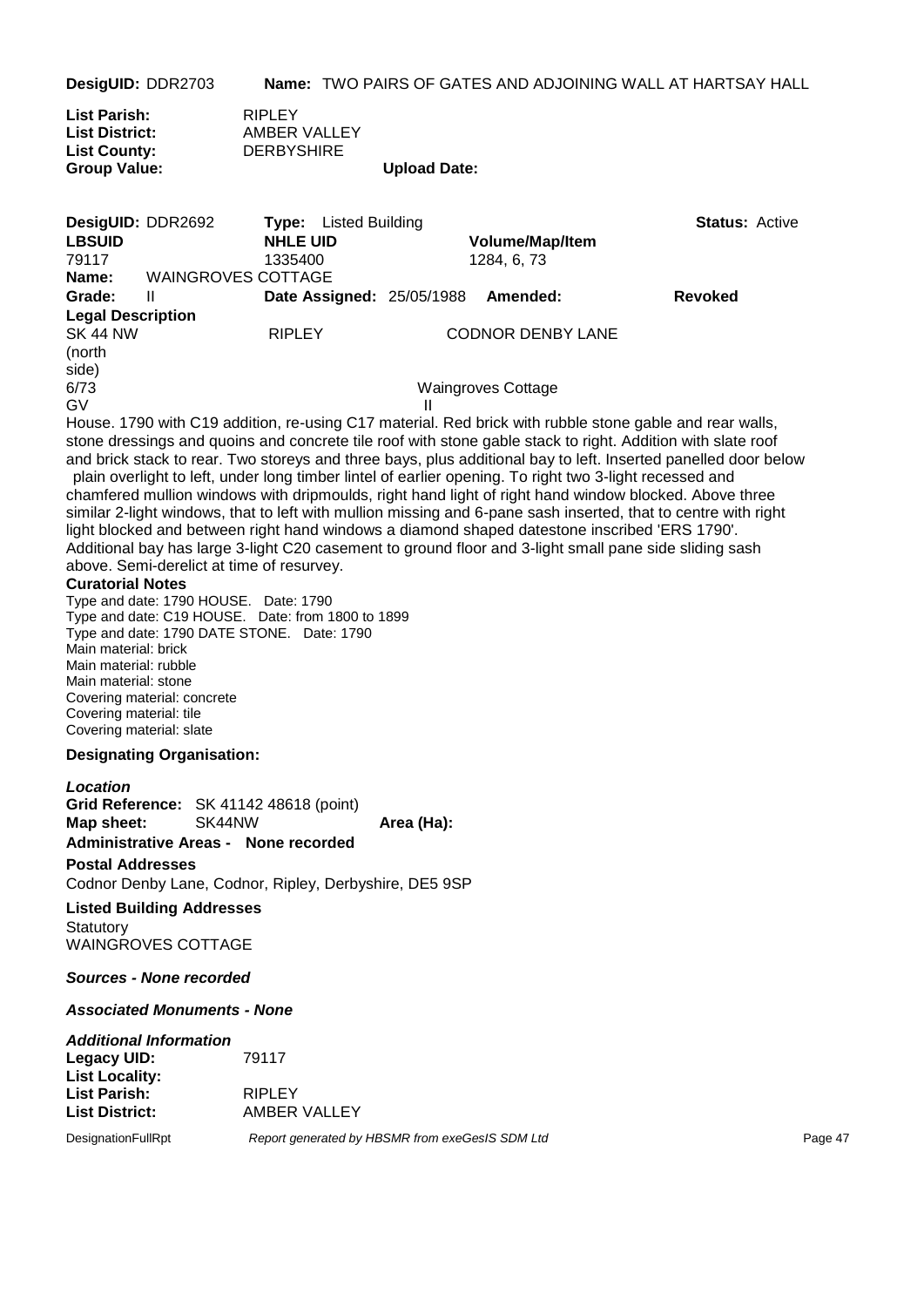**DesigUID:** DDR2692 **Name:** WAINGROVES COTTAGE

Listing NGR: SK4114248618**List County:** DERBYSHIRE **Group Value: Upload Date:**

|               | DesigUID: DDR2494      | <b>Type:</b> Listed Building     |                        | <b>Status: Active</b> |
|---------------|------------------------|----------------------------------|------------------------|-----------------------|
| <b>LBSUID</b> |                        | <b>NHLE UID</b>                  | <b>Volume/Map/Item</b> |                       |
| 79116         |                        | 1158990                          | 1284, 6, 72            |                       |
| Name:         | <b>WAINGROVES HALL</b> |                                  |                        |                       |
| Grade:        |                        | <b>Date Assigned: 29/11/1965</b> | Amended:               | <b>Revoked</b>        |

#### **Legal Description**

House. Early C18, refronted 1800 with minor later alterations. Red brick with stone dressings and rusticated quoins, rear elevation and left gable wall of rubble stone. Double range plain tile roof with stone coped gables and brick gable end stacks. Three storeys and three bays, double range plan, symmetrical facade. Stone plinth, plain stone bands at sill level to all floors and moulded eaves cornice with blocking course. Central glazed early C20 porch covering raised doorcase with fluted keystone and bead moulded inner edge, C20 glazed door. 16-pane sashes to either side and three similar to first floor. Over central window a stone plaque with carved coat of arms below dripmoulds. Above again three smaller 16-pane sashes. All windows below wedge lintels with raised keystones. Keystone to central first floor window is corniced and keystones to second floor have carved motifs of the moon, the sun and an owl. Right gable wall has sashes below flat brick arches with stone keyblocks, some with carved motifs and left gable wall has two external stacks with pairs of glazing bar sashes below flat stone arches to ground and first floors. Central gutter has hopper head below stone dripmould inscribed 'SRE 1800'. Gables are of brick, have an illegible diamond datestone to front stack and one to rear stack inscribed 'SRE 1800'. Rear elevation has glazing bar sashes below flat stone arches. Seat of the Strelley family.

Listing NGR: SK4116348606

#### **Curatorial Notes**

Type and date: Early C18 HOUSE. Date: from 1700 to 1732 Type and date: 1800 HOUSE. Date: 1800 Type and date: C20 HOUSE. Date: from 1900 to 1999 Type and date: Later HOUSE. Date: from 1800 Type and date: 1800 RAINWATER HEAD. Date: 1800 Main material: brick Main material: stone Main material: rubble Covering material: tile

#### **Designating Organisation:**

*Location* **Grid Reference:** SK 41163 48606 (point) **Map sheet:** SK44NW **Area (Ha): Administrative Areas** Civil Parish RIPLEY, AMBER VALLEY, DERBYSHIRE **Postal Addresses** Codnor Denby Lane, Codnor, Ripley, Derbyshire, DE5 9SP

#### **Listed Building Addresses Statutory**

WAINGROVES HALL

#### *Sources - None recorded*

#### *Associated Monuments* 24718 Building: Waingroves Hall, Ripley

*Additional Information* **Legacy UID:** 79116 **List Locality:**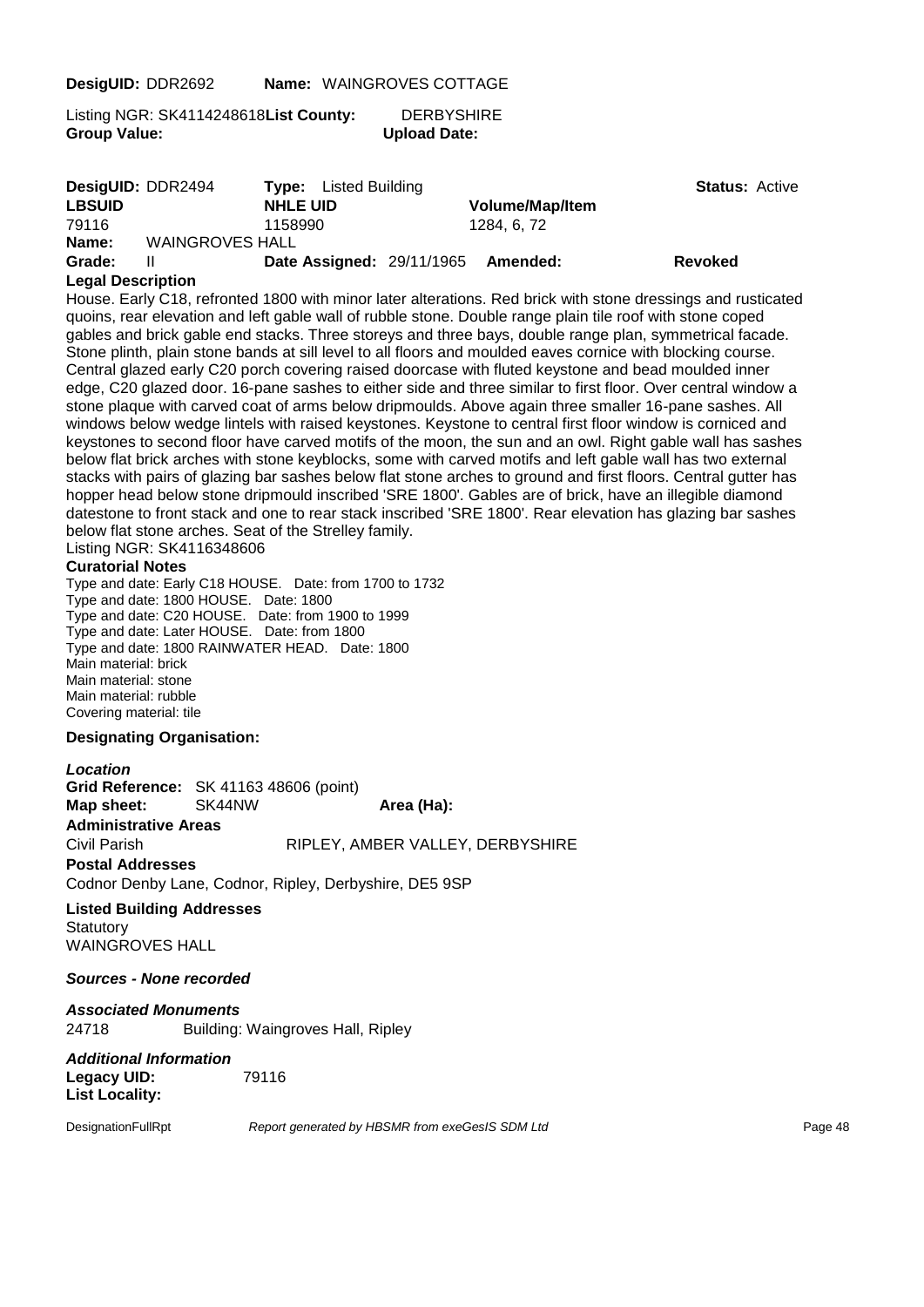| DesigUID: DDR2494                                                                                | Name: WAINGROVES HALL                                      |                     |                                       |                       |
|--------------------------------------------------------------------------------------------------|------------------------------------------------------------|---------------------|---------------------------------------|-----------------------|
| List Parish:<br>List District:<br><b>List County:</b><br><b>Group Value:</b>                     | <b>RIPLEY</b><br>AMBER VALLEY<br><b>DERBYSHIRE</b>         | <b>Upload Date:</b> |                                       |                       |
| DesigUID: DDR2498<br><b>LBSUID</b><br>79124<br><b>WINDMILL HOUSE</b><br>Name:                    | <b>Type:</b> Listed Building<br><b>NHLE UID</b><br>1159037 |                     | <b>Volume/Map/Item</b><br>1284, 3, 81 | <b>Status: Active</b> |
| Grade:<br>Ш                                                                                      | Date Assigned: 29/11/1965 Amended:                         |                     |                                       | <b>Revoked</b>        |
| <b>Legal Description</b><br>SK 35 SE<br>(north side)                                             | <b>RIPLEY</b>                                              |                     | <b>DUNGLEY HILL, Nether Heage</b>     |                       |
| 3/81                                                                                             |                                                            |                     | <b>Windmill House</b>                 |                       |
| 29.11.65<br>G٧                                                                                   |                                                            | Ш                   |                                       |                       |
| House Lote C10, restared and outended e1070. Coursed equared condetens with ophlar dressings and |                                                            |                     |                                       |                       |

House. Late C18, restored and extended c1970. Coursed squared sandstone with ashlar dressings and quoins. Plain tile roof with rebuilt brick gable stacks and coved eaves band. Two storeys and 3 bays plus C20 lower bay to west. Two off- centre quoined doorcases, that to west with board door and that to east with glazed C20 door. To far side of either door a 2-light flush mullion window with new mullion and glazing

bar casements. Above 2 similar windows, also with new mullions and casements, and a central single light staircase window, set at lower level. C20 addition has 3-light flush mulion window to ground floor. Interior has chamfered ceiling beams and spiral timber staircase. Listing NGR: SK3671850742

#### **Curatorial Notes**

Type and date: Late C18 HOUSE. Date: from 1767 to 1799 Type and date: c1970 HOUSE. Date: from 1960 to 1980 Type and date: C20 HOUSE. Date: from 1900 to 1999 Main material: sandstone Main material: ashlar Main material: brick Covering material: tile

#### **Designating Organisation:**

#### *Location*

**Grid Reference:** SK 36718 50742 (point) **Map sheet:** SK35SE **Area (Ha): Administrative Areas - None recorded**

#### **Postal Addresses**

4 Gun Lane, Nether Heage, Belper, Derbyshire, DE56 2JX

**Listed Building Addresses Statutory** WINDMILL HOUSE

#### *Sources - None recorded*

#### *Associated Monuments - None*

| <b>Additional Information</b> |                                                 |         |
|-------------------------------|-------------------------------------------------|---------|
| Legacy UID:                   | 79124                                           |         |
| <b>List Locality:</b>         | NETHER HEAGE                                    |         |
| <b>List Parish:</b>           | RIPLEY                                          |         |
| <b>List District:</b>         | AMBER VALLEY                                    |         |
| <b>List County:</b>           | <b>DERBYSHIRE</b>                               |         |
| DesignationFullRpt            | Report generated by HBSMR from exeGesIS SDM Ltd | Page 49 |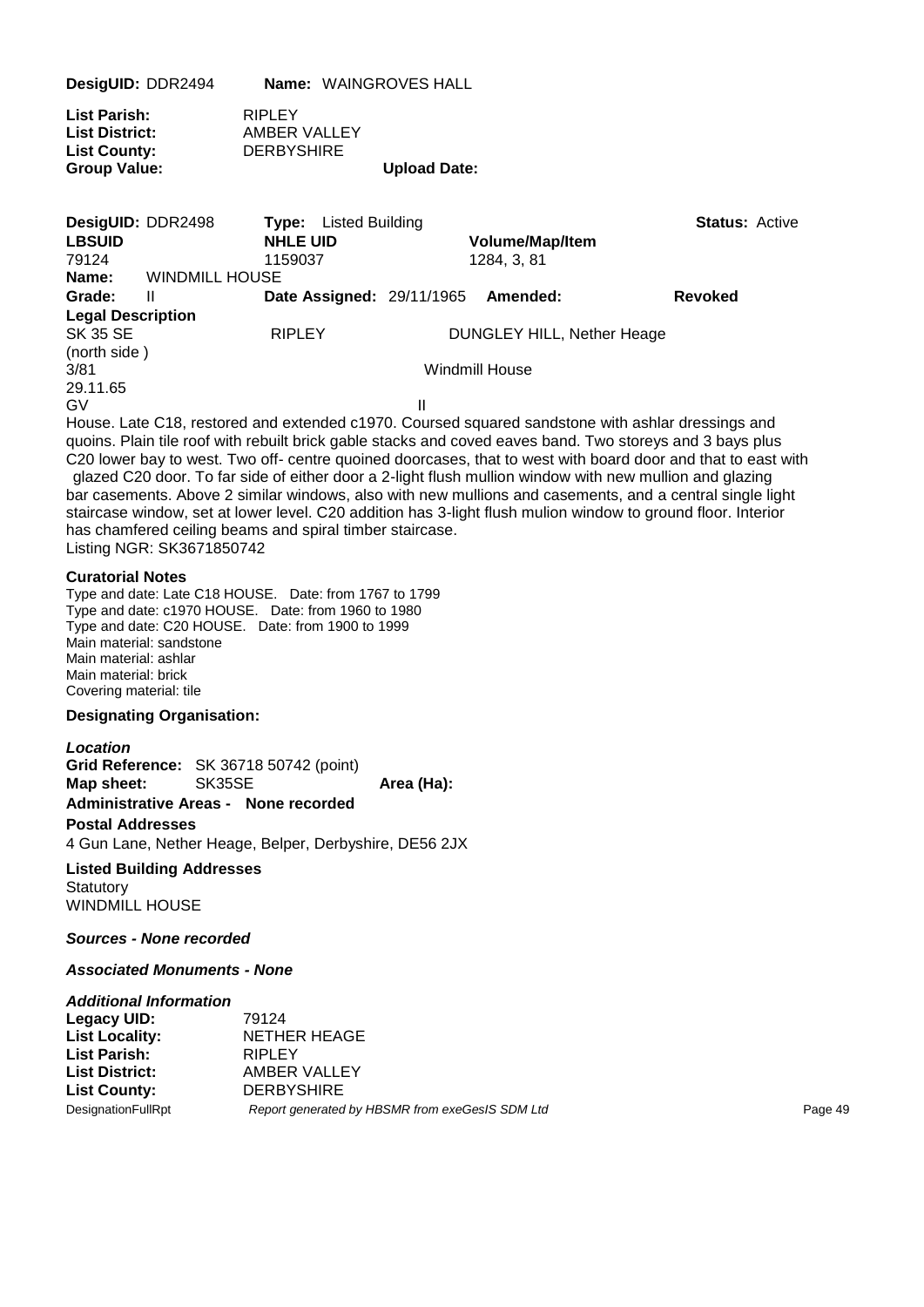| DesigUID: DDR2498                                                                                                                         |                                                                                                | Name: WINDMILL HOUSE                                                                                                                                                                                                                                                                                                                                                                                                                                                                                                                                                                                                                                                                                    |                     |                                        |                       |         |
|-------------------------------------------------------------------------------------------------------------------------------------------|------------------------------------------------------------------------------------------------|---------------------------------------------------------------------------------------------------------------------------------------------------------------------------------------------------------------------------------------------------------------------------------------------------------------------------------------------------------------------------------------------------------------------------------------------------------------------------------------------------------------------------------------------------------------------------------------------------------------------------------------------------------------------------------------------------------|---------------------|----------------------------------------|-----------------------|---------|
| <b>Group Value:</b>                                                                                                                       |                                                                                                |                                                                                                                                                                                                                                                                                                                                                                                                                                                                                                                                                                                                                                                                                                         | <b>Upload Date:</b> |                                        |                       |         |
| DesigUID: DDR2548<br><b>LBSUID</b><br>79167<br>Name:                                                                                      | <b>WINGFIELD PARK LODGE</b>                                                                    | <b>Type:</b> Listed Building<br><b>NHLE UID</b><br>1311127                                                                                                                                                                                                                                                                                                                                                                                                                                                                                                                                                                                                                                              |                     | Volume/Map/Item<br>1284, 3, 114        | <b>Status: Active</b> |         |
| Grade:                                                                                                                                    | Ш                                                                                              | Date Assigned: 09/12/1988 Amended: 28/04/2006                                                                                                                                                                                                                                                                                                                                                                                                                                                                                                                                                                                                                                                           |                     |                                        | Revoked               |         |
| <b>Legal Description</b>                                                                                                                  | Listing NGR: SK3762351813                                                                      | Lodge. C1860. By George Gilbert Scott. Coursed rubble limestone with dressed quoining; tiled gable-end<br>roof. Free early C14 style single-storey; asymmetrical plan, roughly cruciform with gabled porch in angle.<br>Steep gables with coping with kneelers, crockets and finial. Gable walls with ogee-headed lancet except to<br>drive which has a quatrefoil; this latter gable end with bay window, the lights traceried, under a<br>battlemented cornice with gargoyles and weathered stone roof.  Tripartite square-headed traceried<br>windows to other principal gable ends; other windows square headed without tracery. Porch with pointed<br>doorway under hood mould. Axial stone stack. |                     |                                        |                       |         |
| <b>Curatorial Notes</b><br>Main material: rubble<br>Covering material: tile                                                               | Main material: limestone                                                                       | Type and date: c1860 LODGE. Date: from 1840 to 1880                                                                                                                                                                                                                                                                                                                                                                                                                                                                                                                                                                                                                                                     |                     |                                        |                       |         |
|                                                                                                                                           | <b>Designating Organisation:</b>                                                               |                                                                                                                                                                                                                                                                                                                                                                                                                                                                                                                                                                                                                                                                                                         |                     |                                        |                       |         |
| <b>Location</b><br>Map sheet:                                                                                                             | SK35SE                                                                                         | Grid Reference: SK 37623 51813 (point)<br><b>Administrative Areas - None recorded</b>                                                                                                                                                                                                                                                                                                                                                                                                                                                                                                                                                                                                                   | Area (Ha):          |                                        |                       |         |
|                                                                                                                                           | Postal Addresses - None recorded                                                               |                                                                                                                                                                                                                                                                                                                                                                                                                                                                                                                                                                                                                                                                                                         |                     |                                        |                       |         |
| Statutory<br><b>Former Statutory</b>                                                                                                      | <b>Listed Building Addresses</b><br><b>WINGFIELD PARK LODGE</b><br><b>WINGFIELD HALL LODGE</b> |                                                                                                                                                                                                                                                                                                                                                                                                                                                                                                                                                                                                                                                                                                         |                     |                                        |                       |         |
|                                                                                                                                           | Sources - None recorded                                                                        |                                                                                                                                                                                                                                                                                                                                                                                                                                                                                                                                                                                                                                                                                                         |                     |                                        |                       |         |
|                                                                                                                                           | <b>Associated Monuments - None</b>                                                             |                                                                                                                                                                                                                                                                                                                                                                                                                                                                                                                                                                                                                                                                                                         |                     |                                        |                       |         |
| <b>Legacy UID:</b><br><b>List Locality:</b><br><b>List Parish:</b><br><b>List District:</b><br><b>List County:</b><br><b>Group Value:</b> | <b>Additional Information</b>                                                                  | 79167<br><b>BUCKLAND HOLLOW</b><br><b>SWANWICK</b><br><b>AMBER VALLEY</b><br><b>DERBYSHIRE</b>                                                                                                                                                                                                                                                                                                                                                                                                                                                                                                                                                                                                          | <b>Upload Date:</b> |                                        |                       |         |
| DesigUID: DDR2161<br><b>LBSUID</b><br>79154                                                                                               |                                                                                                | Listed Building<br>Type:<br><b>NHLE UID</b><br>1108990                                                                                                                                                                                                                                                                                                                                                                                                                                                                                                                                                                                                                                                  |                     | <b>Volume/Map/Item</b><br>1284, 3, 111 | <b>Status: Active</b> |         |
| Name:<br>Grade:                                                                                                                           | YEW TREE FARMHOUSE<br>$\mathbf{H}$                                                             | Date Assigned: 20/12/1983                                                                                                                                                                                                                                                                                                                                                                                                                                                                                                                                                                                                                                                                               |                     | Amended:                               | <b>Revoked</b>        |         |
|                                                                                                                                           |                                                                                                |                                                                                                                                                                                                                                                                                                                                                                                                                                                                                                                                                                                                                                                                                                         |                     |                                        |                       |         |
| DesignationFullRpt                                                                                                                        |                                                                                                | Report generated by HBSMR from exeGesIS SDM Ltd                                                                                                                                                                                                                                                                                                                                                                                                                                                                                                                                                                                                                                                         |                     |                                        |                       | Page 50 |